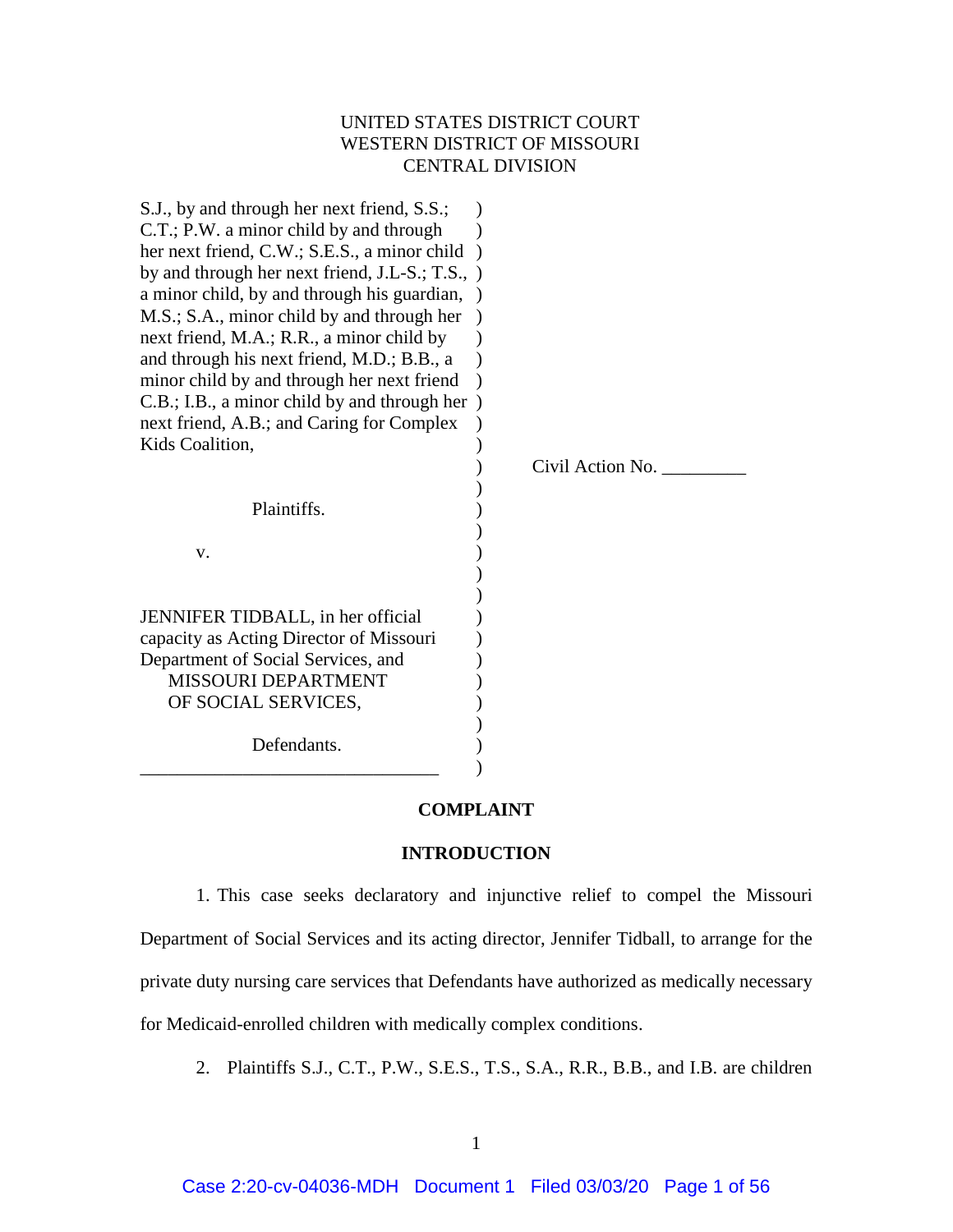under the age of 21 with medically complex conditions who are enrolled in Medicaid. Plaintiff Caring for Complex Kids Coalition is an association of parents and caregivers of medically complex children who live in Missouri.

3. Plaintiffs are alive because of dramatic advances in medical science over the past few decades. They are dependent on medical technologies and associated nursing care to stay alive—ventilators to breathe, tracheostomy tubes to clear airways, gastrostomy tubes to receive nutrition. They require assistance with activities of daily living like toileting, dressing, eating, and moving. Because of their medical and survival needs, Defendants have determined that in-home nursing services are medically necessary for Plaintiffs and authorized these services so that these children may live safely in their homes and with their families.

4. The Medicaid Act requires Defendants to "arrang[e] for (directly or through referral to appropriate agencies, organizations, or individuals)" treatment that the child needs to "correct or ameliorate" their conditions. 42 U.S.C. §§ 1396a(a)(43)(C), 1396d(r)(5). Covered services include private duty nursing. *Id.* at §§ 1396a(a)(10)(A), 1396a(a)(43), 1396d(a)(4)(b), 1396d(r).

5. Due to systemic deficiencies in their policies, practices, and procedures, Defendants are failing to arrange for the private duty nursing services they have determined the Plaintiffs need.

6. Defendants' deficient policies, practices, and procedures related to arrangement of private duty nursing services also violate the Americans with Disabilities Act (ADA) and Section 504 of the Rehabilitation Act (Section 504). 42 U.S.C. § 12132; 29 U.S.C. § 794(a). Because of these violations, Plaintiffs are not receiving medically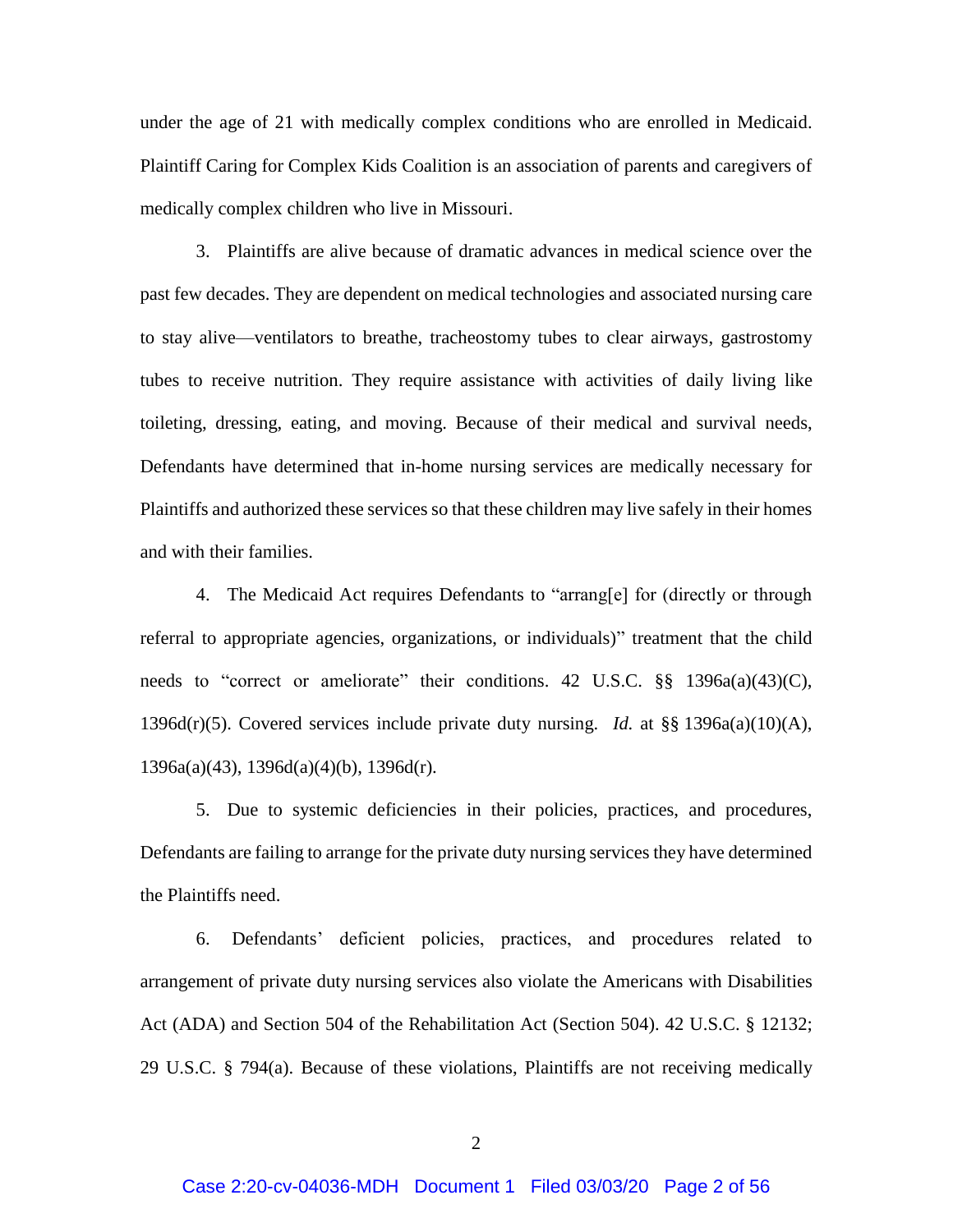necessary, in-home nursing services, leaving them at a serious risk of institutionalization and, in some cases, needing admission into an institutional setting.

# **JURISDICTION AND VENUE**

7. This is an action for declaratory and injunctive relief to enforce Plaintiffs' rights under provisions of the Medicaid Act, the ADA, and Section 504.

8. Jurisdiction is based on 28 U.S.C. §§ 1331 and 1343.

9. At all times relevant to this action, Defendants have acted under color of law.

10. This Court is authorized to award Plaintiffs' requested declaratory relief and injunctive relief under 28 U.S.C. §§ 2201-2202 and Fed. R. Civ. P. 65.

11. Venue is proper in the Western District of Missouri pursuant to 28 U.S.C. § 1391(b).

### **PARTIES**

12. Plaintiff S.J. is 18 years old and is a Medicaid beneficiary. She lives with her parents and sibling in Sunset Hills, Missouri. As a result of her complex medical conditions, Defendants have determined that S.J. needs 81 hours of private duty nursing each week. S.J. does not receive this amount of private duty nursing services. S.J. brings this action through her mother, S.S.

13. Plaintiff C.T. is 18 years old and is a Medicaid beneficiary. She lives with her father and sibling in Ferguson, Missouri. As a result of her complex medical conditions, Defendants have determined that C.T. needs 16 hours per day of private duty nursing services. C.T. does not receive this amount of private duty nursing services.

14. Plaintiff P.W. is 16 years old and is a Medicaid beneficiary. She lives with her parents and sibling in Highlandville, Missouri. As a result of her complex medical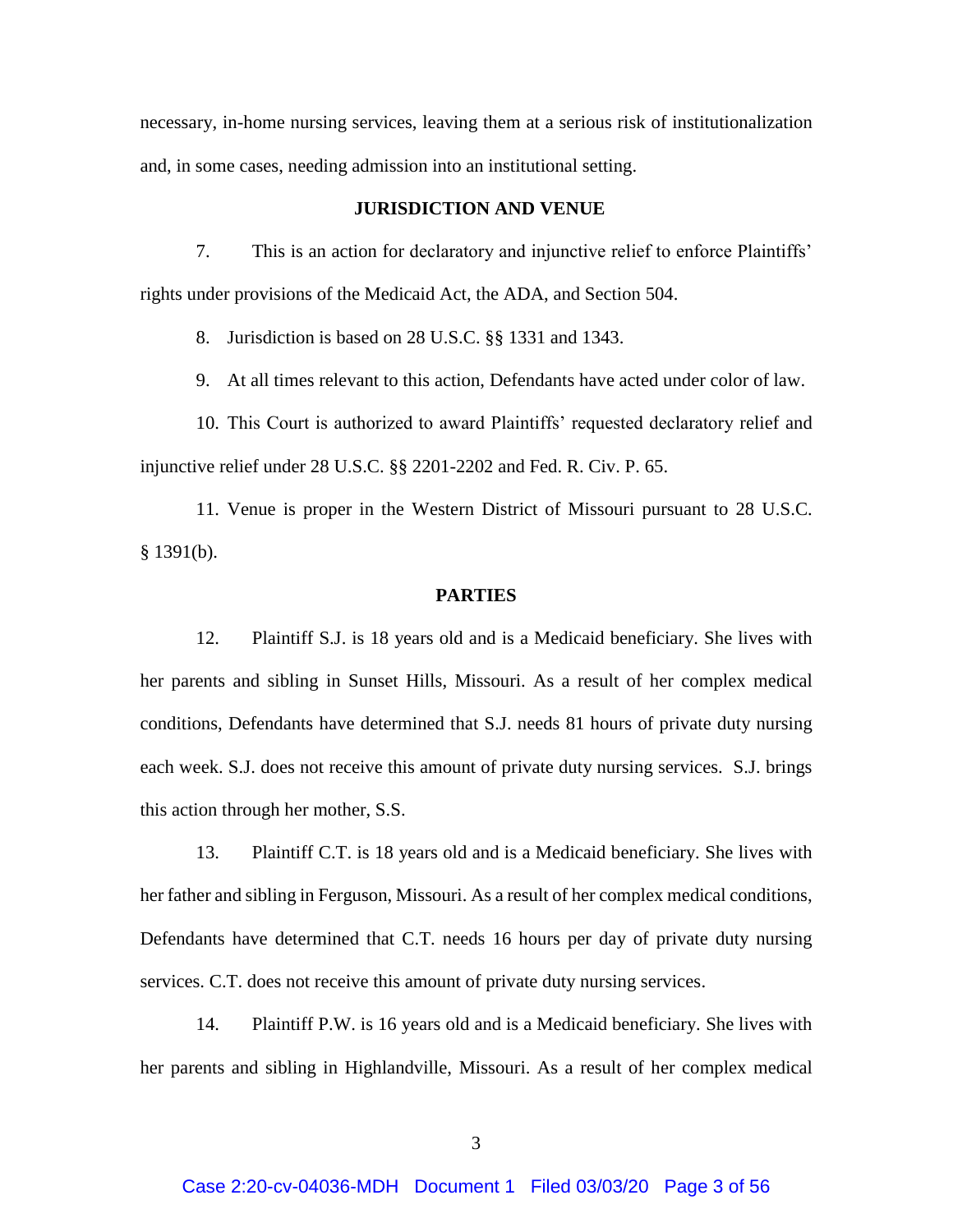conditions, Defendants have determined that P.W. needs 16 hours per day of private duty nursing services. P.W. does not receive this amount of private duty nursing services. P.W. brings this action through her mother, C.W.

15. Plaintiff S.E.S. is eight years old and is a Medicaid beneficiary. She lives in Wildwood, Missouri with her parents and siblings. As a result of her complex medical conditions, Defendants have determined that S.E.S. needs eight hours a day of private duty nursing services when she is in school and 16 hours of private duty nursing services per day at all other times. S.E.S. does not receive this amount of private duty nursing services. S.E.S. brings this action through her mother, J.L-S.

16. Plaintiff T.S. is four years old and is a Medicaid beneficiary. He lives with his grandparents in Lynchburg, Missouri. As a result of his complex medical conditions, Defendants have determined that T.S. needs 16 hours per day of private duty nursing services. T.S. does not receive this amount of private duty nursing services. T.S. brings this action through his grandmother and legal guardian, M.S.

17. Plaintiff S.A. is three years old and is a Medicaid beneficiary. She lives with her parents in Maryland Heights, Missouri. As a result of her complex medical conditions, Defendants have determined that S.A. needs 14 hours per day of private duty nursing services. S.A. does not receive this amount of private duty nursing services. S.A. brings this action through her mother M.A.

18. Plaintiff R.R. is three years old and is a Medicaid beneficiary. He lives with his grandparents and sibling in Park Hills, Missouri. As a result of his complex medical conditions, Defendants have determined that R.R. needs 16 hours per day of private duty nursing services. R.R. does not receive this amount of private duty nursing services. R.R.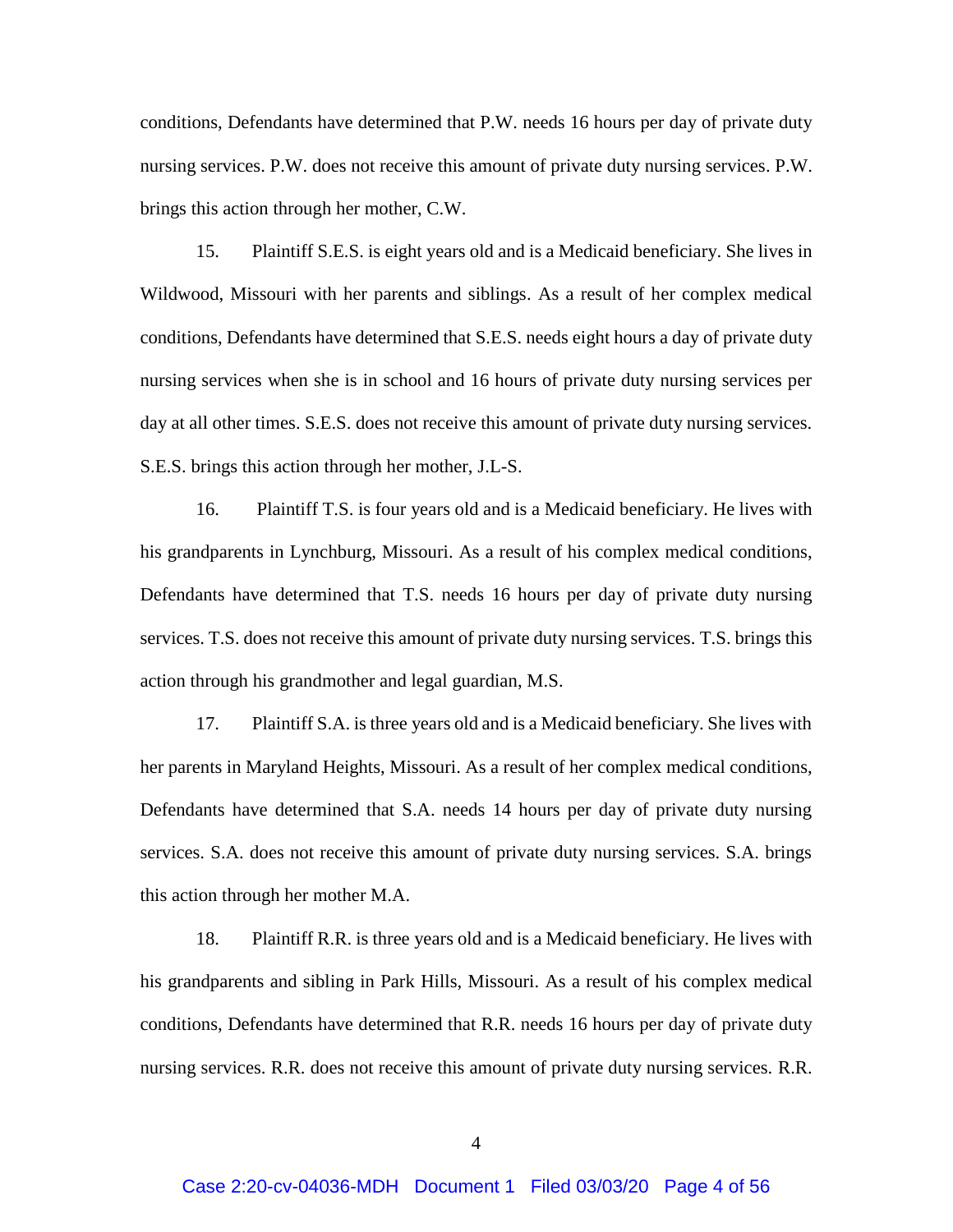brings this action through his grandmother, M.D.

19. Plaintiff B.B. is one year old and is a Medicaid beneficiary. She lives with her parents and siblings in Union, Missouri. As a result of her complex medical conditions, Defendants have determined that B.B. needs 16 hours per day of private duty nursing services. B.B. does not receive this amount of private duty nursing services. B.B. brings this action through her mother, C.B.

20. Plaintiff I.B. is one year old and is a Medicaid beneficiary. She lives with her parents and siblings in Florissant, Missouri. As a result of her complex medical conditions, Defendants have determined that I.B. needs 16 hours per day of private duty nursing services. I.B. does not receive this amount of private duty nursing services. I.B. brings this action through her mother, A.B.

21. Caring for Complex Kids Coalition (CCKC) is an unincorporated association of parents and caregivers of medically complex children who live in Missouri. The group's goals are to share information about caring for medically complex children, to enable each other to better advocate for their own children, and to advocate for policies and practices that will improve the lives of medically complex children in Missouri, including access to Medicaid-covered private duty nursing services. Families with a child who has special medical needs may become members by participating in one or more telephone meetings of the group. Decisions are made by majority vote, so long as the decision is on the agenda distributed in advance of the meeting, and at least three members participate in the vote. A majority of CCKC's members have children who are enrolled in Missouri's Medicaid program and have been determined by DSS to need in-home private duty nursing services. None of CCKC's members have consistently received the private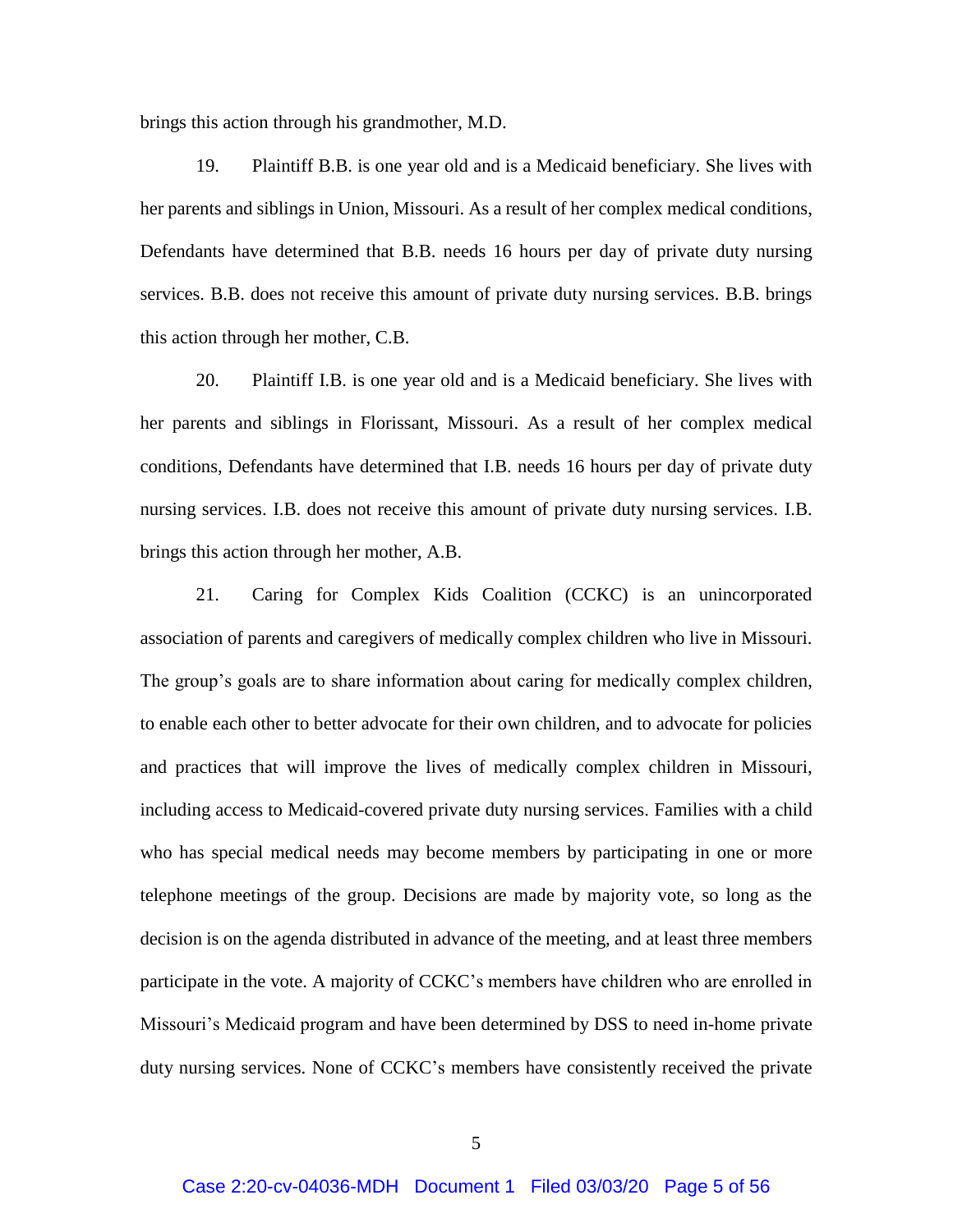duty nursing services that have been authorized for their children by DSS. Plaintiff T.S.'s grandmother and legal guardian, M.S., is a member of CCKC and its President.

22. Defendant Jennifer Tidball is the Acting Director of the Missouri Department of Social Services (DSS) and, as such, is responsible for the administration and implementation of laws concerning the social welfare of the people of the State of Missouri, including the Medicaid program. Defendant Tidball is the chief administrative officer of DSS and is responsible for administration of the single state agency for the Missouri Medicaid program. Defendant Tidball is charged with the ultimate control and administration of DSS, including the duty to administer the Missouri Medicaid program in compliance with the Medicaid Act. She is sued in her official capacity. Her principal office is located in Jefferson City, Missouri.

23. Defendant Missouri Department of Social Services is the single state agency responsible for administering Missouri's Medicaid program.

### **LEGAL FRAMEWORK**

#### **A. Medicaid and Early and Periodic Screening, Diagnostic and Treatment**

24. The Medicaid Act, Title XIX of the Social Security Act, 42 U.S.C. §§ 1396- 1396w-5, establishes a medical assistance program cooperatively funded by federal and state governments. The purpose of the Medicaid program is to enable states to "furnish, as far as practicable . . . medical assistance" on behalf of individuals whose income and resources are insufficient to meet the costs of necessary medical services and "to help such families and individuals to attain or retain capability for independence or self-care. . . ." 42 U.S.C. § 1396-1.

25. Participation by states in Medicaid is voluntary; however, once a state elects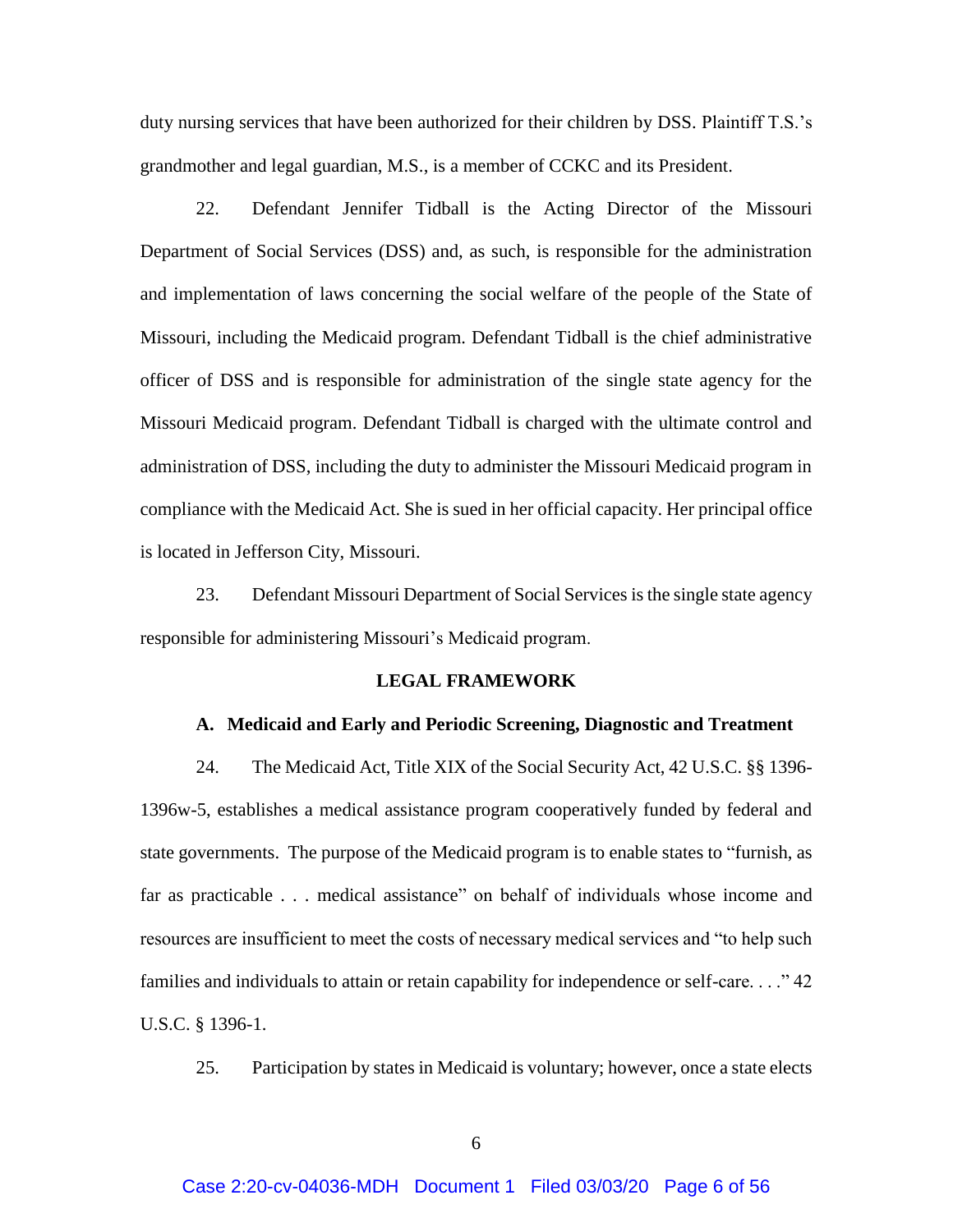to participate, it must comply with all requirements of the federal Medicaid Act and its implementing regulations and mandatory guidelines.

26. Missouri has elected to participate in, and receive federal matching funding through, the Medicaid program. The federal matching rate for Missouri is currently set at 65.65%. *See* Federal Matching Shares for Medicaid and CHIP for Oct. 1, 2019 through Sept. 30, 2020, 83 Fed. Reg. 61157, 55385 (Nov. 28, 2018).

27. States participating in the Medicaid program must designate a single state agency to administer the Medicaid program and ensure the program complies with all relevant laws and regulations. *See* 42 U.S.C. § 1396a(a)(5); 42 C.F.R. § 431.10. The duties of the single state agency are non-delegable. *Id*.

28. DSS is the single state agency that administers Medicaid in Missouri.

29. The Medicaid program does not provide Medicaid beneficiaries with money to purchase health care services directly. Rather, Medicaid is a vendor payment program that reimburses participating providers—including in-home private duty nursing providers—for the services they provide to Medicaid recipients.

30. States must ensure that medical assistance will be provided consistent with the best interests of recipients. *See* 42 U.S.C. § 1396a(a)(19).

31. Federal law requires states participating in Medicaid to operate their program pursuant to a state Medicaid plan that has been approved by the Secretary of the U.S. Department of Health and Human Services.

32. States must cover certain mandatory services in their state Medicaid plans. 42 U.S.C. §§ 1396a(a)(10)(A), 1396d(a)(1)-(5), (17), (21), and (28)-(29). One mandatory service is Early and Periodic Screening, Diagnostic and Treatment **(**EPSDT) for children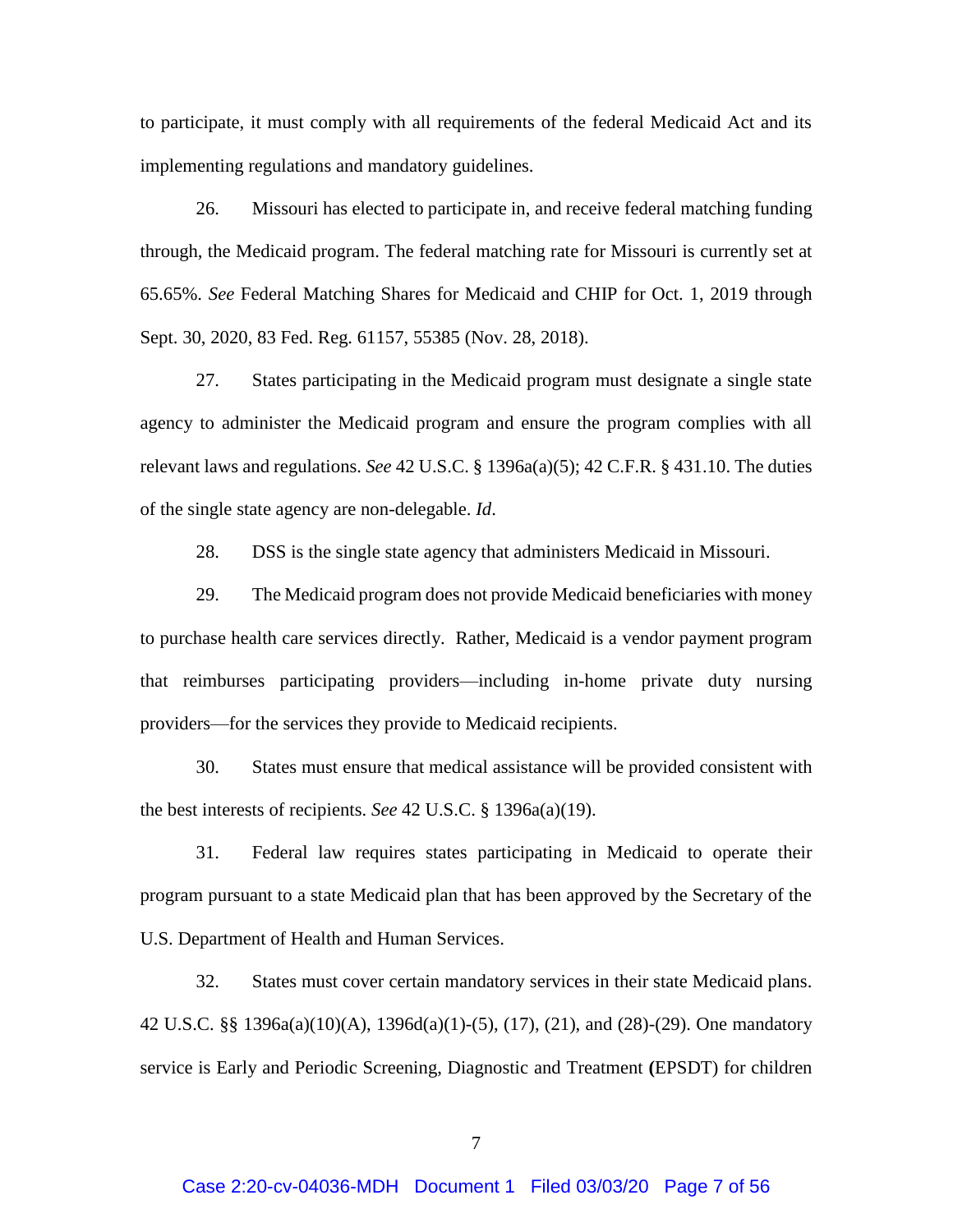under age 21. *Id* §§ 1396a(a)(10)(A), 1396a(a)(43), 1396d(a)(4)(B), 1396d(r).

33. EPSDT requires that the services listed in the Medicaid Act at 42 U.S.C. § 1396d(a) must be provided to a child if they are "necessary . . . to correct or ameliorate defects and physical and mental illnesses and conditions . . . regardless of whether or not such services are covered" for adults.  $42 \text{ U.S.C.}$  §  $1396d(r)(5)$ . Services must be covered if they correct, compensate for, improve a condition, or prevent a condition from worsening, even if the condition cannot be prevented or cured. U.S. Dep't of Health & Human Servs., Ctrs. for Medicare & Medicaid Servs. (CMS), *EPSDT: A Guide for States: Coverage in the Medicaid Benefit for Children and Adolescents*, 10 (June 2014), [https://www.medicaid.gov/medicaid/benefits/downloads/epsdt\\_coverage\\_guide.pdf.](https://www.medicaid.gov/medicaid/benefits/downloads/epsdt_coverage_guide.pdf)

34. Private duty nursing is a service listed at Section 1396d(a). *See* 42 U.S.C. § 1396d(a)(8). Accordingly, the EPSDT benefit includes private duty nursing care when necessary to ameliorate, correct, or maintain a child's condition.

35. Private duty nursing is defined as "nursing services for beneficiaries who require more individual and continuous care than is available from a visiting nurse or routinely provided by the nursing staff of the hospital or skilled nursing facility...."  $42$ C.F.R. § 440.80.

36. Private duty nursing must be provided by a registered nurse (RN) or a licensed practical nurse (LPN). *Id.* § 440.80(a). RNs and LPNs are licensed to provide skilled nursing care in many settings including homes and hospitals. *Id.* § 409.31(a).

37. Case management services are also listed at Section 1396d(a). *See* 42 U.S.C.  $§$  1396d(a)(19). Accordingly, the EPSDT benefit includes case management when necessary to ameliorate, correct, or maintain a child's condition.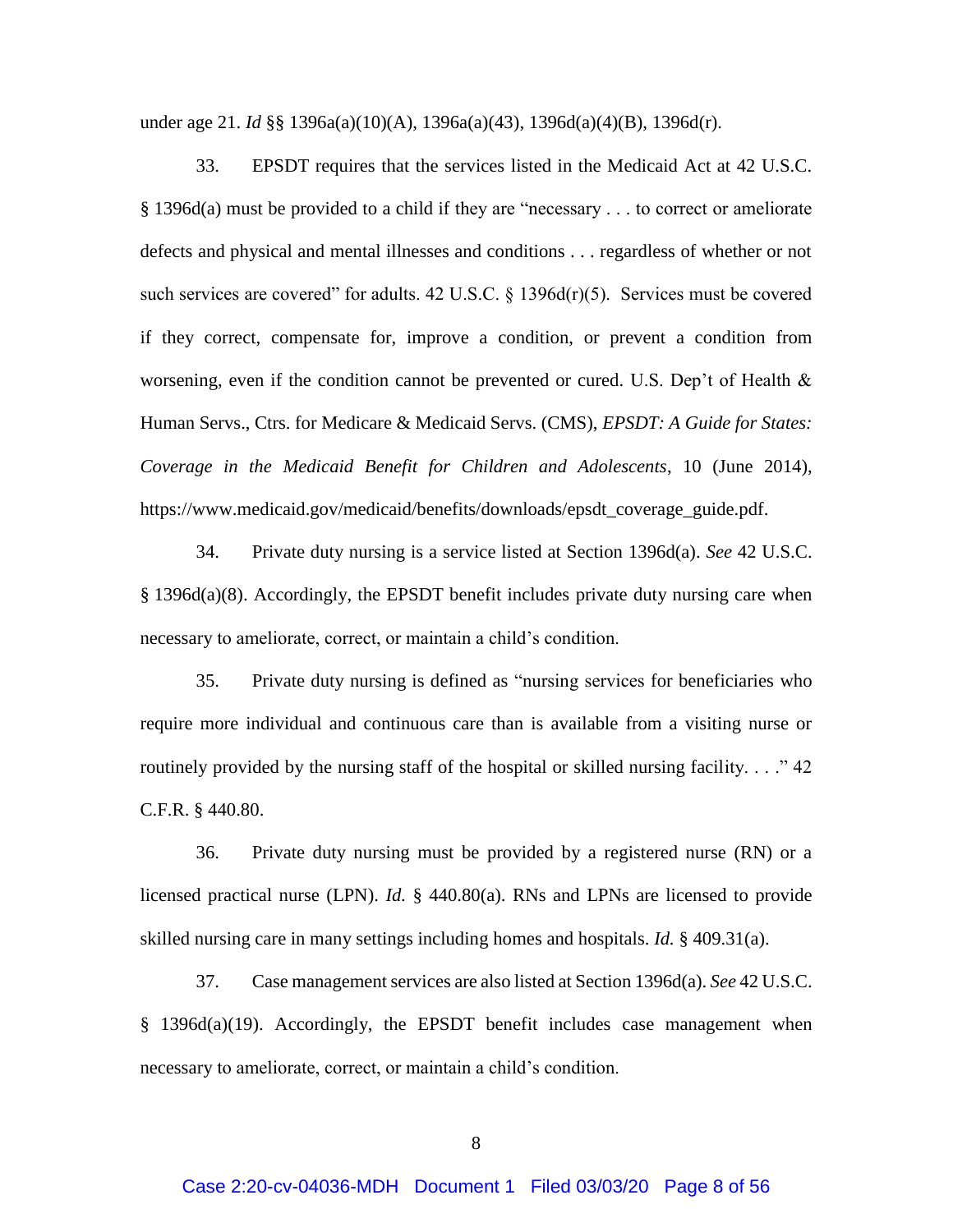38. Case management is defined as, *inter alia*, the development of a specific plan of care, referral to services, scheduling appointments, and monitoring and follow-up. *See* 42 C.F.R. § 440.169(d)(1)-(4). Monitoring and follow-up activities are meant to ensure that the plan of care is implemented and that services are furnished in accordance with the care plan. *Id.* § 440.169(d)(4).

39. The EPSDT mandate requires Defendants to "provide for . . . arranging for (directly or through referral to appropriate agencies, organizations, or individuals) corrective treatment the need for which is disclosed by such child health screening services." 42 U.S.C. § 1396a(a)(43)(C).

40. Defendants "must set standards for the timely provision of EPSDT services which meet reasonable standards of medical and dental practice . . . and must employ processes to ensure timely initiation of treatment, if required, generally within an outer limit of 6 months after the request for screening services." 42 C.F.R. § 441.56(e).

41. Defendants are obligated to "design and employ methods to assure that children receive . . . treatment for all conditions identified as a result of examination or diagnosis." CMS, *State Medicaid Manual* § 5310.

42. Defendants must "make available a variety of individual and group providers qualified and willing to provide EPSDT services." 42 C.F.R. § 441.61(b).

43. The Medicaid Act requires Defendants to have agreements with every person or institution providing services under the state Medicaid plan, including private duty nursing services, under which such persons or entities "keep such records as are necessary fully to disclose the extent of the services provided to individuals receiving assistance under the State plan." 42 U.S.C.  $\S$  1396a(a)(27)(A).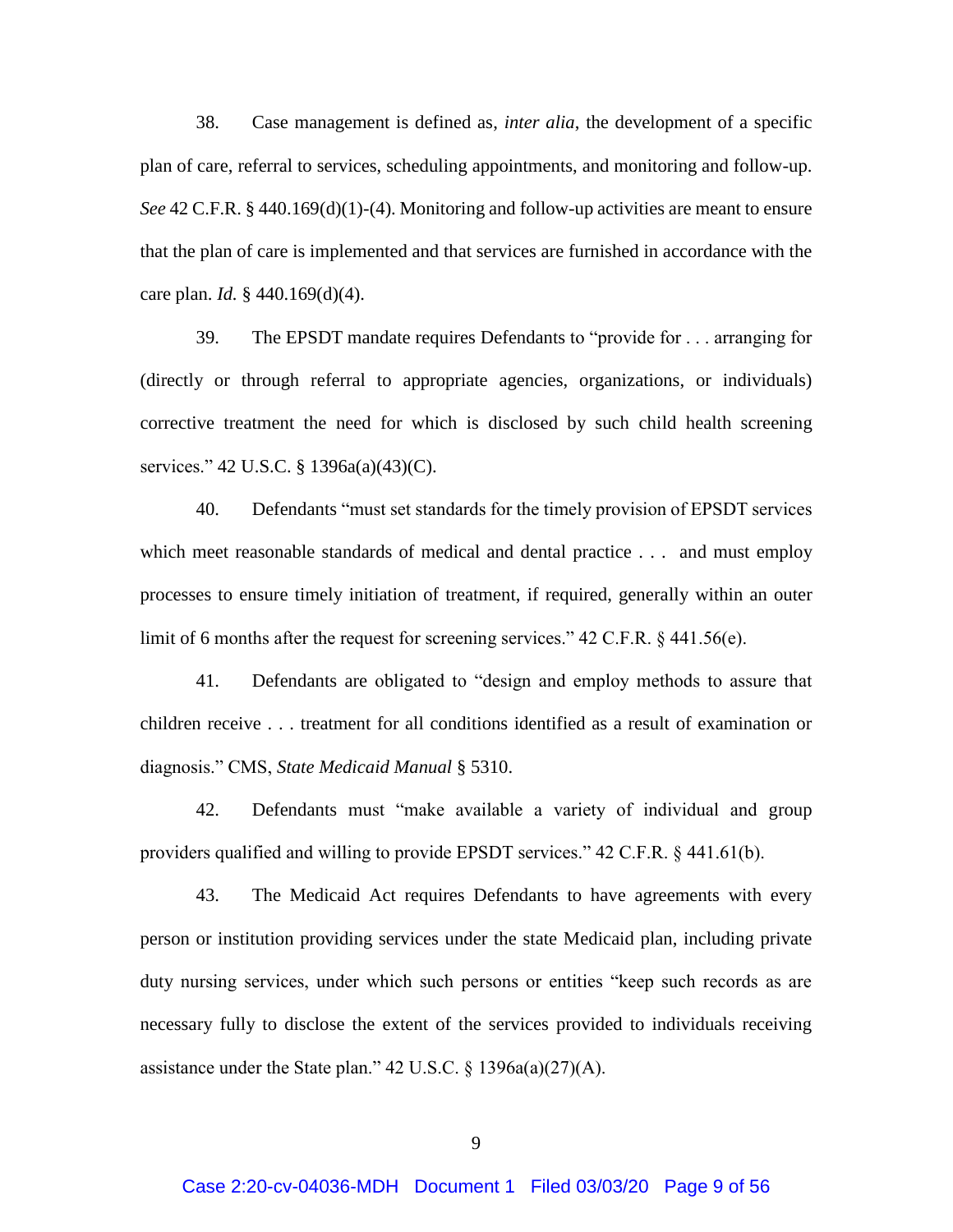### **B. Anti-Discrimination Laws**

44. Qualified individuals with disabilities are protected from disability discrimination, including segregation in institutions, by the Americans with Disabilities Act of 1990 (ADA), 42 U.S.C. §§ 12101-12213; and by Section 504 of the Rehabilitation Act of 1973 (Section 504), 29 U.S.C. §794.

45. In enacting the ADA, Congress found that, "[i]ndividuals with disabilities continually encounter various forms of discrimination, including . . . segregation. . . ." 42 U.S.C. § 12101(a)(5).

46. Title II of the ADA provides that "no qualified individual with a disability shall, by reason of disability, be excluded from participation in or be denied the benefits of services, programs, or activities of a public entity or be subjected to discrimination by such entity." 42 U.S.C. § 12132.

47. Section 504 imposes the same prohibition on programs or activities that receive federal funds. 29 U.S.C. §§ 794-794a.

48. Regulations implementing Title II of the ADA provide that "[a] public entity shall administer services, programs, and activities in the most integrated setting appropriate to the needs of qualified individuals with disabilities."  $28$  C.F.R. § 35.130(d); *see also* 29 U.S.C. §§ 794-794a; 28 C.F.R. § 41.51(d). The most integrated setting appropriate to the needs of a qualified individual with a disability means "a setting that enables individuals with disabilities to interact with nondisabled persons to the fullest extent possible." 28 C.F.R. pt. 35, App. B.

49. The United States Supreme Court in *Olmstead v. L.C. ex rel. Zimring*, 527 U.S. 581 (1999), held that the unnecessary institutionalization of individuals with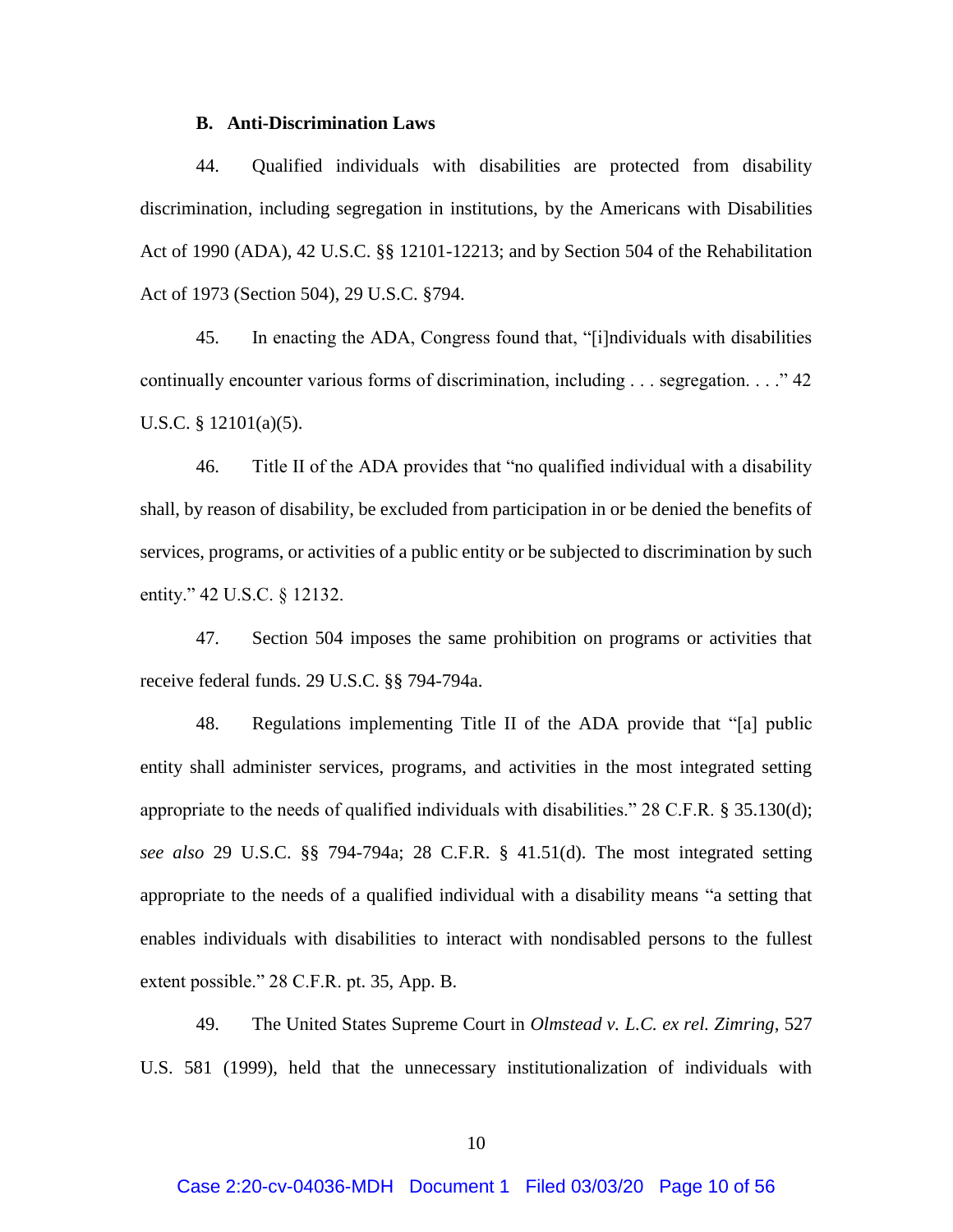disabilities is a form of discrimination under Title II of the ADA. The Court interpreted the ADA's "integration mandate" as requiring persons with disabilities to be served in the community when: (1) the state determines that community-based treatment is appropriate; (2) the individual does not oppose community placement; and (3) community placement can be reasonably accommodated. *Id.* at 607.

50. Regulations implementing Title II of the ADA and Section 504 provide: "A public entity may not, directly or through contractual or other arrangements, utilize criteria or other methods of administration: (i) That have the effect of subjecting qualified individuals with disabilities to discrimination on the basis of disability; [or] (ii) That have the purpose or effect of defeating or substantially impairing accomplishment of the objectives of the entity's program with respect to individuals with disabilities. . . ." 28 C.F.R. § 35.130(b)(3); *see also* 28 C.F.R. § 41.51(b)(3); 45 C.F.R. § 84.4(b)(4).

51. ADA regulations further provide: "A public entity shall not impose or apply eligibility criteria that screen out or tend to screen out an individual with a disability or any class of individuals with disabilities from fully and equally enjoying any service, program, or activity, unless such criteria can be shown to be necessary for the provision of the service, program, or activity being offered." 28 C.F.R. § 35.130(b)(8); *see also* 45 C.F.R.  $§ 84.4(b)(1)(iv).$ 

52. As set forth in federal regulations: "A public entity shall make reasonable modifications in policies, practices, or procedures when the modifications are necessary to avoid discrimination on the basis of disability, unless the public entity can demonstrate that making the modifications would fundamentally alter the nature of the service, program, or activity." 28 C.F.R. § 35.130(b)(7).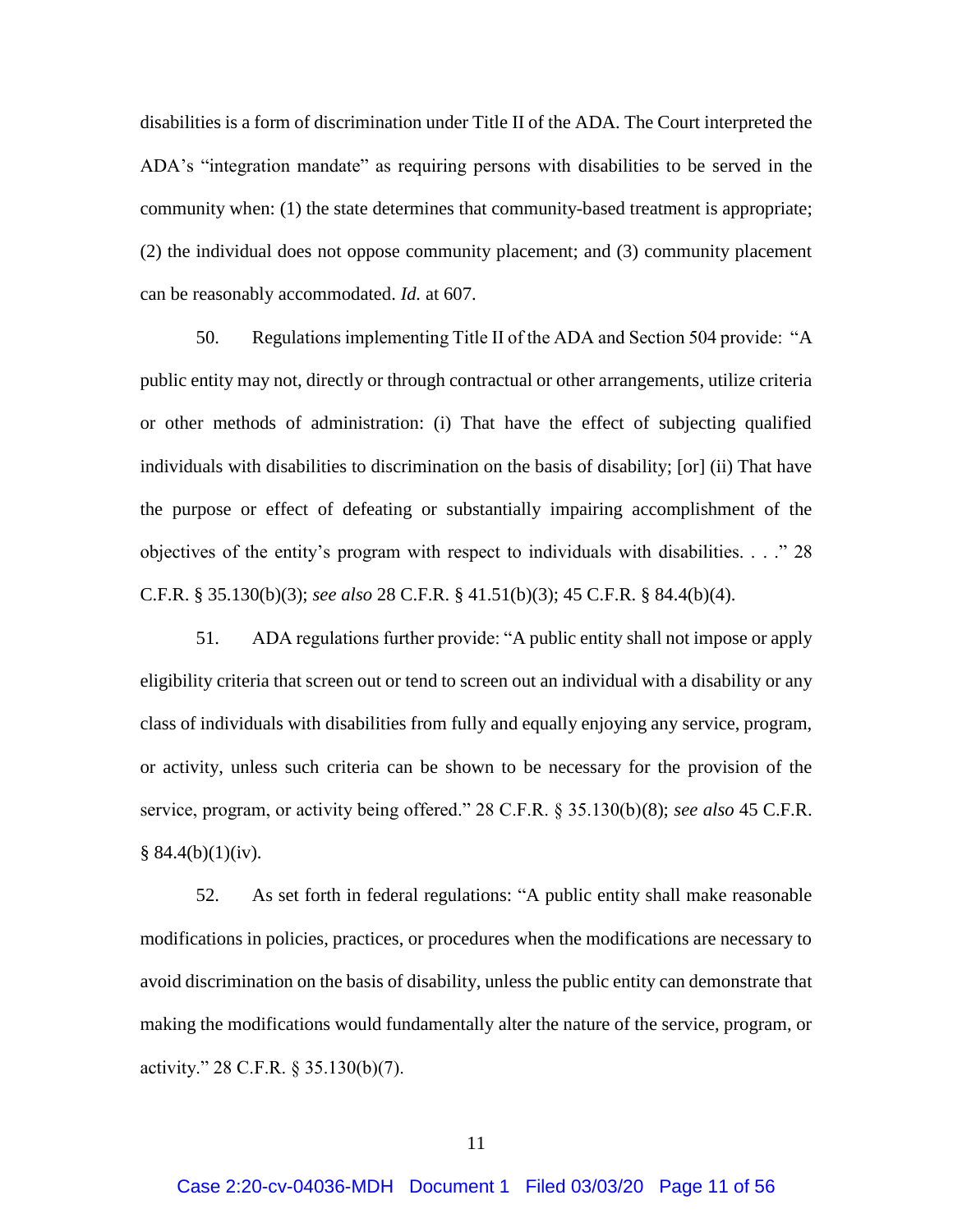### **FACTUAL ALLEGATIONS**

### **A. DSS's Methods of Administering Private Duty Nursing for Children**

53. Oversight and responsibility for administering the EPSDT benefit in Missouri, including private duty nursing services, rests with Defendants. These are nondelegable duties.

54. The Missouri Medicaid program provides health coverage to beneficiaries either on a fee-for-service basis or through managed care organizations (MCOs).

55. Under fee-for-service Medicaid, the beneficiary seeks care from any provider who is participating in the Medicaid program, willing to treat the particular beneficiary, and willing to accept reimbursement at the amount set by DSS for the medical services provided.

56. Under managed care Medicaid, DSS contracts with managed care organizations (MCOs) that agree to provide a designated set of health care services to Medicaid enrollees when they are needed and, in return, is prepaid for that care, receiving a per member per month payment.

57. School-based private duty nursing services for children with medically complex conditions are always provided on a fee-for-service basis by DSS, even if the child is enrolled in a managed care plan. *See* State of Missouri, Private Duty Nursing Manual, 172, § 13.8, [http://manuals.momed.com/collections/collection\\_pdn/print.pdf](manuals.momed.com/collections/collection_pdn/print.pdf) (hereinafter "Private Duty Nursing Manual").

58. DSS refers to EPSDT benefits as the "Healthy Children and Youth (HCY) Program."

59. Prior authorization determines the amount, duration and scope of the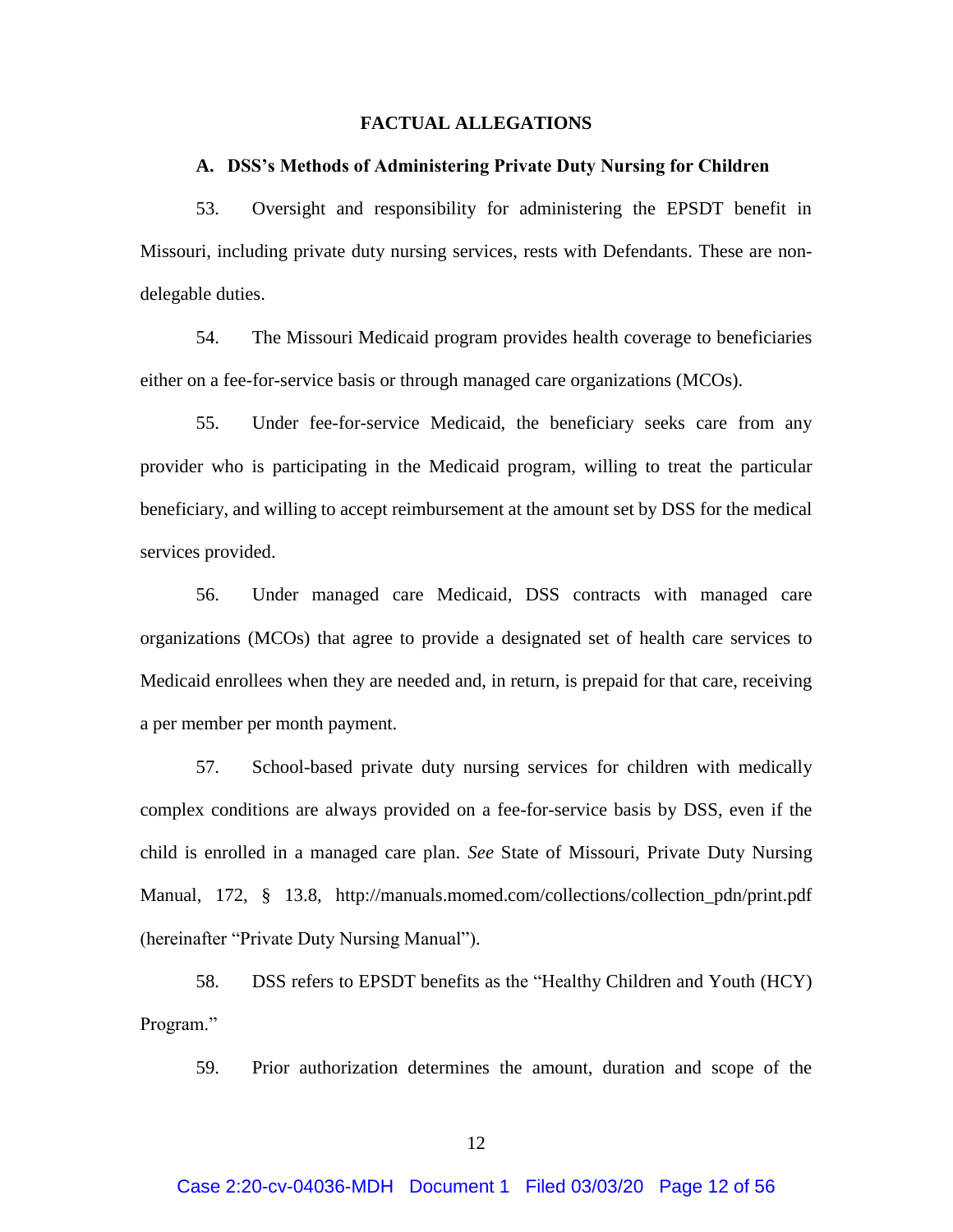requested service. Private duty nursing services are authorized only after a finding, with the support of a treating physician, that the services are medically necessary. The amount, duration, and scope of services are documented in a plan of care for each child. Medicaideligible children must receive prior authorization for private duty nursing, regardless of whether they receive Medicaid on a fee-for-service basis or through an MCO.

60. DSS has entered into a cooperative agreement with the Bureau of Special Health Care Needs (BSHCN) to conduct prior authorization and provide case management services to children receiving services through the fee-for-service system, including children with medically complex conditions.

61. BSHCN assesses the child to determine whether private duty nursing services should be authorized. BSHCN determines the frequency, amount, and duration of private duty nursing services that are then documented in the child's plan of care. Private Duty Nursing Manual at 163, § 13.10. In addition, when a Medicaid-enrolled child is being discharged from a hospital or other institution, the facility contacts BSHCN so that BSHCN staff can participate in discharge planning. *Id.* at 161, § 13.8.

62. Private duty nursing services are only authorized when a child requires at least four hours of skilled nursing care per day. 13 C.S.R. 70-95.010(2).

63. According to DSS, "It is the policy of MO HealthNet and the BSHCN that 64 units (16 hours) per day is the maximum amount of private duty nursing services that may be authorized. Exceptions to the policy can be made on a short term basis not to exceed 21 consecutive days or with the notification of the BSHCN Regional Office Coordinator and approval of the HCY Program Manager when there is documentation to

13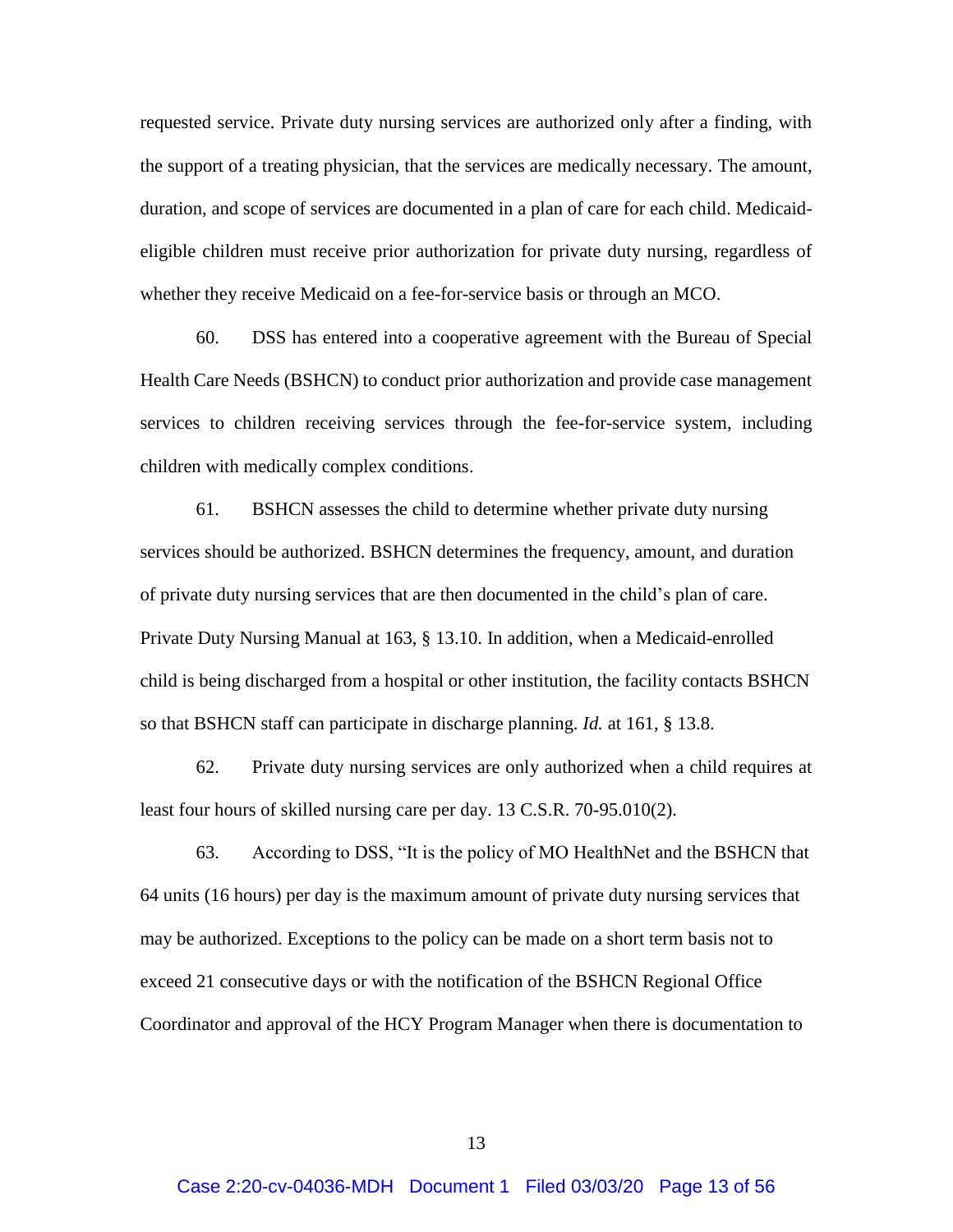support this need." MO HealthNet Private Duty Nursing Manual at 164, § 13.10, *see also Id*. at 153, § 12.2.A.

64. Once approved, private duty nursing services are provided by a home health agency enrolled with Medicaid and licensed by the State of Missouri to provide nursing services.

65. A home health agency is a private organization that recruits, hires, and trains health professionals to provide services such as private duty nursing; arranges scheduling of nurses; and ensures that staff is in compliance with licensing and certification requirements. Home health agencies also develop plans of care for review and approval by patients' physicians, and provide services in accordance with approved plans of care.

66. A home health agency cannot be reimbursed for providing private duty nursing services without first receiving prior authorization from Defendants to do so.

67. DSS has also contracted with BSHCN to review requests for service coordination for children receiving services through the fee-for-service delivery system and assigns a "Service Coordinator" to each child. The responsibilities of Service Coordinators include developing a service plan, identifying funding options for needed services, completing activities necessary to obtain services, and advocating for services. *See* State of Missouri, HCY Program Guidebook Part 1, at 7, *available at* https://health.mo.gov/shcn-secure/HCYGuidebook.htm.

68. In addition, case management services are available under the HCY program through BSHCN. Case management services ensure that children receive medically necessary services and include making and following up on referrals to providers.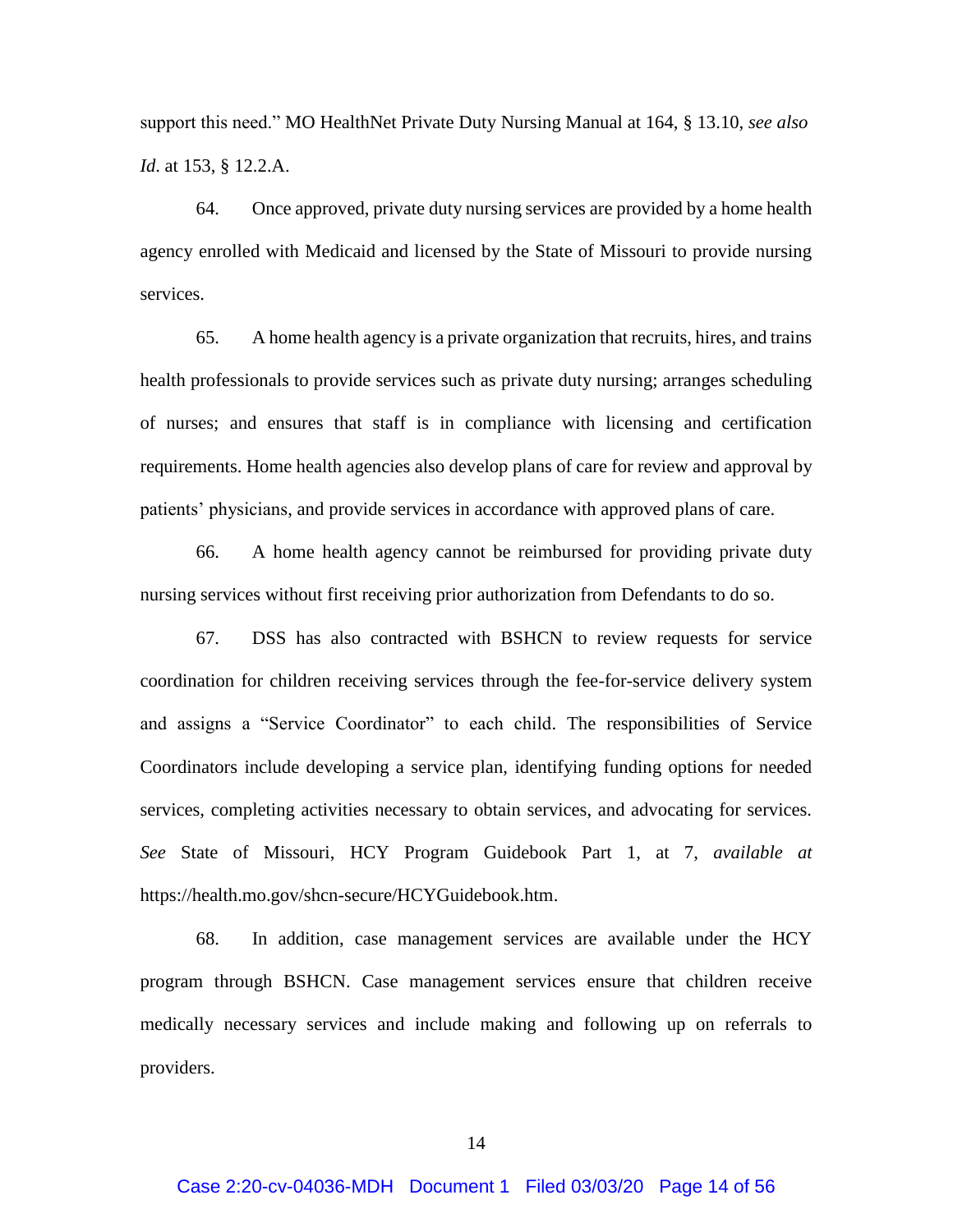69. BSHCN does not assign a Service Coordinator to children enrolled through MCOs.

70. For children enrolled in MCOs, the State has delegated the initial responsibility for obtaining an assessment and plan of care. For these children, the home health agency requests the authorization directly from the MCO and the MCO approves or denies the request. For children in managed care, a home health agency cannot be reimbursed for providing private duty nursing services without first receiving prior authorization from an MCO to do so.

71. Medicaid beneficiaries enrolled in an MCO receive care coordination services from the MCO. Care coordination should ensure each individual has an ongoing source of care appropriate to their needs. 42 C.F.R. § 438.208(b). MCOs are required to perform an assessment for care management for "individuals who without services such as private duty nursing, home health, durable medical equipment/supplies, and/or care management may require hospitalization or institutionalization." MO HealthNet Managed Care Contract, at 70, § 2.11.1, https://dss.mo.gov/business-processes/managedcare/docs/ManagedCareContractFY20.docx.

72. Care coordination services through the MCOs are meant to coordinate the services the MCO provides between settings of care and with services provided outside the MCO, such as from community and social support providers. Care coordination services incorporate and identify appropriate methods of assessment and referral.

### **B. DSS's Failure to Arrange for Private Duty Nursing**

73. Although the Plaintiffs have been authorized to receive private duty nursing services as medically necessary, Defendants have failed to arrange for these services by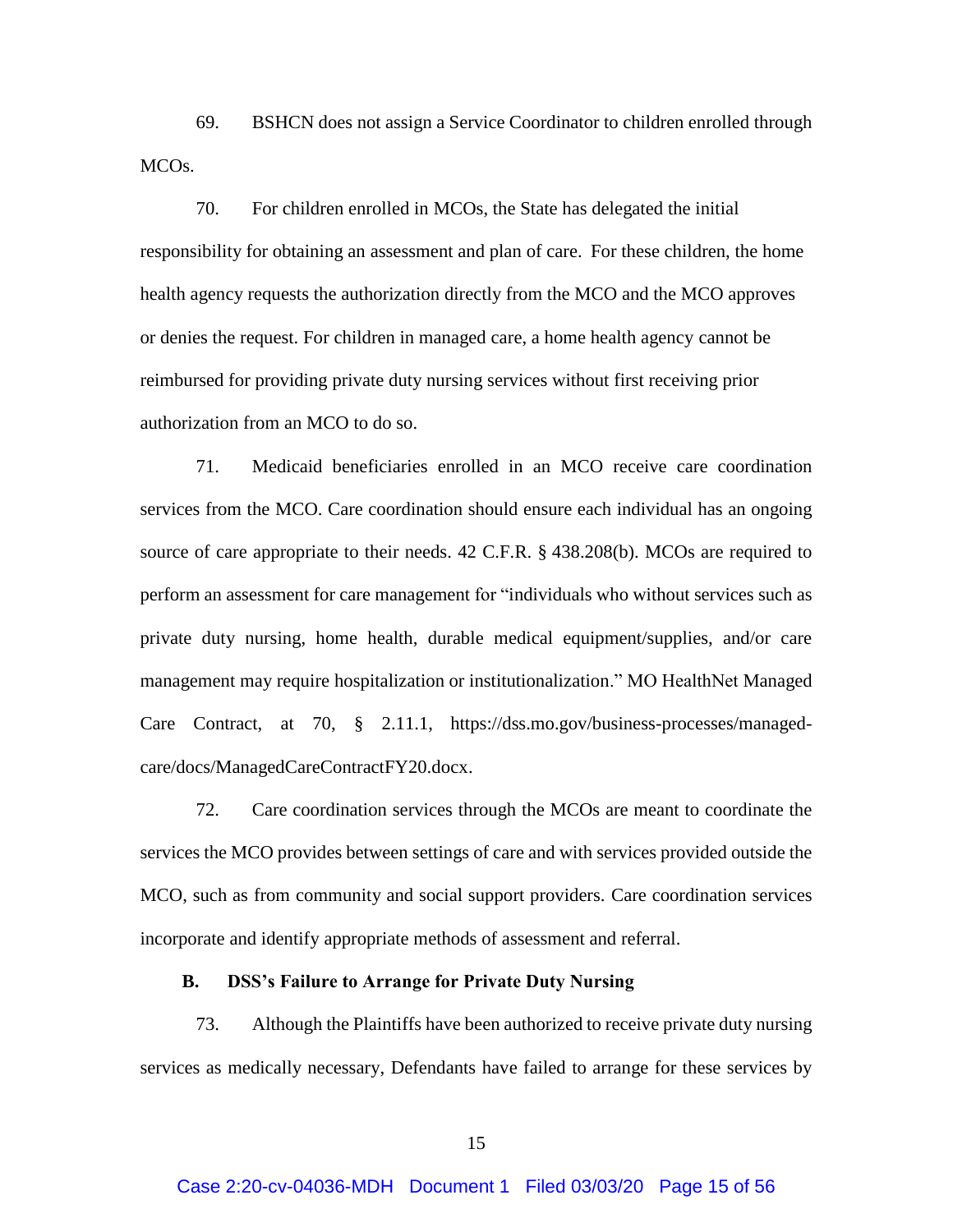failing to establish and implement meaningful and effective policies, practices, and procedures to administer this benefit.

74. Home health agencies regularly request that family members assist in recruiting nurses.

75. On information and belief, even nurses who participate in the Medicaid program often leave these positions for jobs at hospitals or other health care provider organizations.

76. Unlike other services offered through Missouri Medicaid, such as personal care services, Plaintiffs are unable to self-direct their private duty nursing services. This means that even if Plaintiffs are able to find nurses independently, Defendants require that they be employed by a licensed home health agency prior to issuing reimbursement for services.

77. Defendants fail at a systemic level to provide effective case management and otherwise arrange for the medically necessary private duty nursing services they have approved, thereby placing the burden on families to find medically necessary private duty nursing services and navigate a complex system with little to no support in obtaining necessary services for their children.

78. Plaintiffs have repeatedly informed the Defendants that they are not receiving the private duty nursing services that the Defendants have found them to need. The Defendants' agent, BSHCN, routinely directs families to continue contacting home health agencies on their own. As a result, Plaintiffs have had to take extraordinary measures to try to locate Medicaid providers, such as making repeated calls to home health agencies, contacting nursing schools, and making their children's circumstances public through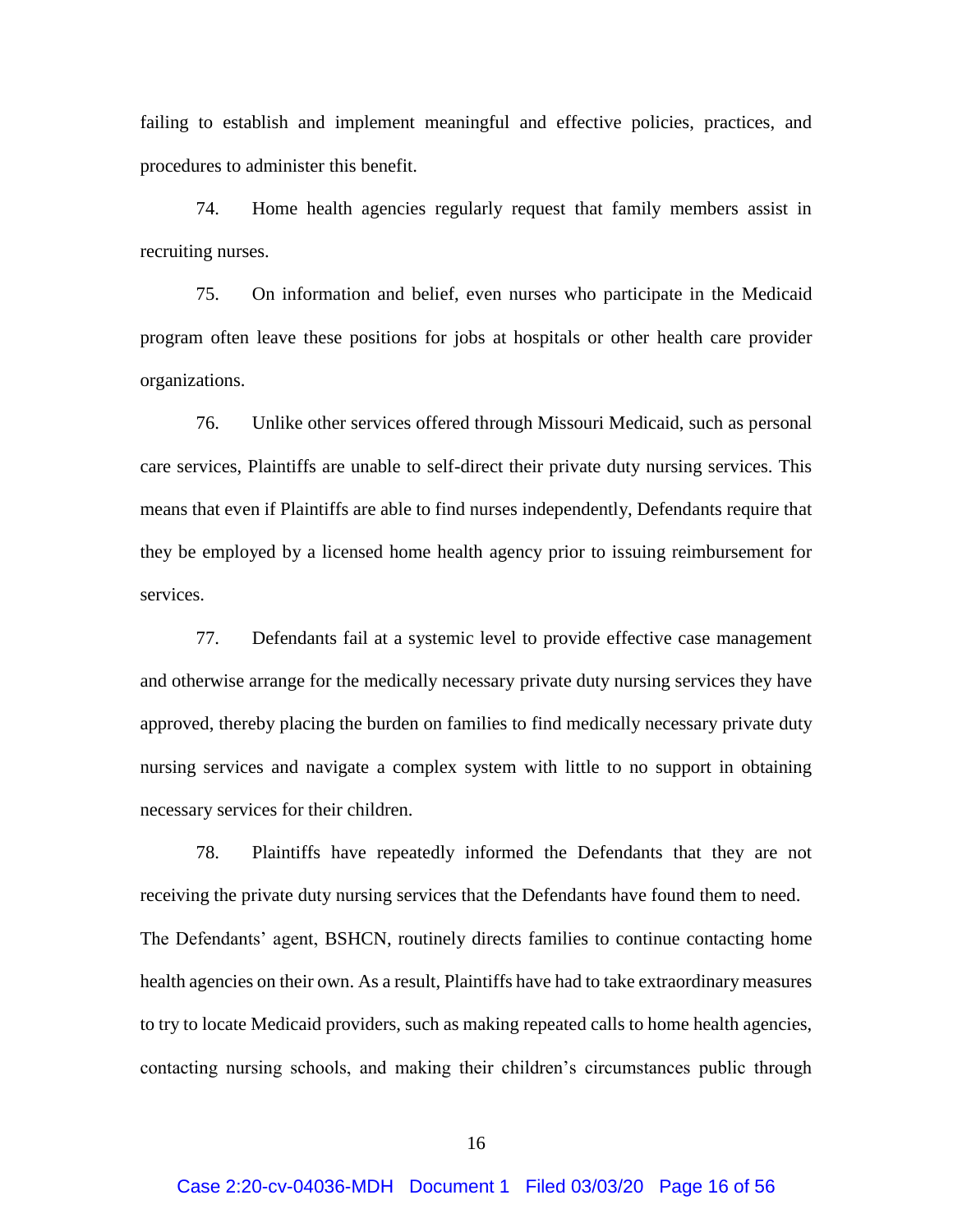social media forums such as Facebook.

79. Upon information and belief, Defendants do not train BSHCN Service Coordinators on what steps to take when a Medicaid enrollee is not receiving the private duty nursing services that Defendants have determined are medically necessary.

80. Upon information and belief, Defendants do not authorize overtime payment or higher wages when there is no provider available to provide private duty nursing that a child needs.

81. Upon information and belief, Defendants do not authorize higher rates for hard to fill shifts, such as weekends or overnight.

82. Upon information and belief, Defendants do not permit nurses with licenses from neighboring states to provide private duty nursing services.

83. Upon information and belief, Defendants do not permit nurses who have graduated from a nursing program to be employed by home health agencies pending the outcome of their nurse licensure examination.

84. Upon information and belief, Defendants do not permit parents who are licensed RNs or LPNs to serve as paid providers for their medically fragile children.

85. Defendants require fee-for-service Plaintiffs to obtain prior authorization of private duty nursing services from BSHCN. As a result, Defendants have actual knowledge of the number of weekly hours of private duty nursing services they have found to be medically necessary for each fee-for-service Plaintiff.

86. Defendants have knowledge of the monthly billing for each fee-for-service Plaintiff's private duty nursing services. Therefore, Defendants are or should be aware of their failure to arrange medically necessary private duty nursing services when Defendants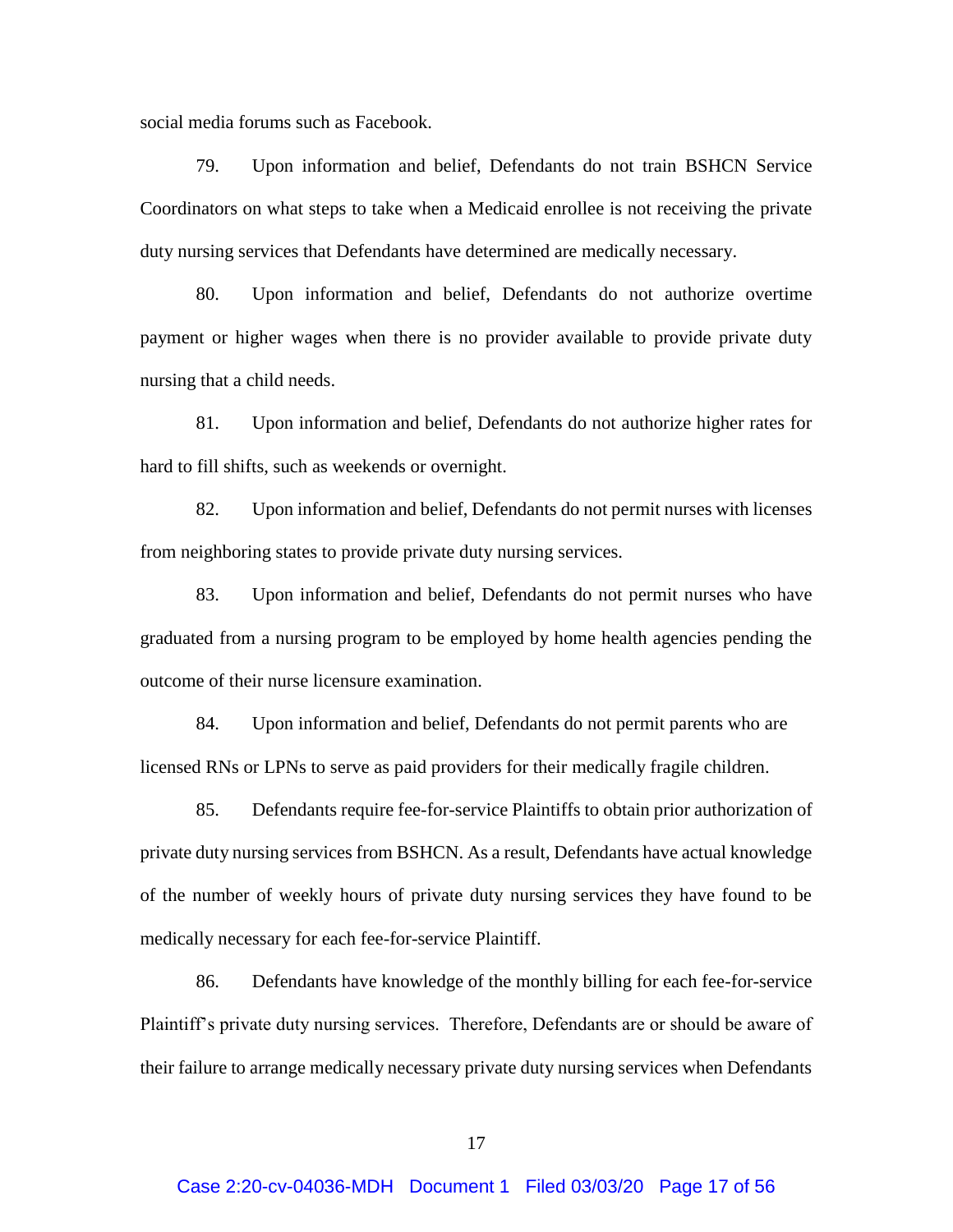are not billed for the full amount of approved care.

87. Defendants also receive "HCY Provider Monitoring Logs" for children enrolled in fee-for-service Medicaid. The HCY Provider Monitoring Logs describe the authorized services and the actual services provided. Private Duty Nursing Manual at 165, § 13.12. Therefore, Defendants are, or should be, aware of their failure to arrange medically necessary private duty nursing services when the logs show actual services used are less than services authorized.

88. On information and belief, Defendants do not monitor whether Medicaid eligible children enrolled with managed care companies are receiving all of the private duty nursing services that are authorized, although those records are or should be available from the managed care companies.

89. Defendants fail at a systemic level to identify and assist children who are in need of private duty nursing services but are not receiving those services.

90. Defendants fail at a systemic level to effectively track and monitor children who are institutionalized because a lack of available nursing in the community or who have a shortfall between authorized and staffed nursing hours.

91. The Medicaid payment rate for private duty nursing is \$535 per 16-hour day. Sixteen hours is the maximum number of hours Missouri Medicaid will authorize, subject to narrow limitations. MO HealthNet Division Provider Manual, § 13.10, available at: http://manuals.momed.com/collections/collection\_pdn/print.pdf. On information and belief, the Medicaid payment rate for the inpatient hospital care of a medically-complex child is roughly \$4,000 per day, and the Medicaid payment rate for inpatient step down care at a facility such as Ranken Jordan Pediatric Bridge Hospital is \$2,235 per day.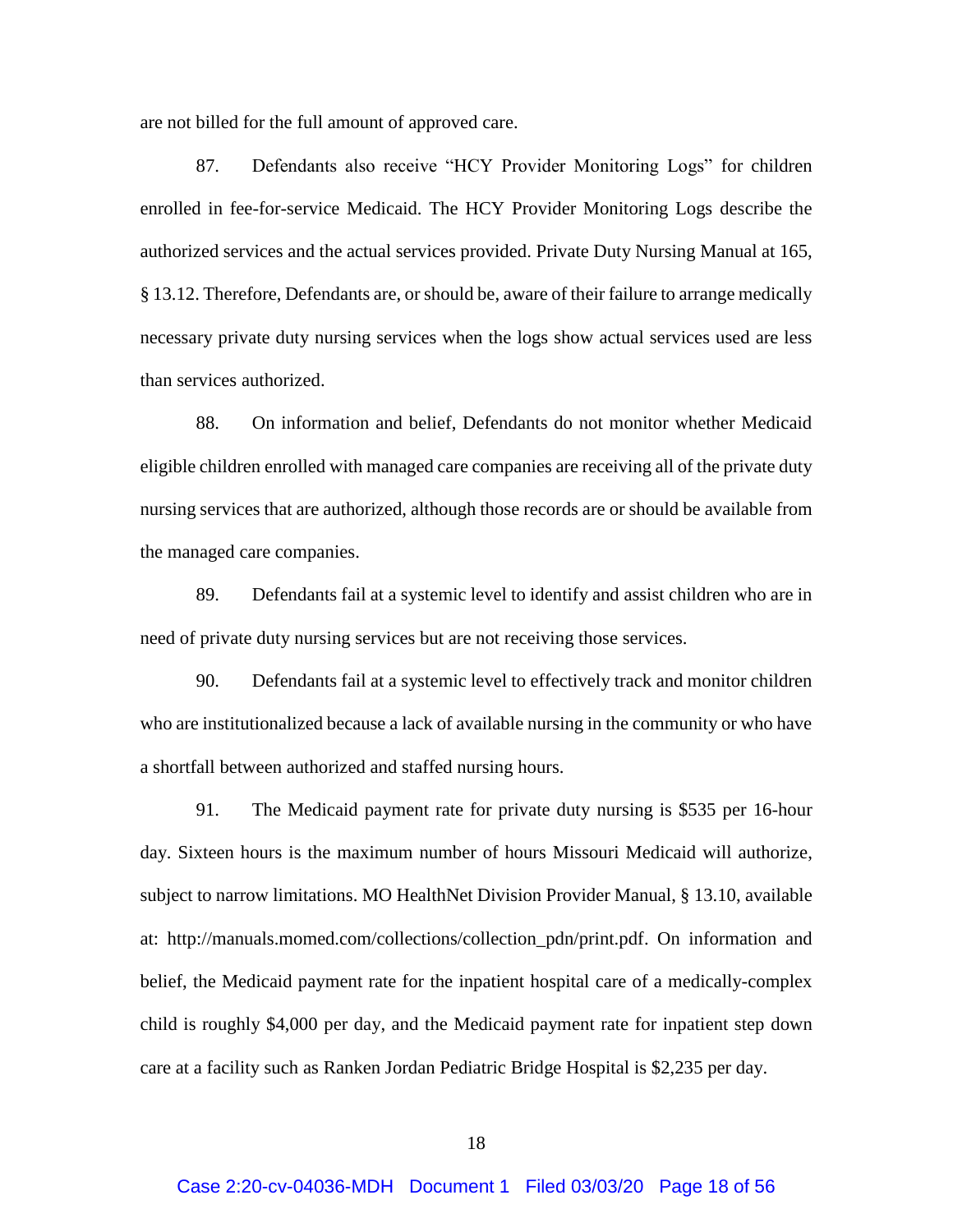92. On information and belief, Defendants have no policy to address crisis situations where a nurse is suddenly unavailable.

#### **C. The Plight of the Plaintiffs**

### Plaintiff S.J.

93. Eighteen-year-old S.J. lives with her parents and brother in Sunset Hills, Missouri.

94. S.J. has had numerous medical challenges over her lifetime, including respiratory conditions, infections, and fractures. She also has a rare, severe, and lifelong form of epilepsy known as "Dravet syndrome." One symptom of Dravet syndrome is seizures. Before the age of three, S.J. had already had 23 severe seizures and hundreds of shorter seizures (less than 20 minutes long).

95. When three years old, S.J. had a five-hour-long seizure during which she sustained severe brain injury. Although she was given only a 20 percent chance of survival, S.J. lived. A baclofen pump was surgically implanted to deliver medicine to her spinal column and treat the spasticity (continuous muscle contractions) that resulted from the brain injury. S.J. also had a procedure called "Nissen surgery" to treat gastrointestinal disease and prevent her from refluxing or vomiting into her lungs. At that time, she was considered "neurologically devastated." She had no facial expression, was totally blind, and could not hold up her head. Except for her left wrist, S.J. could not move her body. Her doctors believed she would be tube-fed, non-verbal, and non-ambulatory from that point on.

96. S.J. is now 18 years old. She is a sweet, loving child who laughs, smiles, vocalizes, loves music, and enjoys having people read to her.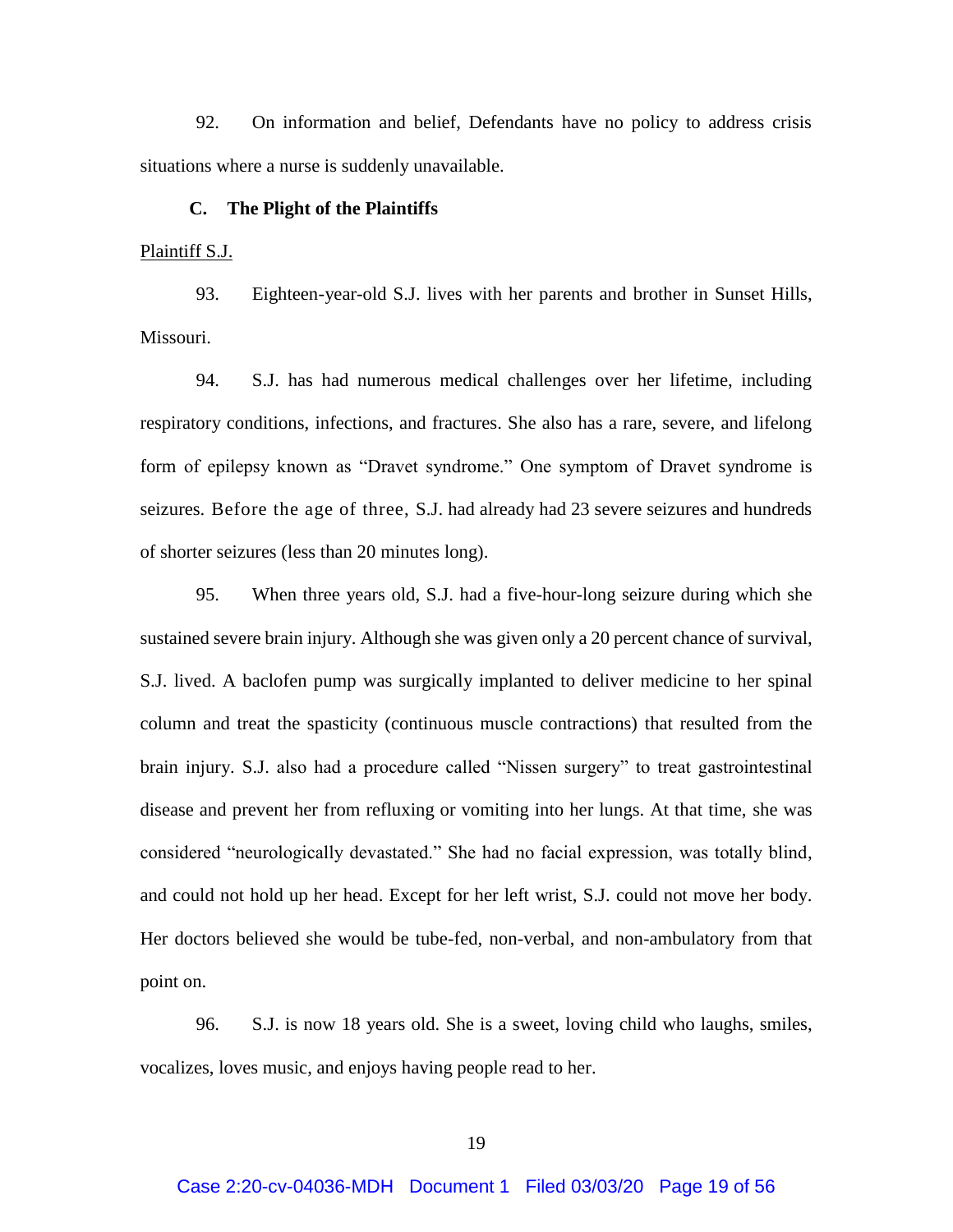97. S.J. participates in weekly occupational, physical, and speech therapy and recently began music therapy. In May 2019, S.J. graduated from the Special School District, from which she received homebound instruction.

98. S.J.'s seizures now come less frequently but she is regularly administered three anti-seizure medications. S.J. also has a seizure protocol. For example, at the start of any convulsive seizure, S.J. must immediately receive Diastat, a rectally administered "rescue medication" and, depending on the nature of the seizure, additional emergency medications. If she has myoclonic seizures (brief, shock-like muscle jerking that causes her to look startled), S.J. must immediately receive Clorazepate though a gastric tube. Someone who is trained to know when and how to administer these medications must always be with S.J.

99. S.J. receives medicine through a button on her "G-J" (gastro-jejunal) tube which allows her nurse or, more often her mother, to put medicine into her stomach. She was previously on parenteral nutrition (IV nutrition) because she could not absorb enough nutrients through her tube feedings, but she was transferred fully to tube feeding in January 2019.

100. S.J. has scoliosis and is non-ambulatory. She uses a "molded chair" to support the curvature in her spine, and this also helps her to breathe. She needs medical equipment to lift and move.

101. S.J. uses a Bi-PAP (Bilevel Positive Airway Pressure) machine to ensure that she receives enough oxygen, particularly at night while she sleeps. S.J. must use additional machinery, such as an oxygen concentrator, when she is sick, including any time she has a respiratory illness. She uses an airway clearance vest to clear her lungs and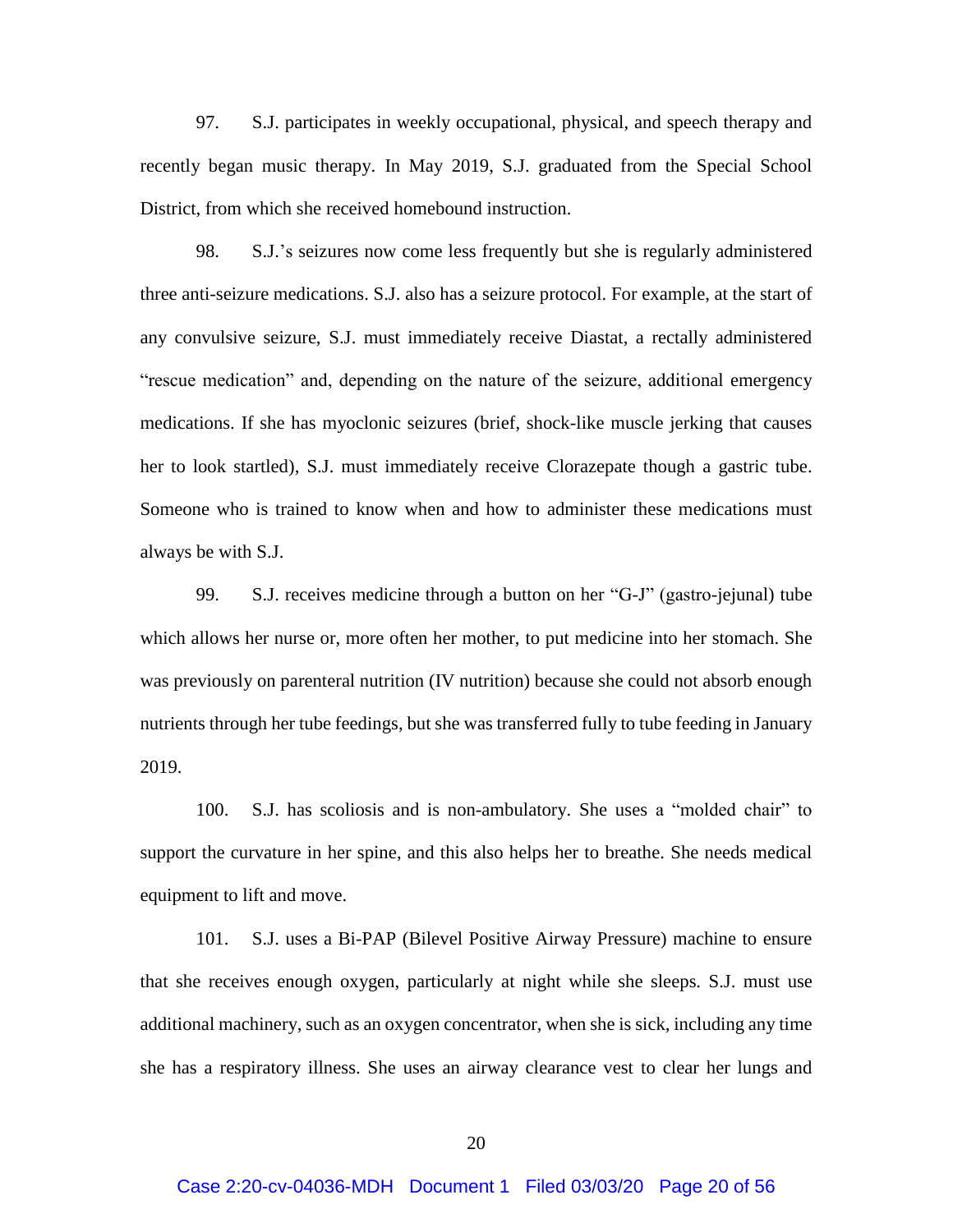prevent pneumonia. She takes nebulizer medications to help maintain her lungs so she does not get sick. Because S.J. can choke, she must use a suctioning machine two to three times a day to keep her airway clear.

102. S.J. relies on adult diapers but sometimes has to be catheterized if she does not urinate for twelve hours or when she has urinary tract infection or respiratory illness.

103. S.J. is privately insured through Anthem and is also enrolled in the Missouri Medicaid program, which is her "secondary payer."

104. Due to her medical conditions, Defendants have determined that S.J. needs 81 hours of in-home private duty nursing services per week. Her mother tries to schedule these hours as follows: 13 hours daily Monday through Friday (an 8:00 a.m. to 4:00 p.m. day shift and a 4:00 p.m. to 9:00 p.m. evening shift), and eight hours daily on Saturday and Sunday.

105. When S.J. was younger, she received her approved nursing hours more consistently, but it has gotten harder to find nurses as she ages. For most of 2019, S.J. was not receiving any of her approved nursing services on Tuesday, Wednesday or Thursday evenings.

106. S.J.'s mother, S.S., has cared for S.J. all her life. In recent years, S.S. has tried to use multiple part-time nurses and coordinate nursing through a Google calendar just to keep minimal coverage. She has worked most closely with Craig Home Care, a Medicaid-participating home health agency, for scheduling, supervisory visits, and occasional paperwork. She has recently spoken with other agencies, including Team Select and Bayada, but was told they do not have Medicaid-participating nurses available for S.J.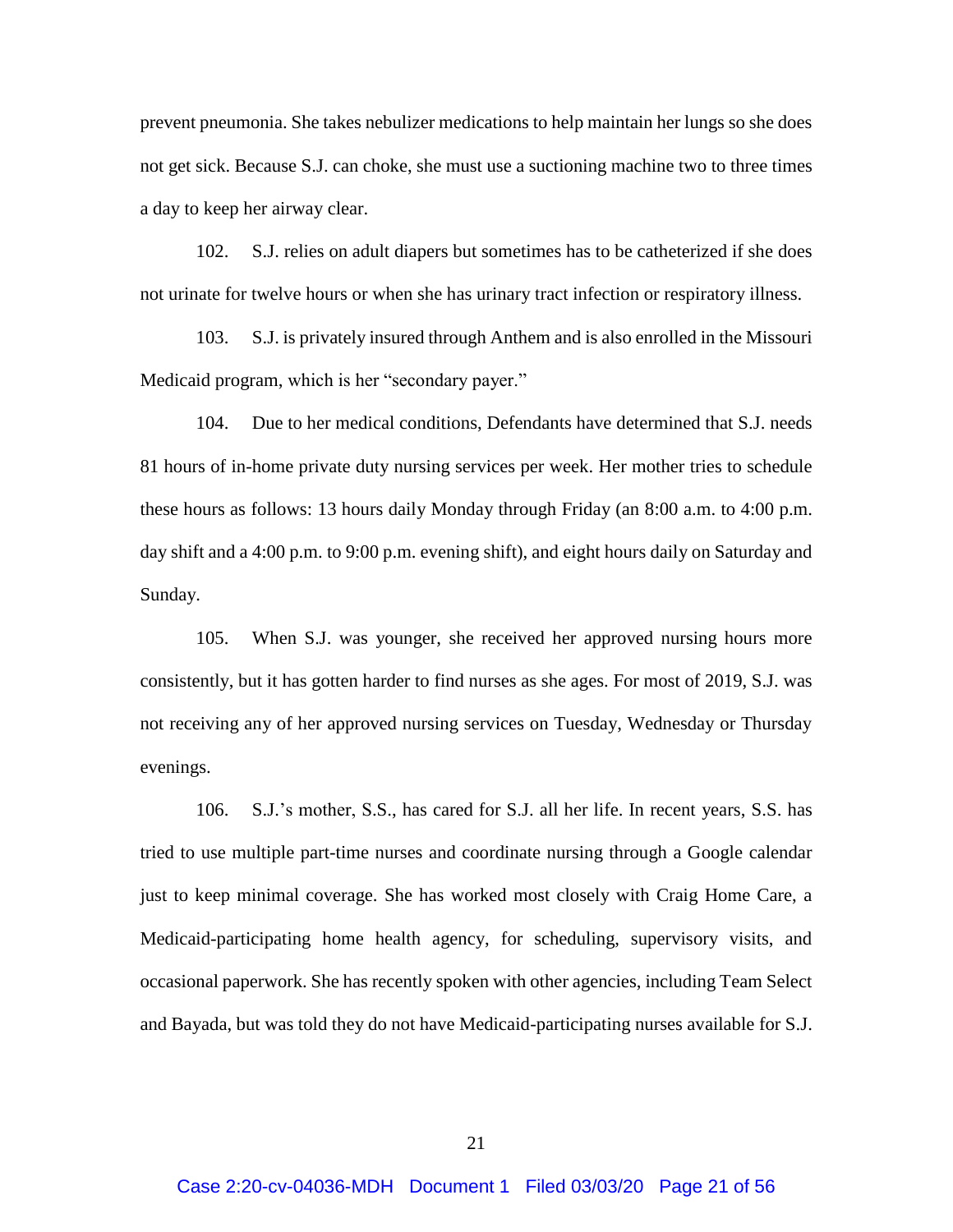107. Case managers at the Bureau of Special Health Care Needs have merely provided S.S. with a list of home care agencies, encouraged her to contact nursing schools, and to take it on herself to find her own nursing, but she has already been doing that for many years.

108. In October 2019, S.S. was diagnosed with breast cancer. She has been in chemotherapy every other week. People are trying to help. Beginning the week of November 11, S.S. found a nurse through her church and another through a parents' Facebook group run through the school district. S.J.'s regular nurses have also provided extra help out of the goodness of their hearts. S.J. still is not receiving the full amount of private duty nursing that the Medicaid agency has determined that she needs.

109. The lack of private duty nursing coverage is stressful for the family. S.S. has only limited ability to leave the house because she is caring for S.J. She cannot exercise, go to her own doctor appointments, or sometimes even take a shower. She cannot be employed full time outside the home and, thus, has not paid into Social Security as she would have hoped. S.S. has never visited her step-son and her young step-grandchildren in Wisconsin. S.J.'s father is 70 years old, has his own health issues, and cannot care for S.J. for more than an hour at a time. The lack of nursing coverage for S.J. affects S.S.'s ability to help her husband with his health needs. S.J.'s brother cannot participate fully in school activities, and his parents often miss his activities because nursing is unavailable. Currently, S.J.'s brother is not participating in any sports, clubs or activities because S.S. cannot reliably get him there. The family rarely does anything together as a family because S.J.'s weekend nursing shifts often are not covered.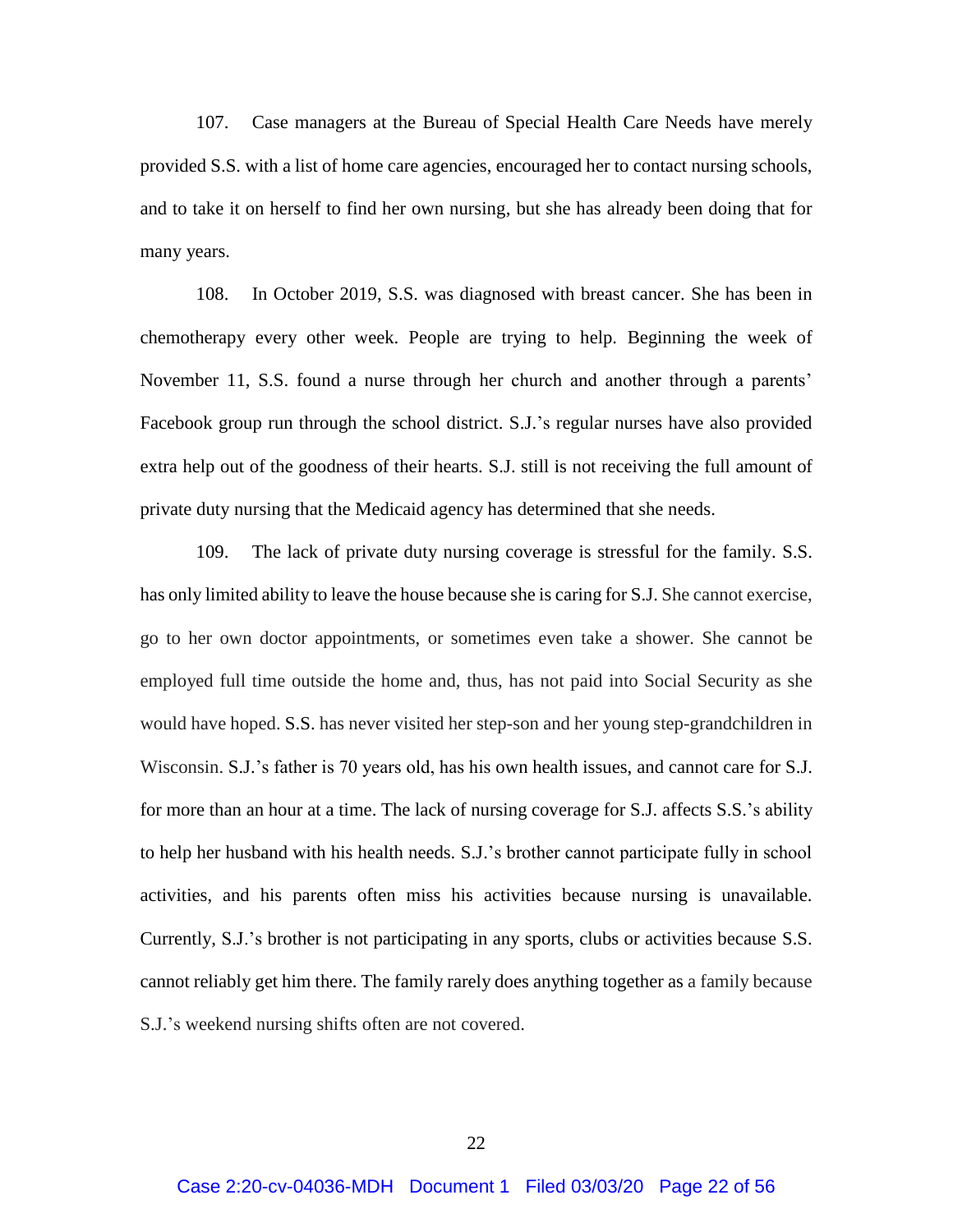110. S.S. worries about S.J. and what will happen to her. S.J. needs the Medicaidapproved private duty nursing to avoid hospitalization or some other form of institutionalization. S.S. is concerned that she cannot provide the care S.J. needs. She worries that, if she gets sicker, there will be no one to take care of S.J. The weekly chemotherapy has caused S.S. to feel ill, extremely exhausted, sleepy, sick to her stomach, and dizzy. Her ability to care for S.J. at home is more precarious than ever.

### Plaintiff C.T.

111. C.T. lives with her family in Ferguson, Missouri. She is 18 years old. When she was 12 years old, a brain infection put her a coma for a month. She was placed on an ECMO (extracorporeal membrane oxygenation) machine, which circulated her blood and breathed for her.

112. After she came out of the coma, it was clear that the brain infection changed C.T.'s life. She has feeling in her entire body and is alert mentally, but she cannot walk, breathe, eat, or urinate on her own. She uses a ventilator 24/7, is fed through a tube, and has a catheter. She needs enemas, suppositories, and medicine to keep everything moving through her gut. She can lift one arm, but cannot hold or lift anything with that hand. C.T. takes about 16 medications daily.

113. Despite her condition, C.T's father, G.T., describes her as a "sassy girl." She is about to graduate from high school. Her favorite subjects are history, art, and science. She likes to listen to Whitney Houston and Drake. She loves cartoons, all the Madea movies, and all kinds of "girly stuff." She has good relationships with her twin brother and G.T.'s girlfriend's two daughters.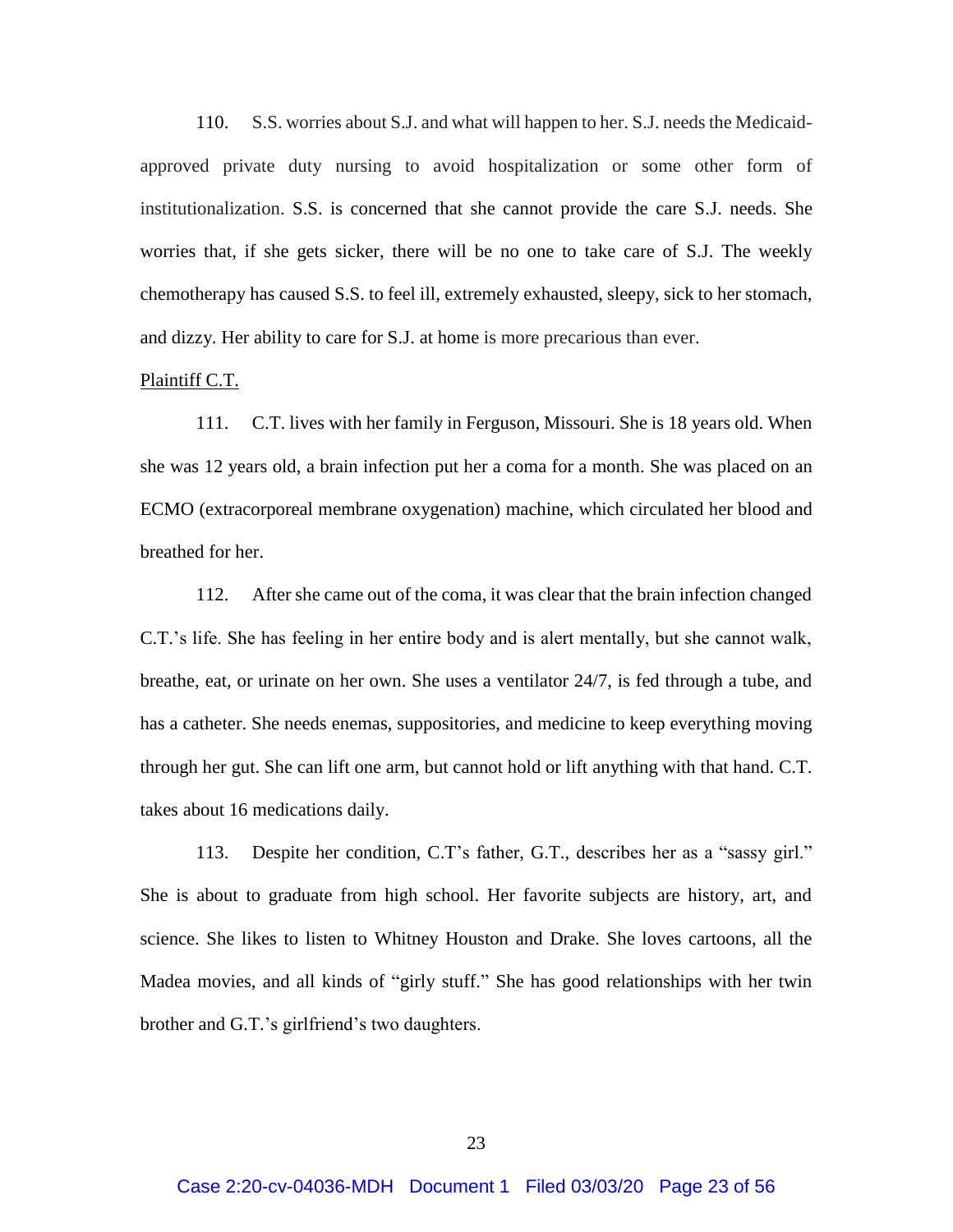114. After coming out of the coma, C.T. lived at the hospital and then at Ranken Jordan Pediatric Bridge Hospital for over five years. Depending on her condition, she would go back and forth between the two facilities. C.T. missed her family and had to be prescribed medication for depression. She was clinically ready to go home approximately one year ago; however, she needed in-home nursing care.

115. C.T. has health coverage through Missouri Medicaid. DSS determined that C.T. needed to receive 24-hour care for the first three weeks she was home, and 16 hours per day of private duty nursing thereafter. Defendants did not arrange that care. C.T. remained in the hospital.

116. On December 23, 2019, a Medicaid-participating home health agency had been lined up, and C.T. went home. She was supposed to get 24 hours a day for the first three weeks. She did not get that for even one week. G.T. did his best to care for her. G.T. is not trained as a private duty nurse.

117. C.T. made it at home for less than a month. Her bowels got backed up, and she had stomach problems. She was admitted to St. Louis Children's Hospital on January 17, 2020. G.T. thinks this happened because he does not know enough about nursing and because C.T. did not have the private duty nursing that she was supposed to get.

118. On January 29, C.T. was discharged home. Although she was approved for 16 hours a day (112 hours per week) of private duty nursing services, she was getting only about 30 hours per week. On February 11, C.T. again had to return to the hospital. In the time leading up to her admission, she had no nursing coverage and was struggling to breathe. At the hospital, G.T. learned that C.T.'s tracheostomy had dried saliva built up inside it, constricting her airway. G.T. believes that a trained nurse would have been able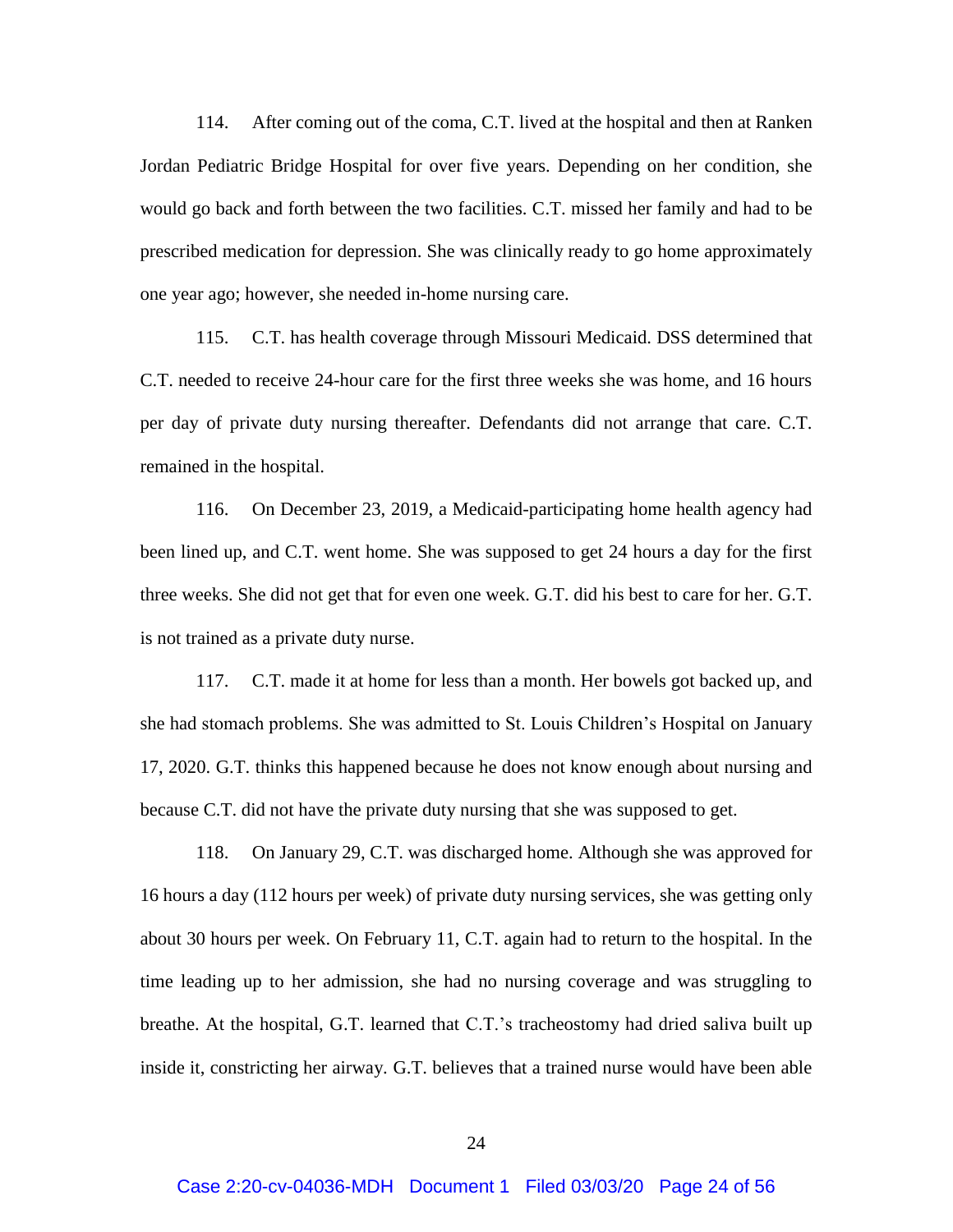to suction the tracheostomy properly, and C.T. would not have had to go back to the hospital.

119. C.T. was discharged home on February 17. She currently has private duty nursing services during the day on weekdays. G.T. is providing care for her himself in the evenings and overnight.

120. C.T.'s condition has caused family stress. Before C.T.'s hospitalization, G.T. had a permanent, full-time job as maintenance technician. He then took a job as an on-call maintenance technician so that he could be there when C.T. needed him. When C.T. came home in December 2019, G.T. was not able to respond to emergency repair calls because Defendants failed to arrange private duty nursing services for C.T. G.T. has now been fired because he could not be predictably available for repair calls. He is the family's breadwinner and is now very worried about how his family will manage financially.

121. C.T. and her family want her to live at home around her own people who know and love her.

# Plaintiff P.W.

122. P.W. is 16 years old. She lives in Highlandville, Missouri with her mother, C.W.; her father, A.W.; and her 17-year-old bother.

123. When P.W. was five years old, she was in a car accident. As a result, she has quadriplegia and depends on a ventilator to breathe. Other than these significant physical challenges, P.W. is completely cognitively intact. She loves the teenaged Disney shows, music, YouTube videos, and the trends young teens follow. "My Little Ponies" is one of her favorite shows, and she can give a detailed history of that series. She also loves watching cooking shows; especially "Chopped." Movies are a family pastime, and P.W.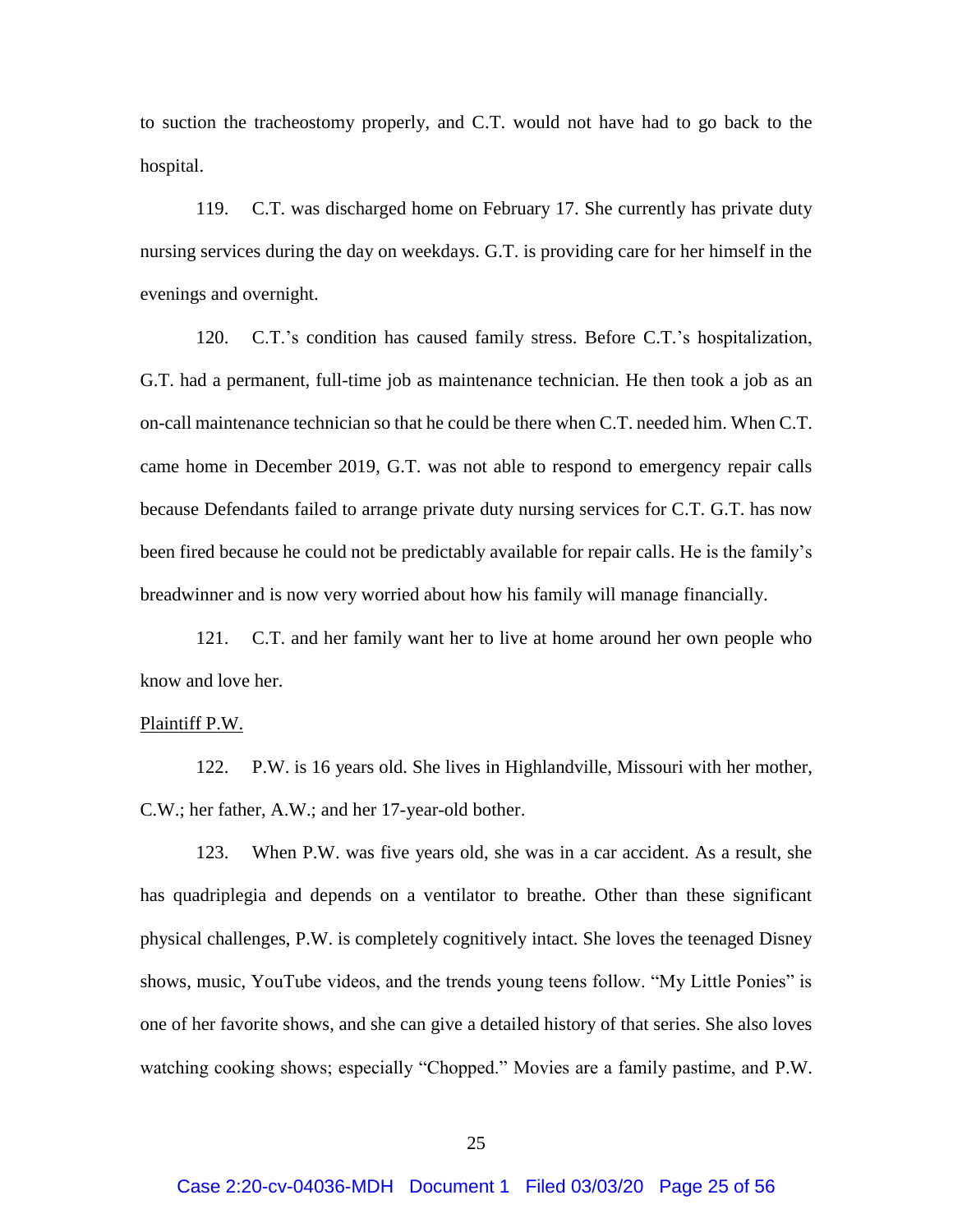collects movie figurines. Her favorite movies are "The Nightmare Before Christmas" and "Coraline."

124. Despite the fact that she cannot move anything from her neck down, P.W. is great at being her own advocate. She is strong-willed. Her mother jokes that she is going to be a lead FBI negotiator one day.

125. P.W. needs private duty nursing because she depends on a ventilator to breathe. Someone must be available 24 hours a day because she has a critical airway need. If P.W. were somehow disconnected from her ventilator, she would be without oxygen until she was reconnected. She effectively would be suffocating. P.W. is a teenager, so she does spend time in her room alone. C.W. and A.W. have a video monitor, so that they can see and hear if P.W.'s vent disconnects. They can respond immediately.

126. P.W. has health coverage through the Missouri Medicaid program. Defendants have consistently approved P.W. to receive 16 hours of private duty nursing each day.

127. The family has struggled for years to get the private duty nursing services that Medicaid has approved. It has gotten much worse in the last three years when there have always been gaps in coverage, particularly at night. As a result, one of her parents must stay up at night to monitor her ventilator. The other parent will then get up and get P.W. ready for school. The parents cannot focus on P.W.'s brother as they would like, and this is hard on him.

128. P.W. was admitted to St. Louis Children's Hospital in May 2019 for back surgery. She had developed scoliosis and needed surgery to fuse her vertebrae. She got an infection and spent most of the summer in the hospital. P.W. was medically ready for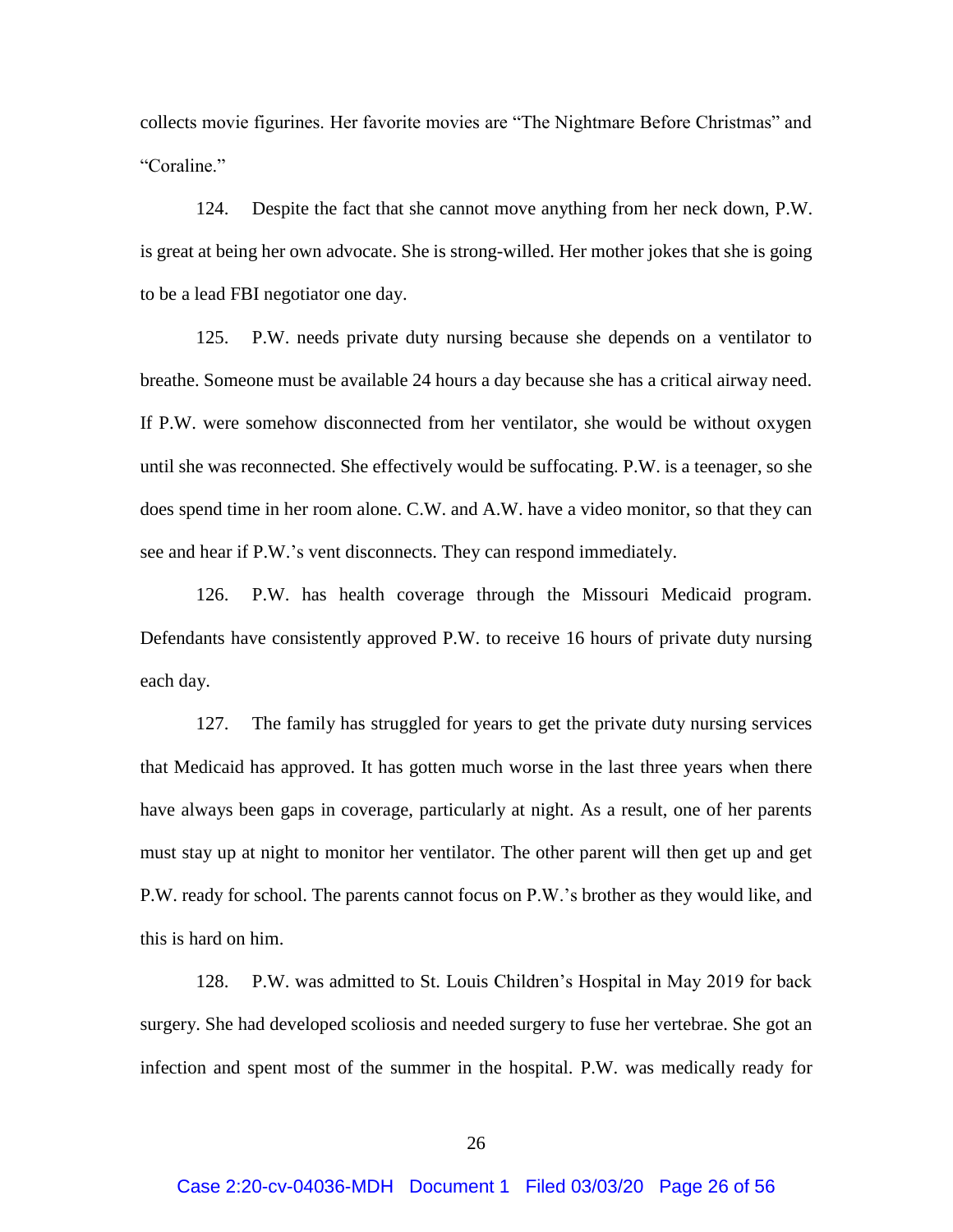discharge in early September. However, she remained in the hospital until November 8, 2019. The only reason she was stuck in the hospital and could not come home, was because Defendants did not arrange for the private duty nursing services they had approved for P.W.

129. It was hard on the family while P.W. was at Children's Hospital. The hospital is in St. Louis, 230 miles away from their home. P.W. missed her family and friends. She missed most of the first half of her freshman year of high school. C.W. missed a good portion of her son's senior year because she was staying in St. Louis with P.W.

130. The Bureau of Special Health Care Needs was in touch with Children's Hospital discharge planners to arrange nursing services for P.W, but P.W. came home without all the nursing services she needs. She has a day nurse who comes nine hours a day, from 7:00 a.m. to 4:00 p.m., Monday through Friday. In December of last year, P.W. got some overnight nursing because another nurse's usual patient was in the hospital. The family thinks that will be temporary.

131. At least three or four home care agencies are working to find nurses. P.W. had the same BSHCN caseworker for three or four years, but he has been on leave for a while. He was good about giving the family information but the necessary nursing hours were never covered. The new case worker knows that P.W. is not receiving the amount of private duty nursing that she needs. She gave C.W. the list of the five nursing agencies in the area, which C.W. already has.

132. If P.W.'s approved private duty nursing services were actually provided, C.W. and A.W. could both have jobs. Previously, C.W. was a restaurant manager, and A.W. the manager of a retail store. For several years after the accident, A.W. stayed home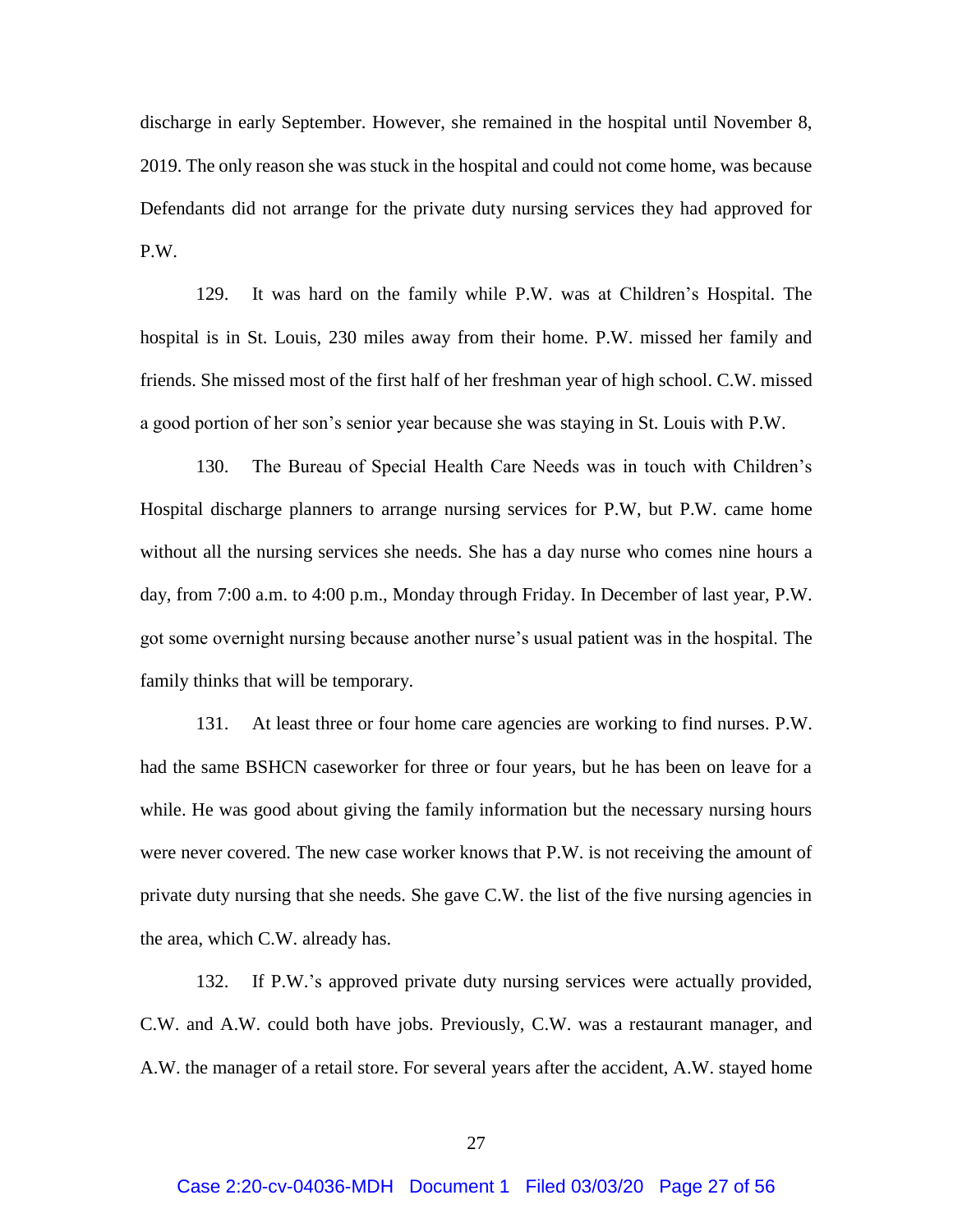while C.W. worked. A few years ago, they swapped and C.W. now stays home. They tried to both work outside the home, but with the inconsistent nursing coverage it was impossible for both of them to keep jobs. It has been a financial struggle for the family.

133. If P.W. had the nursing services she needs, the family could spend time together as a family. P.W.'s parents would have enough energy and attention for both children. They could sleep like a normal adult couple who sleeps at the same time in the same bed. They could enjoy leaving the house together as a couple.

134. The shortage of private duty nursing is hard because the family feels pressured to take any nurse they can get. Without the necessary private duty nursing hours, P.W. faces a serious risk of going back into the hospital and being far away from her family and friends.

#### Plaintiff S.E.S.

135. S.E.S. is the youngest of J.L-S and E.S.'s nine children—six adopted special needs children and three biological children (ages 19, 18, 17, 16, 15, 15, 12, 10, and nineyear-old S.S.). The family lives in St. Louis, Missouri.

136. J.L-S. and E.S. adopted S.E.S. shortly after her traumatic birth in 2011. S.E.S. was considered to be a "stillbirth resuscitation" and has been fighting for her life ever since. When she was placed in J.L-S. and E.S.'s home for adoption two months after her birth, her prognosis was poor, and she was not expected to make it through her first year. S.E.S.'s medical diagnoses include severe spastic cerebral palsy, severe scoliosis, torticollis (problems with her neck muscles), and uncontrolled severe epilepsy.

137. Since the fall of 2011, S.E.S. has been dependent on technology for breathing and eating. She is ventilator- and oxygen-dependent, has a feeding tube, and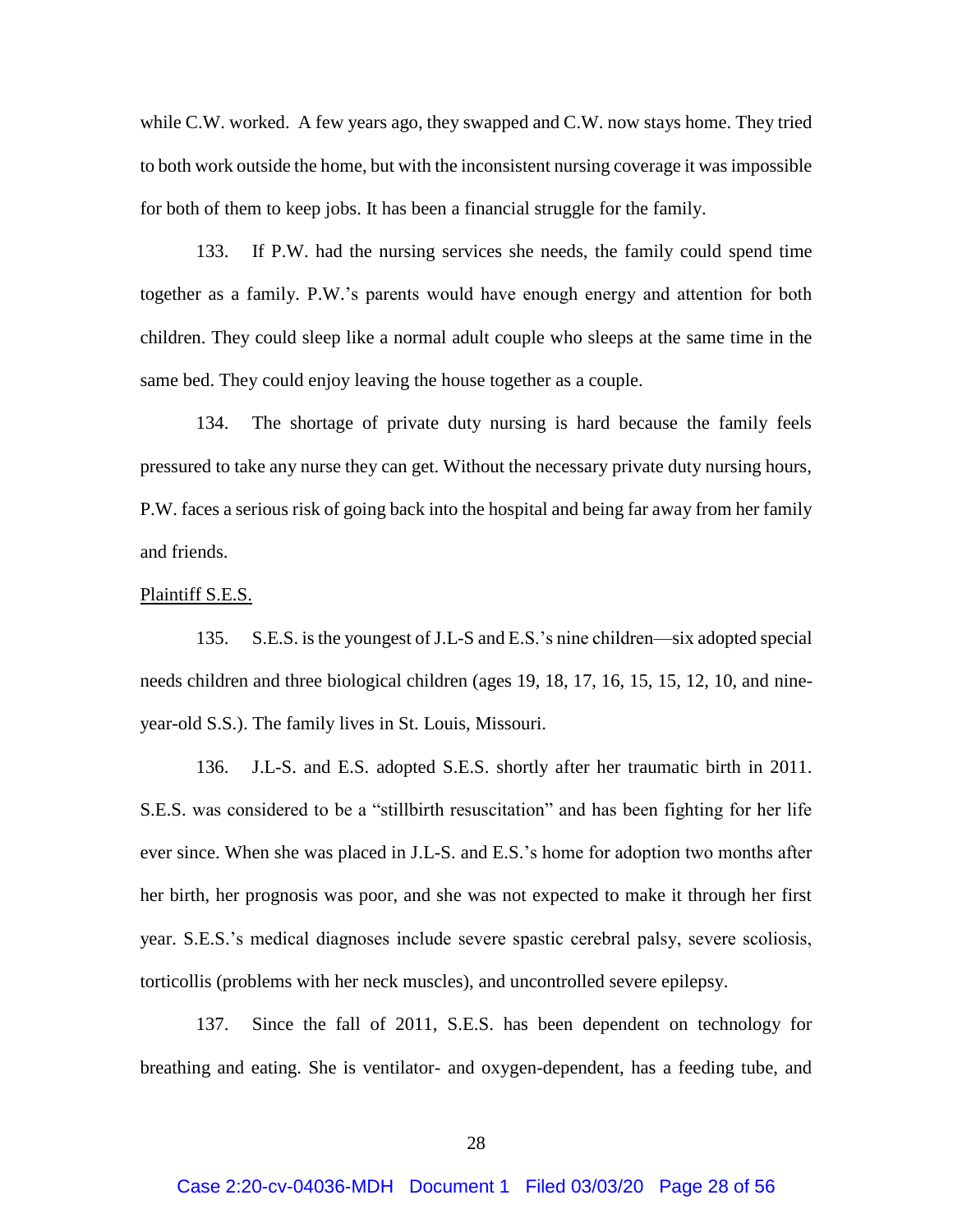requires a wheelchair for movement. She uses a Continuous Positive Airway Pressure (C-PAP) machine by day, and a Bi-level Positive Airway Pressure (Bi-PAP) machine nightly. S.E.S. needs to stretch three to four times a day. She wears leg braces. She needs positional changes every 90 minutes. To communicate, S.E.S. controls a specialized computer tablet with her eyes. She relies on an implanted baclofen pump to deliver medications directly to her spinal cord and nervous system. These medications quiet her spastic movements. Without those uncontrolled movements, S.E.S. can breathe and eat better. She can also move the switches on her wheelchair. S.E.S. has even started learning how to hold and make marks with a marker. S.E.S. is dependent other people for everything, including eating, bathing, dressing, all personal care, and moving.

138. S.E.S. requires constant care from a trained care provider because she has a complex medication regimen and requires specialized care. As a child on a ventilator, S.E.S. must be monitored by a nurse who is ventilator-trained and able to suction S.E.S. Her airways must be clear at all times. Any time S.E.S.'s secretions build up, a nurse or a trained caregiver has to use a bulb syringe to suction her orally and through her tracheostomy tube. This can happen between 12 and 50 times a day.

139. S.E.S.'s pain pump requires constant monitoring because she gets medications delivered on a schedule. She currently takes four medications daily and has a variety of over 15 other medications that need to be administered on an as-needed basis. S.E.S. has one to two seizures per day and also has other neurological incidents that are not considered seizures. She needs to be monitored during these events to ensure her oxygen levels are appropriate and have someone administer oxygen if they are not. S.E.S.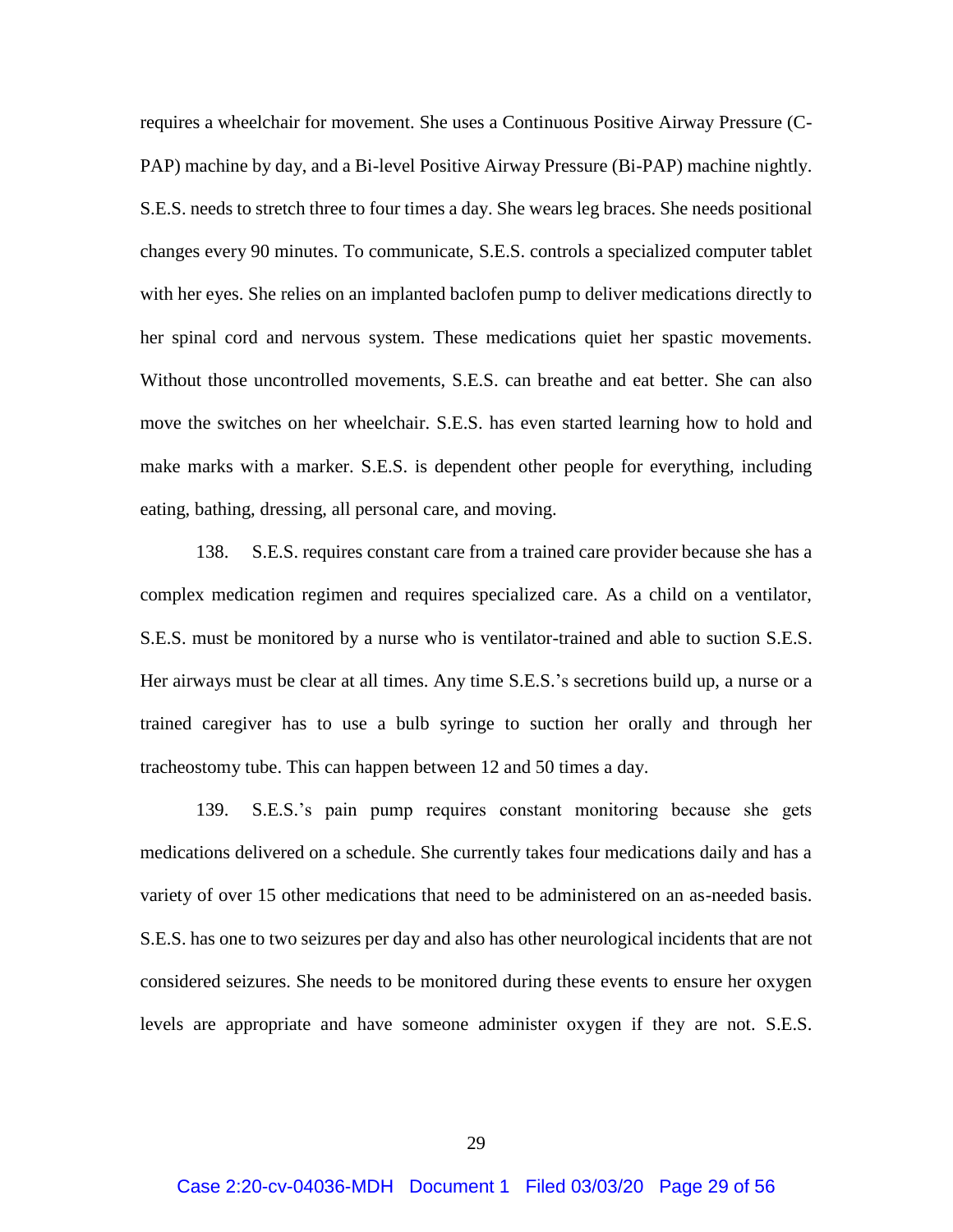sometimes needs emergency medication during a seizure. This happens once or twice a month.

140. S.E.S. sees numerous specialists at Mercy Hospital, Ranken Jordan Pediatric Bridge Hospital, and Cardinal Glennon Children's Hospital.

141. From when she was just a few months old to three years, S.E.S. received therapy through Early Childhood Intervention services and then she began attending school in the Rockwood School District. She is currently served by the Special School District and Rockwood at Blevins Elementary, where she attends third grade. Her school provides her with care while she is at school. That is usually when her mother sleeps or catches up on the other things needed to keep S.E.S. and the entire household going.

142. S.E.S. is an amazing young lady. She is notable for many things, including that she is still alive and fighting. She loves dinosaurs, dancing, swimming, playing games with friends, and swinging with her peers on the playground at school. S.E.S. is a Girl Scout and a "Big Buddy" at her school (where older kids are partnered with younger kids). She participates with her mainstreamed class as well as in her special education class. S.E.S. has friends and people who love her.

143. S.E.S. is insured through the Medicaid program. Initially, in 2011, she was enrolled in a Medicaid managed care plan. The plan determined that S.E.S. only needed "custodial care" and did not approve her for any private duty nursing services. After much effort by her parents, the plan approved S.E.S. for four hours per week of private duty nursing. In 2013 or 2014, S.E.S.'s parents moved her out of managed care into fee-forservice Medicaid after learning that her doctors would accept fee-for-service and because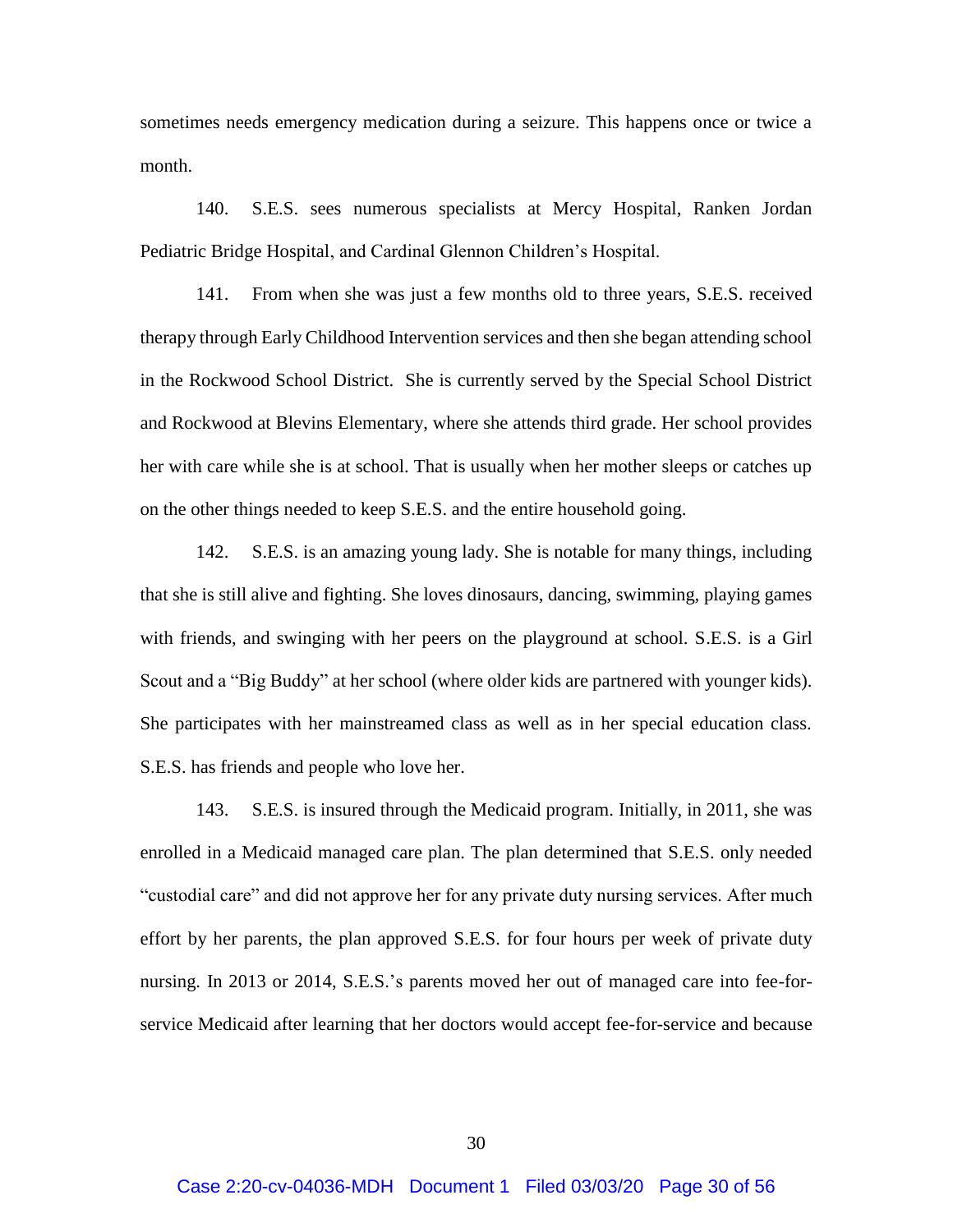other families with medically complex children were getting approvals for private duty nursing services through the HCY program.

144. Defendants have currently determined that S.E.S. needs 16 hours of private duty nursing per day when she is not in school, and eight hours a day when she is in school. She receives a prorated number of hours if she is in school for a partial day.

145. Medicaid has arranged no services for S.E.S., and she currently is getting no private duty nursing services at home. Since May 15, 2019, S.E.S. has had a total of two nursing shifts covered. As a result, S.E.S.'s family has been providing 24/7 care for S.E.S. when she is not in school.

146. Over the course of S.E.S.'s life, DSS has arranged and paid for only about 75% of the private duty nursing hours that they have authorized for S.E.S. She has never had full coverage of the authorized care. E.S. works full-time, so J.L-S. meets S.E.S.'s care needs when there is no nursing coverage. J.L-S. is not a trained medical professional.

147. S.E.S. is registered with three home health agencies that are Medicaidapproved providers. Each of these agencies is looking for licensed nursing staff to provide nursing services for S.E.S. J.L-S. speaks with them at least once a month, but usually calls every week about finding nursing for S.E.S.

148. About once or twice a month, J.L-S. calls the case manager at the Bureau of Special Health Care Needs for help. The case manager tells her to "keep calling" other home care agencies or that two agencies together can provide the care. So far, nothing has come of her calls to the Bureau.

149. J.L-S. does everything she can to find nurses who will provide private duty nursing for S.E.S. She made a flyer for job boards that she sends to every nursing school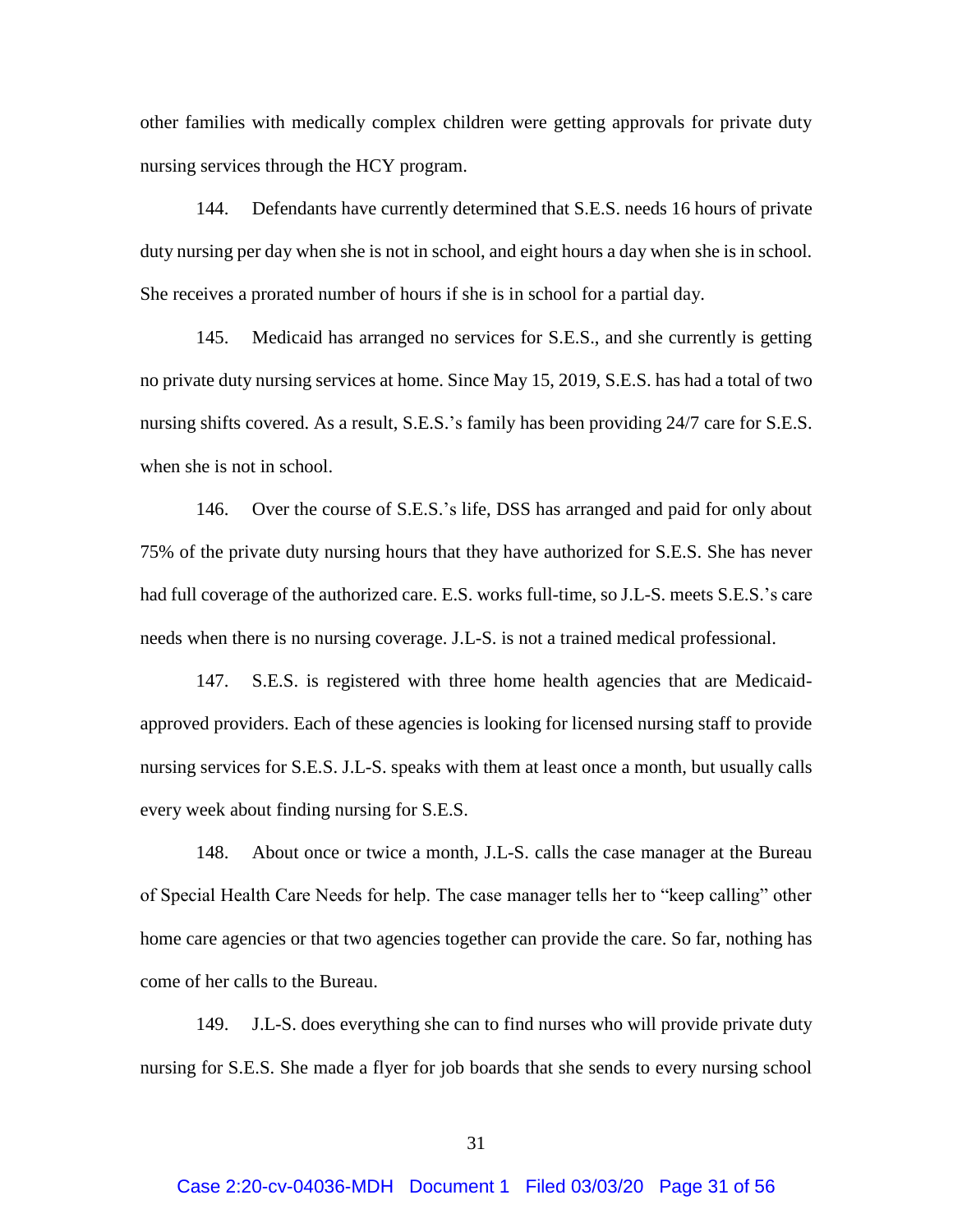and college in the region just before the fall, winter, and spring graduations. She makes public Facebook posts about once a week, asking for nurses to work for S.E.S. J.L-S. feels conflicted about invading S.E.S.'s privacy by posting her photo and saying she has medical needs so publicly, but she is doing what she has to do to find nurses.

150. The lack of private duty nursing services is stressful for the family. J.L-S. is often pulled away from the other children (e.g., while sitting at a high school play or some other event) and has to tend to S.E.S. This has caused the older children to have hurt feelings.

151. In about December 2016, J.L-S. had to go to the emergency room for a gallbladder attack and was ordered to go directly into surgery. There was no nursing coverage for S.E.S. so, against the doctor's wishes, she left the ER and returned home. She made an appointment to have surgery two days later. J.L-S. left the hospital hours after surgery because she had to go home to care for S.E.S.

152. In the summer of 2016, S.E.S. had recently had surgery on her leg to remove a pin from a prior surgery, J.L-S. was home alone and had to transfer her to address her breathing issues. When she moved S.E.S.—as she had done many other times—the location in her leg from which the pin had been removed cracked. She had to go into the hospital, have another surgery, and get an external fixator placed on her leg. J.L-S. believes this incident would never have happened if a qualified nurse were with S.E.S.

153. S.E.S. sleeps beside J.L-S. in a hospital crib. J.L-S. gets up five to 10 times a night to adjust S.E.S.'s sleeping position, change her oxygen settings, and adjust her vent settings. S.E.S.'s parents also monitor for seizures and give medicine. J.L-S. and E.S. have not slept a complete eight hours since S.E.S. received her tracheostomy in the Fall of 2011.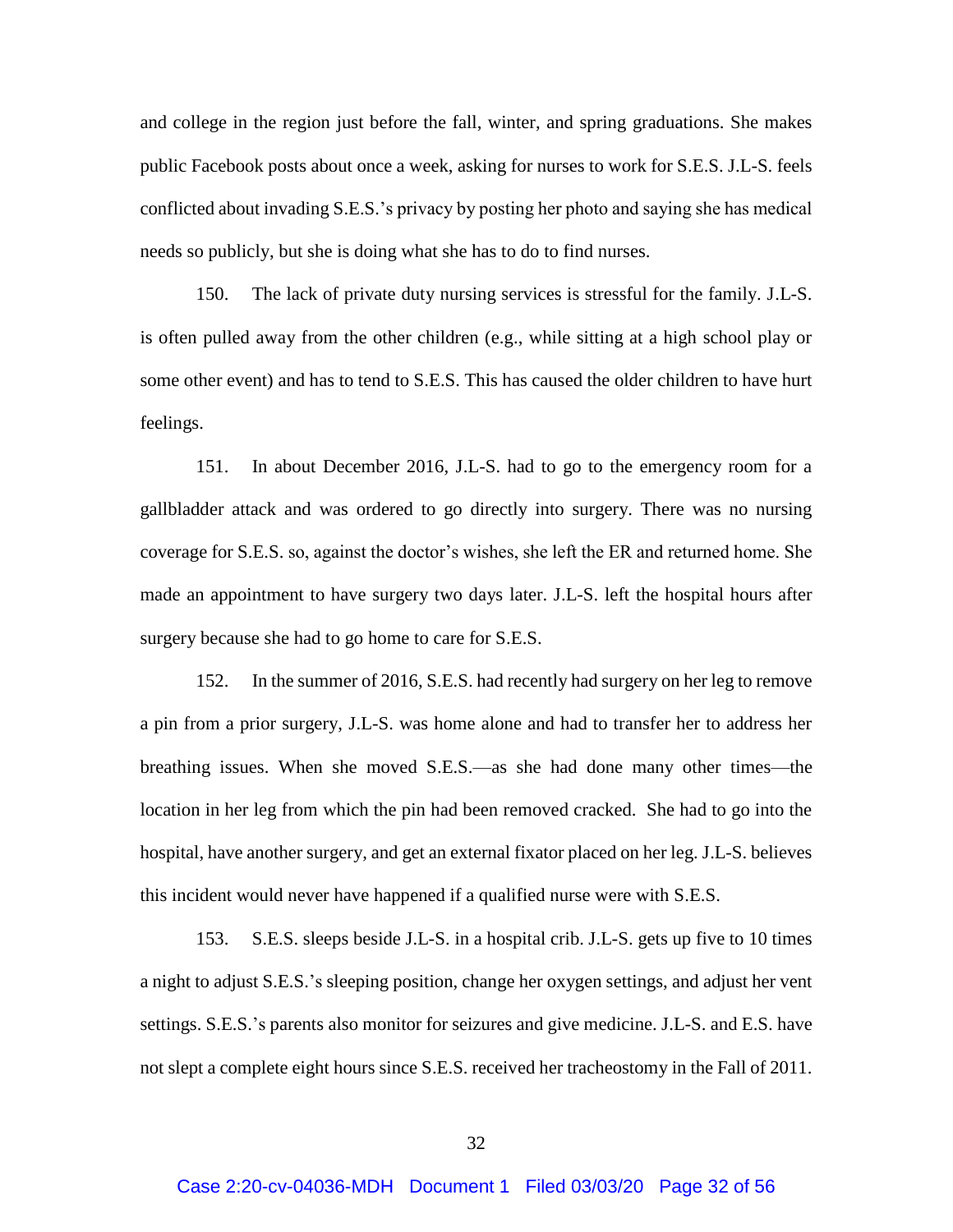154. J.L-S. fears that at some point without nursing support, she will no longer be able to care for S.E.S., and S.E.S. will have to go back into the hospital.

155. The family learned in late 2019 that S.E.S. needed to have her gallbladder taken out. Before that surgery, the doctors needed to wean her off some medications. Because S.E.S. had no private duty nursing coverage, she was hospitalized from December 4 to December 31 so that she could be weaned. S.E.S. could have been weaned at home if she had private duty nursing care. Happily, her surgery went well and she came home shortly afterwards. J.L-S. fears that, without sufficient private duty nursing services, sooner or later, S.E.S. is going to be back in the hospital again.

#### Plaintiff T.S.

156. T.S. lives with his grandmother and legal guardian, M.S., and his grandfather, in Lynchburg, Missouri. Before T.S. came home with them, both grandparents worked full-time—his grandfather as a licensed practical nurse and M.S. as a certified medication technician. T.S. is five years old.

157. T.S. was born with congenital central hypoventilation syndrome (CCHS), a rare, lifelong, and life-threatening disorder that affects the central and autonomic nervous system (ANS). The ANS controls many of the body's automatic functions like heart rate, blood pressure, body temperature, bowel and bladder control, and sensing of oxygen and carbon dioxide levels in the blood. A child with CCHS does not sense lack of oxygen or shortness of breath, so the child's body does not automatically change behavior when it needs to work harder to breathe. Someone must constantly monitor the child's oxygenation (oxygen levels) and ventilation (breathing).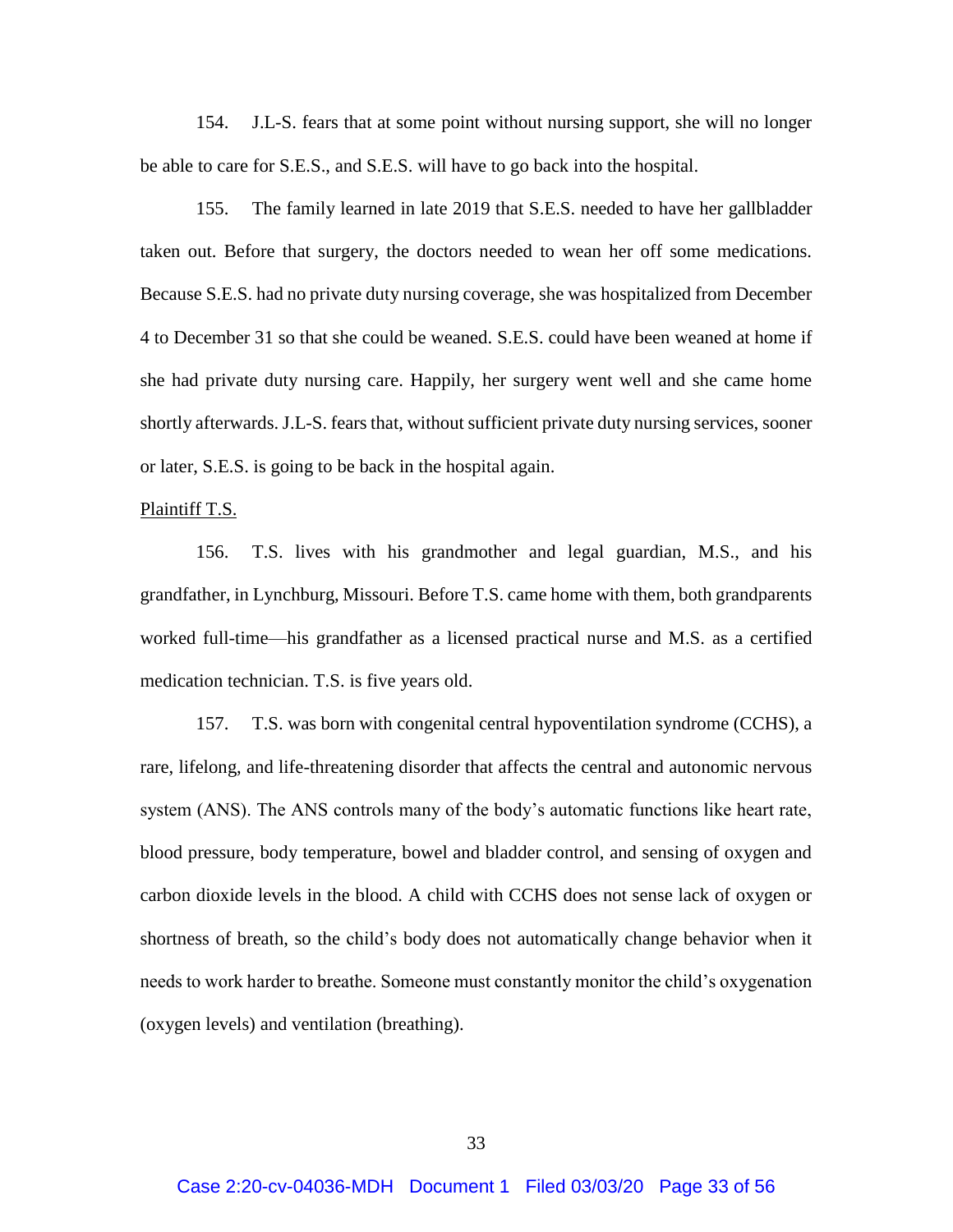158. T.S. was flown from Oklahoma (where he was born) to St. Louis Children's Hospital in early August 2016. His grandparents spent several weeks undergoing training at the hospital so that they could help care for T.S. at home. By September, they had completed the training, and T.S. was stable and ready for discharge home with private duty nursing services. DSS did not arrange for the private duty nursing services that T.S. needed. Children's Hospital transferred T.S. to Ranken Jordan Pediatric Bridge Hospital, where he stayed for about six weeks. T.S. went home with his grandparents on November 15.

159. Because of his CCHS, T.S. relies on a ventilator to breathe and a pulse oximeter to constantly monitor the oxygen level in his blood. On average, T.S. is off the ventilator two-to-four hours a day. T.S. is quite susceptible to viruses and illnesses, so he is often on a vent. Even when the vent is operating properly and oxygen is going into his body, a caregiver must make sure that carbon dioxide is exiting his body.

160. T.S. needs a ventilator to breathe for him at night. Someone must be present to ensure his ventilator is functioning. If the alarm goes off, a nurse or someone trained in ventilator-patient care must act immediately. This usually means T.S. must be repositioned and/or be suctioned to ensure his airways are functioning. Failure to immediately respond would mean that T.S. would go without oxygen, which could cause brain damage or even death. His vent alarm goes off often at night. Some nights he has extra trouble—for example when there is change of weather or when he has a virus—and requires suctioning as often as every 15 minutes. Monitoring T.S. is a serious duty that requires vigilance and skilled attention.

161. T.S. has health coverage through Missouri Medicaid. Defendants have authorized him to receive 16 hours of private duty nursing per day, or 112 hours per week.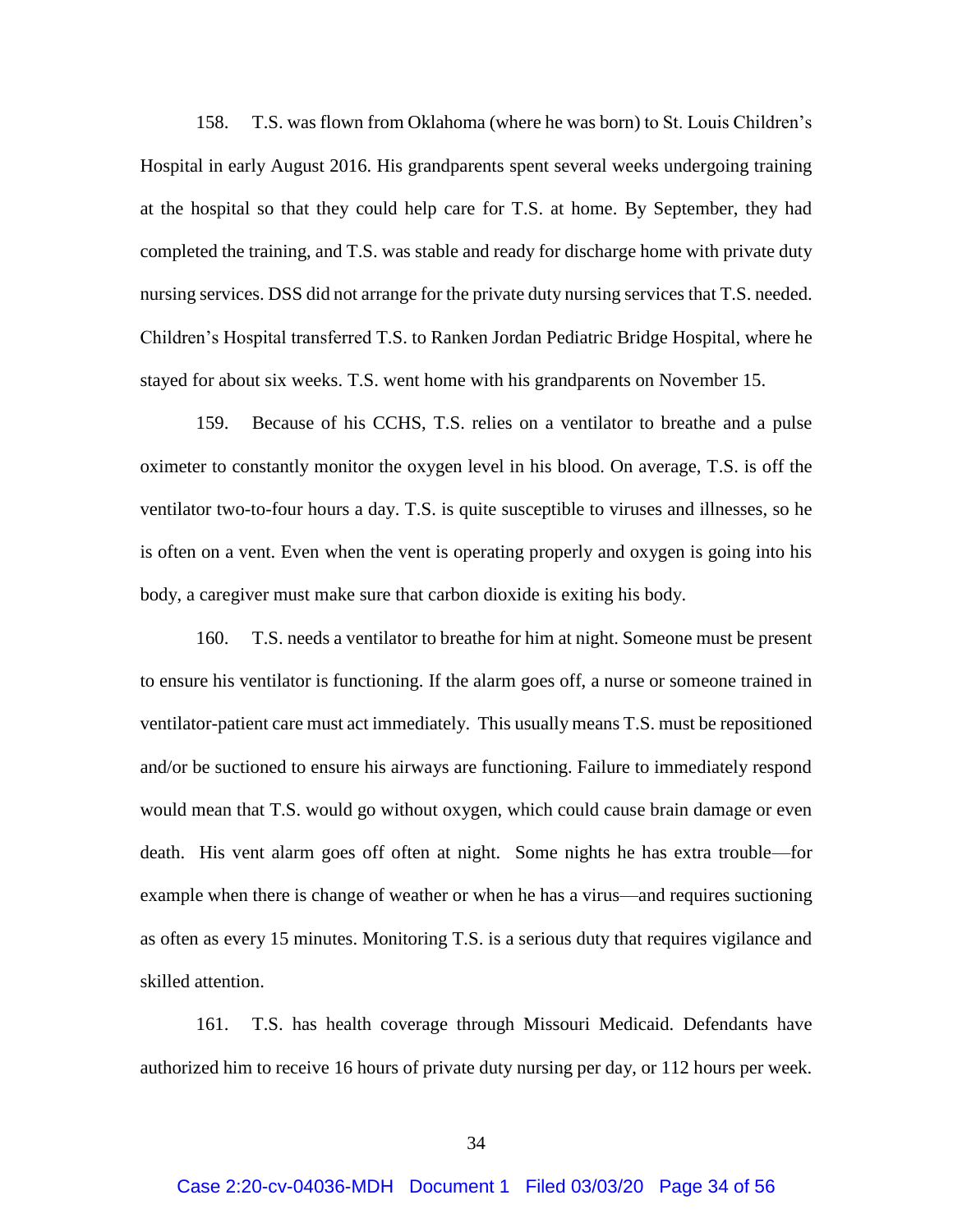T.S. has almost never actually received all the nursing services prescribed and approved for him. As a long-term average over the past few years, he has received approximately 75-80 hours of private duty nursing per week. There was a three-month period when T.S. had no private duty nursing. Currently, T.S. is receiving 70-86 hours per week. This level of nursing care is not stable. One of T.S.'s nurses is pregnant and will stop working with him. Another nurse is planning to leave to go work at a hospital.

162. M.S. is constantly looking for private duty nurses to work with T.S. For example, in late 2019, she had new tires put on the car. While visiting with folks at the car shop, she talked about T.S. One of mechanics said his daughter was a nurse. M.S. immediately got her name and number and called her that same night. This nurse is considering doing training so she can care for T.S. On another occasion, M.S. met a woman who worked at the school lunchroom. She talked about T.S. and learned that the woman is a nurse. That woman now provides nursing care for T.S. two to three nights per week. T.S.'s grandfather supervises nursing students and will recruit nurses at work. One of T.S.'s nurses is a former student recruited by T.S.'s grandfather. The family is constantly looking because, even when T.S.'s hours are covered, it is not clear how long that will last.

163. T.S.'s family has been assigned a Bureau of Special Health Care Needs caseworker. When T.S. first came home, the caseworker visited the home every 60 days. However, since late 2017 or early 2018, the family has received a visit every 120 days and every other visit takes place by phone. At the initial visit, the caseworker gave M.S. a folder with resources but left it to the family to figure out which resources would be helpful for T.S. and how to access them. The caseworker has helped M.S. in discussions about how to manage the nurses who working are in the home, for example to discuss whether something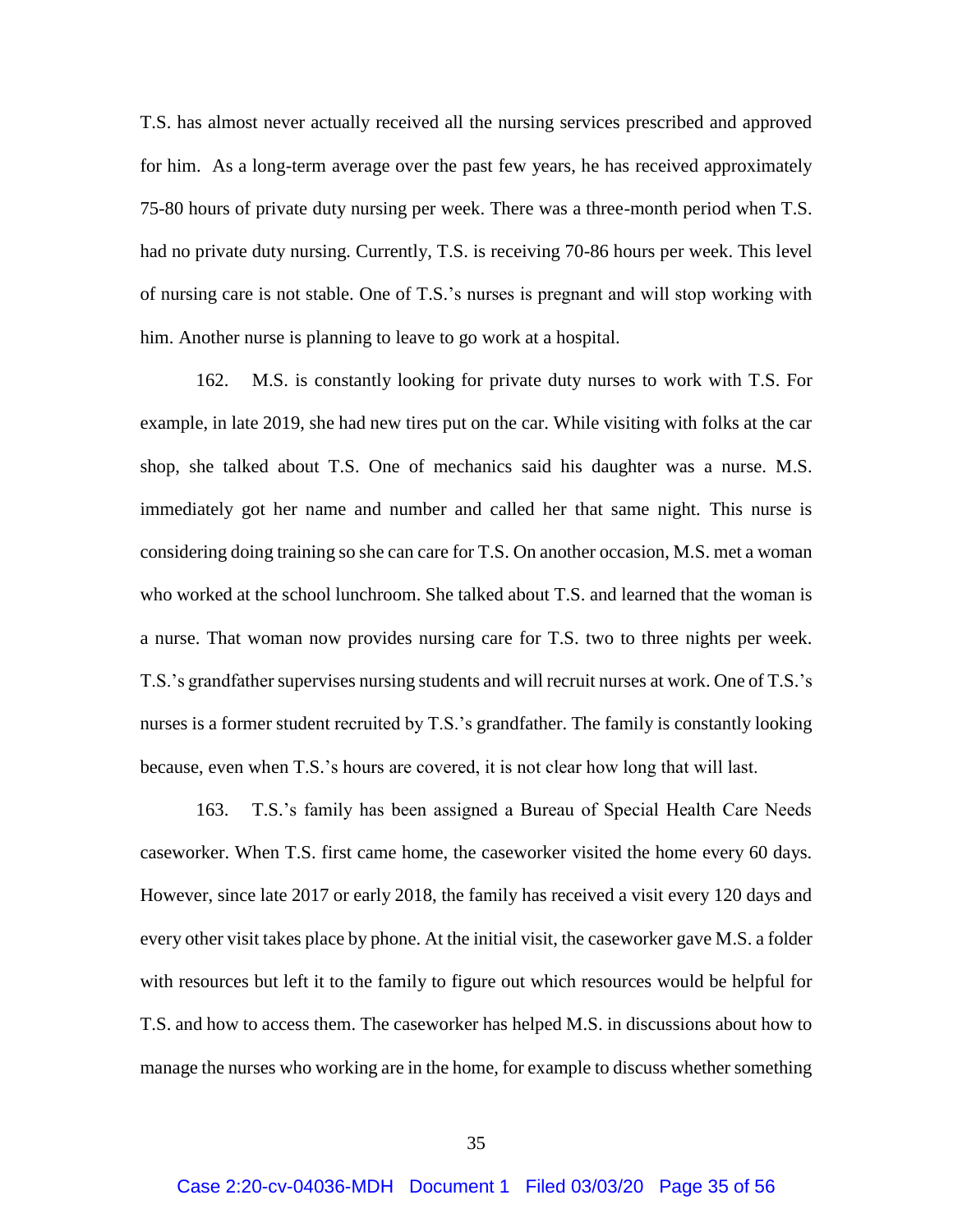a nurse has done is acceptable. Otherwise, the family feels that BSHCN does not have time for them. As a result, securing nursing services has fallen to M.S. She updates BSHCN on a monthly basis, but BSHCN has not been involved in arranging for the nursing services that T.S. needs.

164. M.S. has spoken with many nurses about providing care for T.S. Nurses tell her that the home care agencies do not provide the same level of pay, health insurance, and benefits that nurses can get working in other places. Similarly, T.S.'s grandfather is a nurse who could provide professional and appropriate care for T.S., but Medicaid will not pay him for T.S.'s care.

165. The lack of private duty nursing is stressful for the family. M.S. cannot work a regular job because she never knows when there will be no nursing coverage. If a nurse quits or calls in sick, it takes the family a long time to find a replacement. M.S. takes per diem shifts at long-term care facilities. In December 2019, she started working for a credit card vending company in sales, which allows her to make her own schedule.

166. Despite the dire predictions and the daunting challenges T.S. has faced, he is a thriving, joyful boy. He walks, and talks, and laughs. He is in preschool learning to recognize letters. However, without the private duty nursing services that are medically necessary for him, T.S. is at serious risk for hospitalization, further complications of his medical conditions, and even death.

### Plaintiff S.A.

167. S.A. lives with her parents in Maryland Heights, Missouri. She is three years old.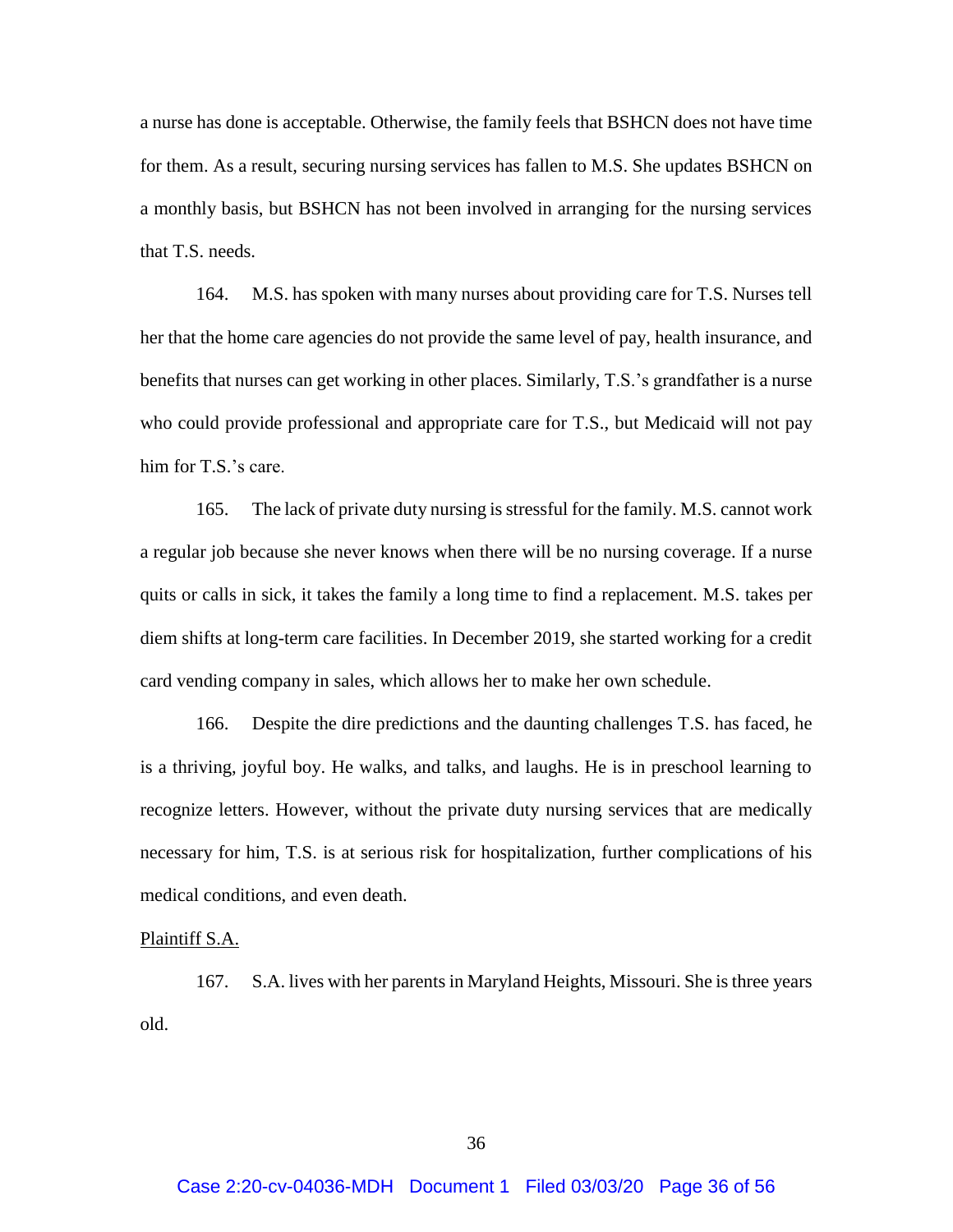168. Born prematurely in 2016, S.A. weighed one pound, nine ounces. When she was four months old, she had brain surgery to place a shunt to drain fluid from her brain. Right after that, S.A. had eye surgery; she had opened her eyes too early and they were damaged. She had a hard time coming back from these surgeries and coded five or six times. Hospital staff told S.A.'s mother M.A., that S.A. could die at any time and suggested removing her oxygen. M.A. refused. S.A. was later discharged after one year and nine months in the hospital.

169. S.A. lived at home with her parents for more than two years. She continued to grow and learn. She loves music, Dave and Ava baby songs are some of her favorites. She also likes movies. Moana and Sing are two that she really likes. S.A. enjoys her therapy time and getting into her stander is fun for her. She also knows when her dad comes home. She wants to be in the living room to greet him. Even though she eats through a G-J tube, the family has dinner together every evening. Being at the table interacting with her parents is an important part of S.A.'s day.

170. S.A. qualified for Medicaid, and because the doctors who cared for her in the hospital did not accept fee-for-service Medicaid, M.A. kept S.A. in a Medicaid managed care organization, Home State Health Plan (Home State). Home State authorized S.A. to receive 20 hours per day of private duty nursing services. However, she never got this level of services. During the first two years after she was discharged, there were two months with no night nursing, six months with no day nursing, and a four-month period where S.A. had no private duty nursing services at all. S.A. remained home and healthy because her family did everything they could to care for her themselves. It was difficult and stressful, financially and emotionally.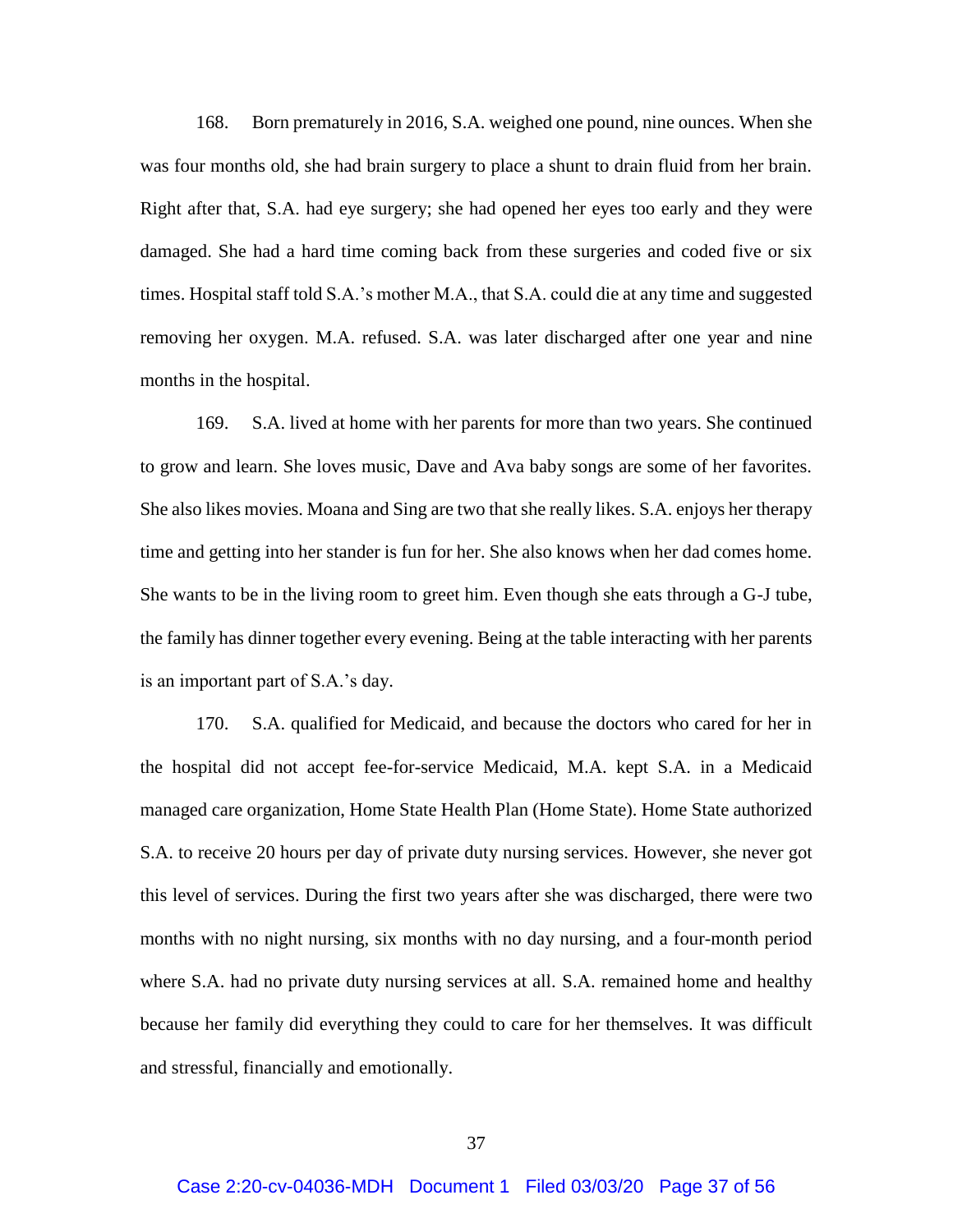171. At the end of 2019, S.A. somehow lost Medicaid coverage and thus lost private duty nursing services. For some 10 days, M.A. cared for S.A. around the clock. At one point, M.A. left S.A. for a brief time only to wash her hands. When she returned, S.A. was having a seizure, something that had not happened before. S.A. was admitted to the hospital, where they were able to stabilize her.

172. S.A.'s Medicaid coverage was subsequently reinstated, and she was placed in the fee-for-service program. The Bureau of Special Health Care Needs authorized S.A. for 14 hours per day (98 hours per week) of private duty nursing services. The Bureau informed M.A. that all S.A.'s hours must be provided by a single nursing agency, though Home State had allowed multiple agencies to provide services to S.A.

173. The hospital refused to discharge S.A. until private duty nursing services were in place. M.A. understood that it would be dangerous for S.A. to be entirely without private duty nursing services. Although S.A. was approved for 98 hours per week of private duty nursing services, Defendants only arranged for 56 hours per week. The hospital staff and M.A. believed this amount would temporarily be sufficient while additional nursing hours were arranged. S.A. was thus discharged home on February 14, 2020. On that date, M.A. understood that S.A. would have one nurse who provided four 10-hour day shifts on Monday, Tuesday, Wednesday, and Friday; and a second nurse who would provide eighthour shifts on Saturday and Sunday. However, since being discharged, S.A. has only had one 10-hour shift of private duty nursing services. The weekday nurse has not returned after her first day, and the weekend nurse is only able to work on alternate weekends starting as of February 29.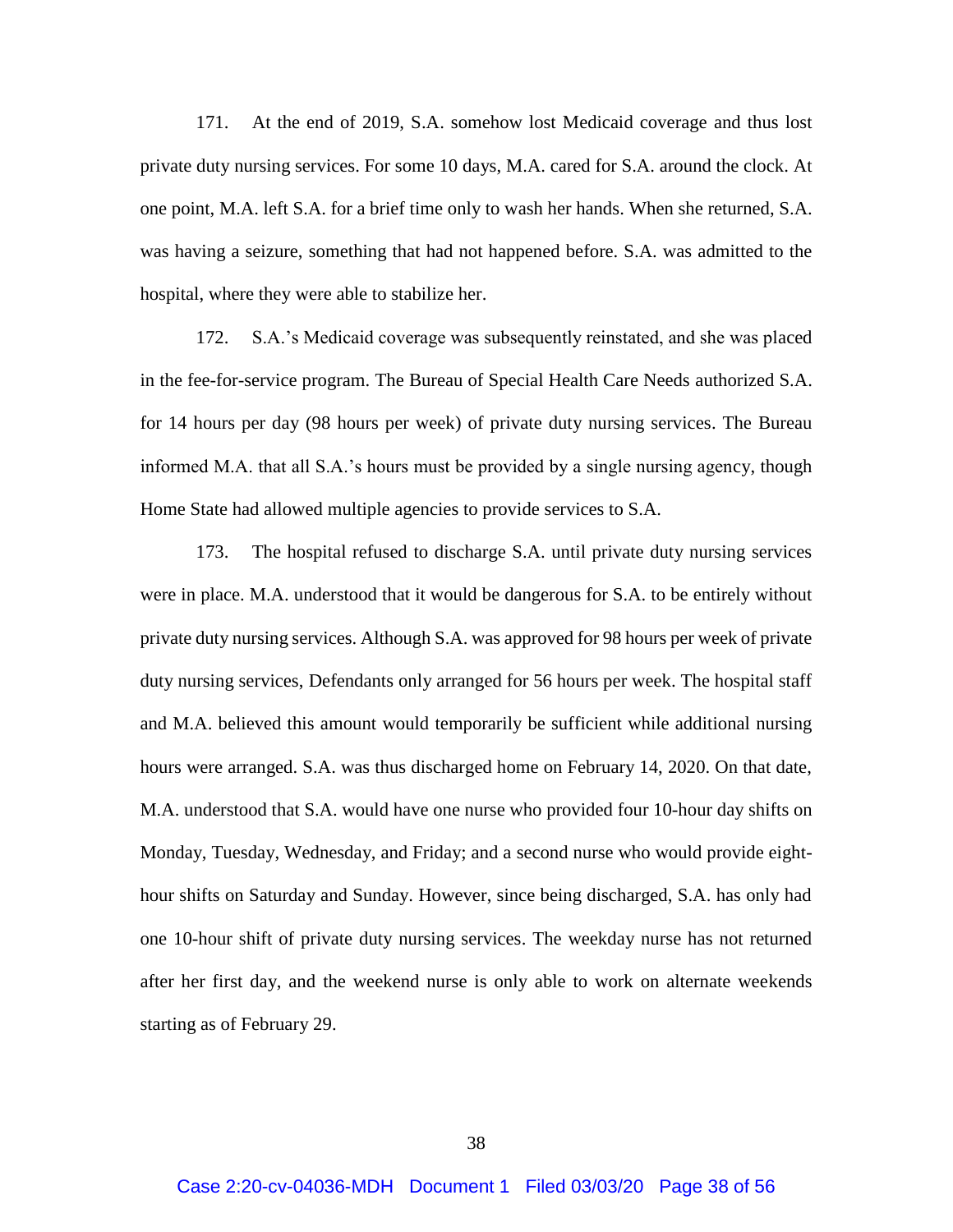174. After 10 days of providing round the clock care for S.A. at home in December 2019, M.A. was worn down. She is now very worried about her ability to provide care for S.A. She is able to sleep for four hours a night while her husband monitors S.A. M.A. then wakes to allow her husband four hours of sleep before he must go to work. M.A. and her husband worry about how long they can properly care for S.A. with no nursing services.

175. S.A. has doctor's appointments and needs someone who is trained to watch her while M.A. is driving. It is a risk to S.A.'s health for her to miss doctor's appointments, but it is also a risk for her to travel without two adults in the car. M.A. has not been able to work because S.A. has not had private duty nursing services. The family's finances are strained. Even worse, M.A. is worried because she knows there is a strong chance S.A. will go back to the hospital or even something worse if she does not have the private duty nursing services that she needs.

#### Plaintiff R.R.

176. R.R. lives with his grandparents and seven-year-old brother in Park Hills, Missouri. He is three years old.

177. R.R. was diagnosed at birth with Escobar Syndrome, a form of arthrogryposis, which causes abnormalities in the muscle tissue and contractions in the joints. R.R. has a very severe form of Escobar Syndrome, and almost every joint in his body is affected, especially his shoulders, hips, and back. R.R. has severe scoliosis, which will likely need surgery at some point. He cannot breathe on his own or digest foods easily. He relies on a ventilator to breathe. He is fed and receives medication through his j-tube. He uses a g-tube to vent gas from his stomach.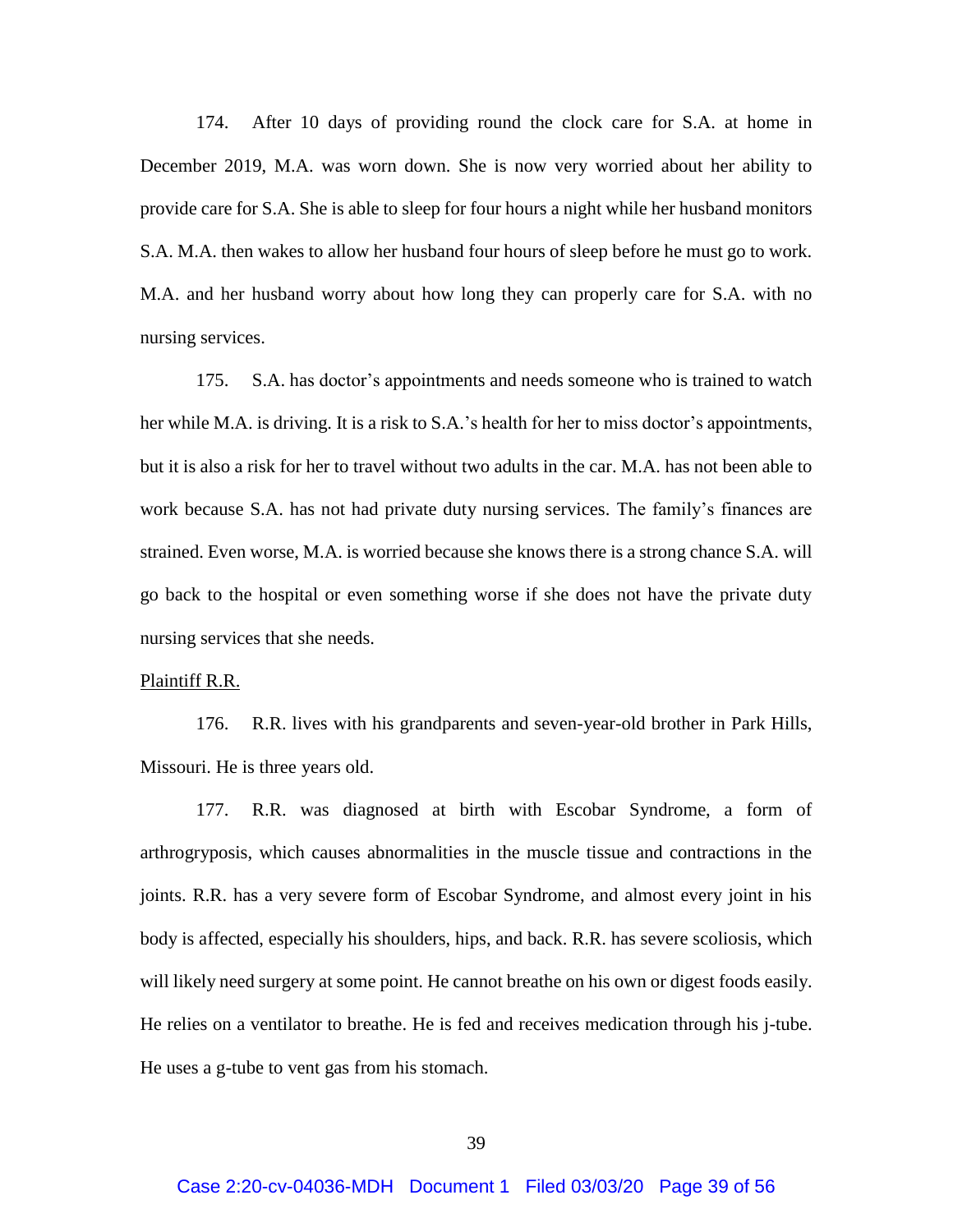178. R.R. also has an auto-immune disorder, which requires an infusion of Hizentra every week to boost his autoimmune system.

179. R.R. was born at St. John's Mercy Hospital and transferred to Ranken Jordan Pediatric Bridge Hospital in December 2018. Although he was clinically ready for discharge by the summer of 2019, he was stuck in Ranken Jordan for several more months because Ranken Jordan could not locate Medicaid-participating private duty nurses. In November 2019, R.R. was discharged and went home with his grandmother, M.D.

180. R.R. receives his health coverage through the Missouri Medicaid program. Defendants have determined that R.R. needs 16 hours per day of private duty nursing (112 hours of nursing care per week).

181. When he first came home, R.R. was getting 40 hours per week of nursing services from one nurse who worked eight hours per day on weekdays. A night nurse worked one shift but left, leaving R.R. with no night and weekend coverage. Two weeks after R.R. came home, the home health agency, Craig Home Care, added a nurse who works eight hours a night Monday through Friday. R.R.'s grandparents have struggled on weekends to provide all of R.R.'s care. A weekend nurse was added in December 2019; she works eight hours during the day on Saturday and Sunday.

182. Even with this coverage, R.R. has never received the amount of private duty nursing that the Defendants determined is needed. R.R.'s weekday day nurse is now pregnant and taking off for doctor's appointments and other reasons. Like any other workers, R.R.'s nurses take vacations or have their own appointments. When the nurses take off, R.R.'s grandparents do not get a substitute nurse. His grandmother M.D. cares for him.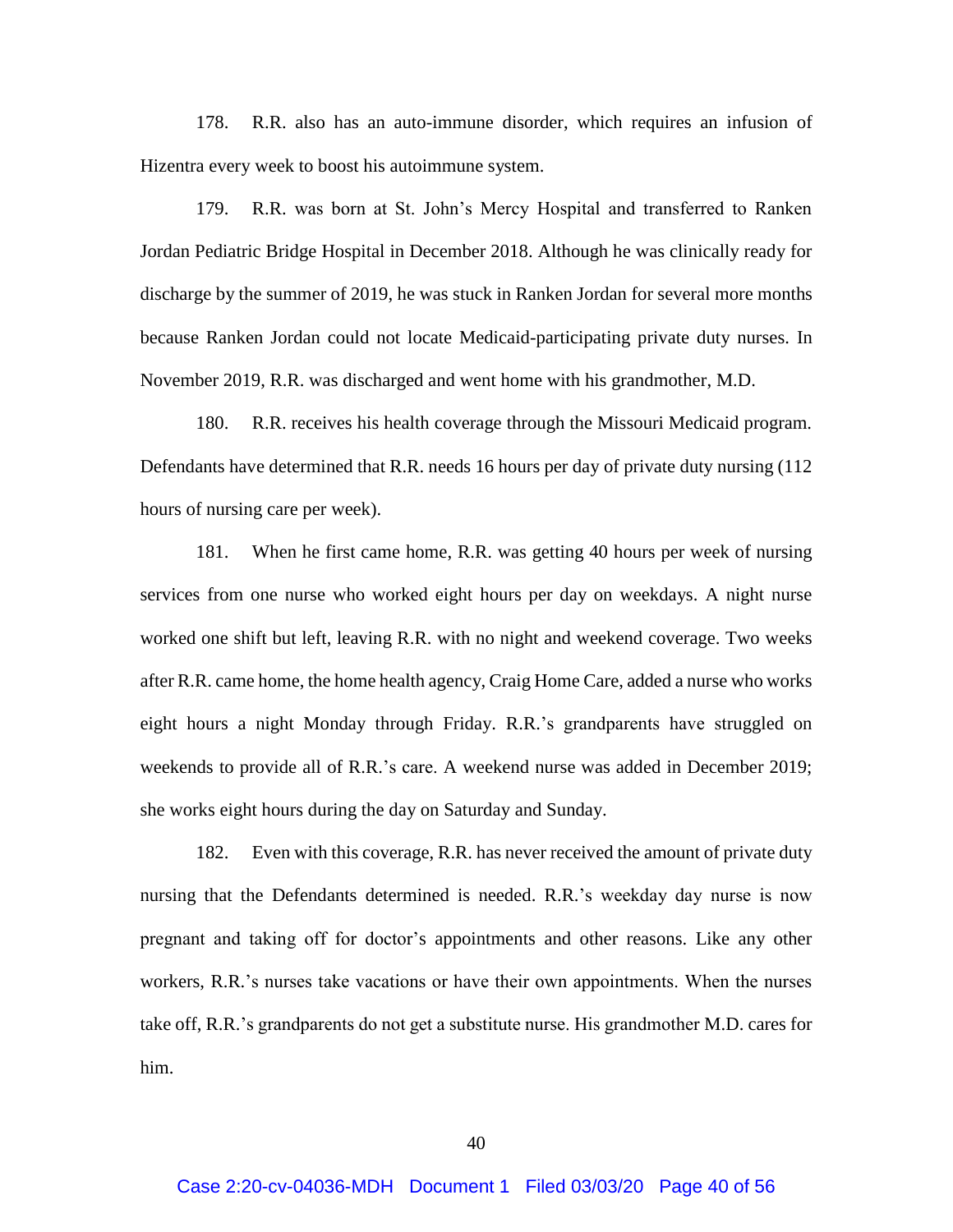183. R.R.'s grandparents feel lucky for the nursing that they have; nevertheless, it is hard for them to manage. Being responsible for all of R.R.'s care for eight hours during weekdays and for 16 hours each day of the weekend is demanding and stressful. R.R. needs constant, skilled attention. For example, R.R. needs a CoughAssist treatment every four hours. This requires the nurse, or his grandmother, to hook a machine to his vent so that it can simulate coughing and clear secretions. Every four hours during the day and once at night R.R. needs to be fitted with a SmartVest, also called a "shaker vest," to shake things from his lungs. R.R. needs to be suctioned. There are days when R.R.'s grandmother suctions him 15 times in an eight-hour period. R.R. must also receive medications daily and as needed. His nurse or caregiver must decide when as needed medications should be administered.

184. Caring for R.R. is stressful for the family, and the family is living on the edge. His grandparents cannot go out together to a movie, dinner, or to see friends. His grandmother can no longer go to church—something that is a very important part of her life and that she did every Sunday. Because R.R. is not receiving all of the necessary weekend hours, his grandmother asked DSS if she could add hours during the week. She was told that this was not allowed.

185. R.R.'s grandmother used to work as a nursing assistant in hospice care. She had to quit her job after R.R. returned from the hospital. This situation is causing financial strain. Besides the loss of income, she lost her health insurance and all benefits. She has gotten an application for food stamps. She will pick up hospice shifts as she is able, but this is only for a few hours—far less than the full-time job she used to be able to do. R.R.'s grandfather works the night shift in a mail room and sleeps during the day. The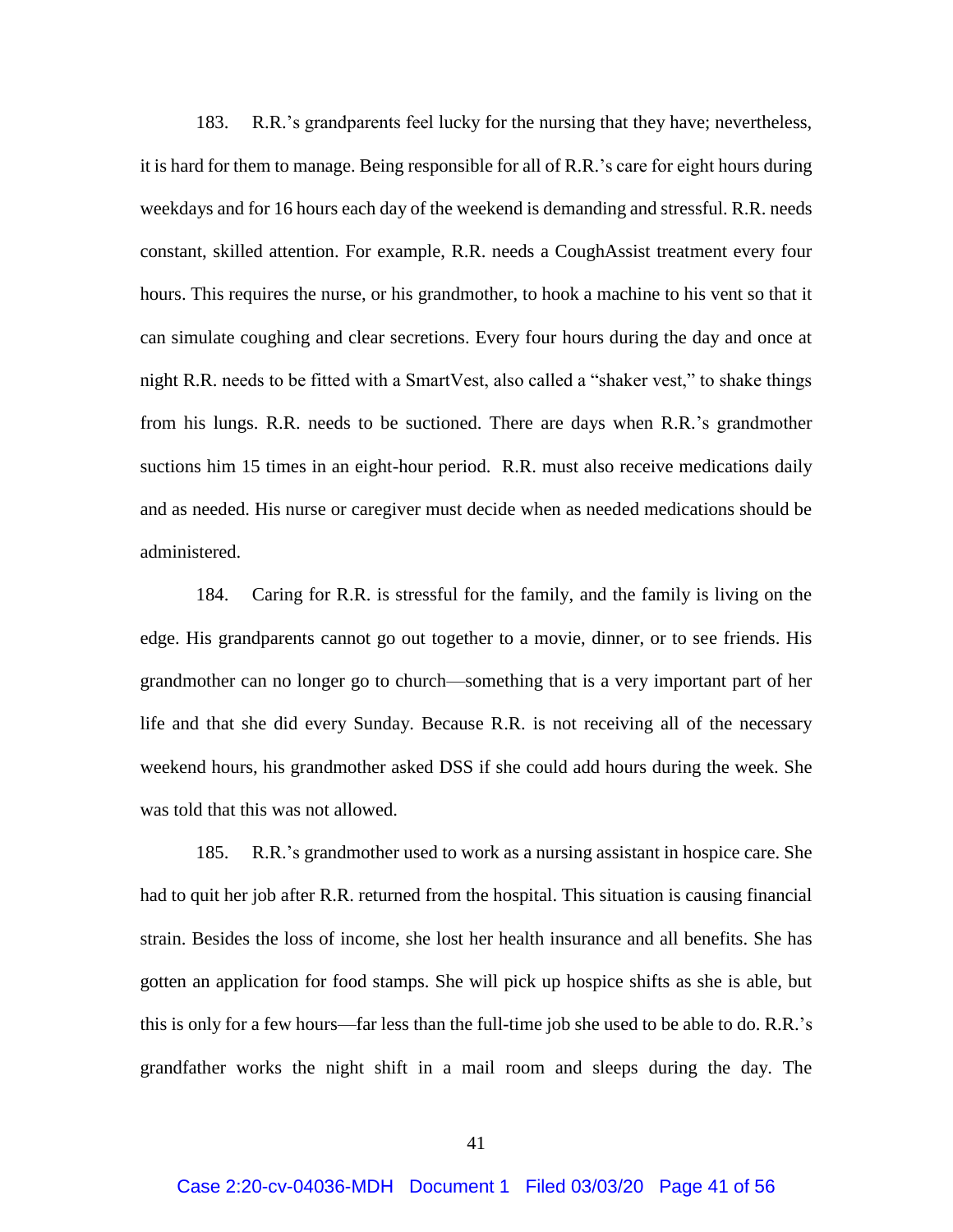grandparents take turns caring for R.R. and sleeping. The situation is challenging for R.R.'s seven-year-old bother who for many years got all of his grandparents' attention. Now, he gets mad and has fits because it feels unfair to him. He has anxiety and difficulty sleeping.

186. The Bureau of Special Health Care Needs has assigned R.R.'s family a case worker. When informed that R.R. is not getting all the private duty nursing hours that Medicaid has authorized as needed, the case worker provided M.D. with a list of home health care agencies and told her to call them. The case worker said that more than one agency could provide nurses for R.R. While there were many home health agencies on this list, M.D. has learned that not all of them employ licensed nurses and, thus, offer only home health aide and not nursing care. To date, M.D. has not been able to locate additional private duty nursing using the Bureau's list.

187. M.D. does not want R.R. to go back into the hospital. He was in a crib there all the time. At home, R.R. has made big improvements. He is playful. He stacks blocks, does puzzles, is learning his colors, and builds towers with Legos. He loves music and likes to watch parades and Elmo. He is learning to use a communication board to say things like, "I hurt," "I want to do music," or "I want blocks." At home, R.R. only goes into a crib to sleep.

188. R.R. is also being weaned from his vent. Going off the vent while awake will allow him mobility. M.D. has set up a meeting with the school district to see if he can go to school.

189. R.R.'s grandparents are doing everything possible to prevent him from going back into the hospital. Their anxiety level is very high. They worry that if he does not get the private duty nursing care that he needs, they are going to wear down. They are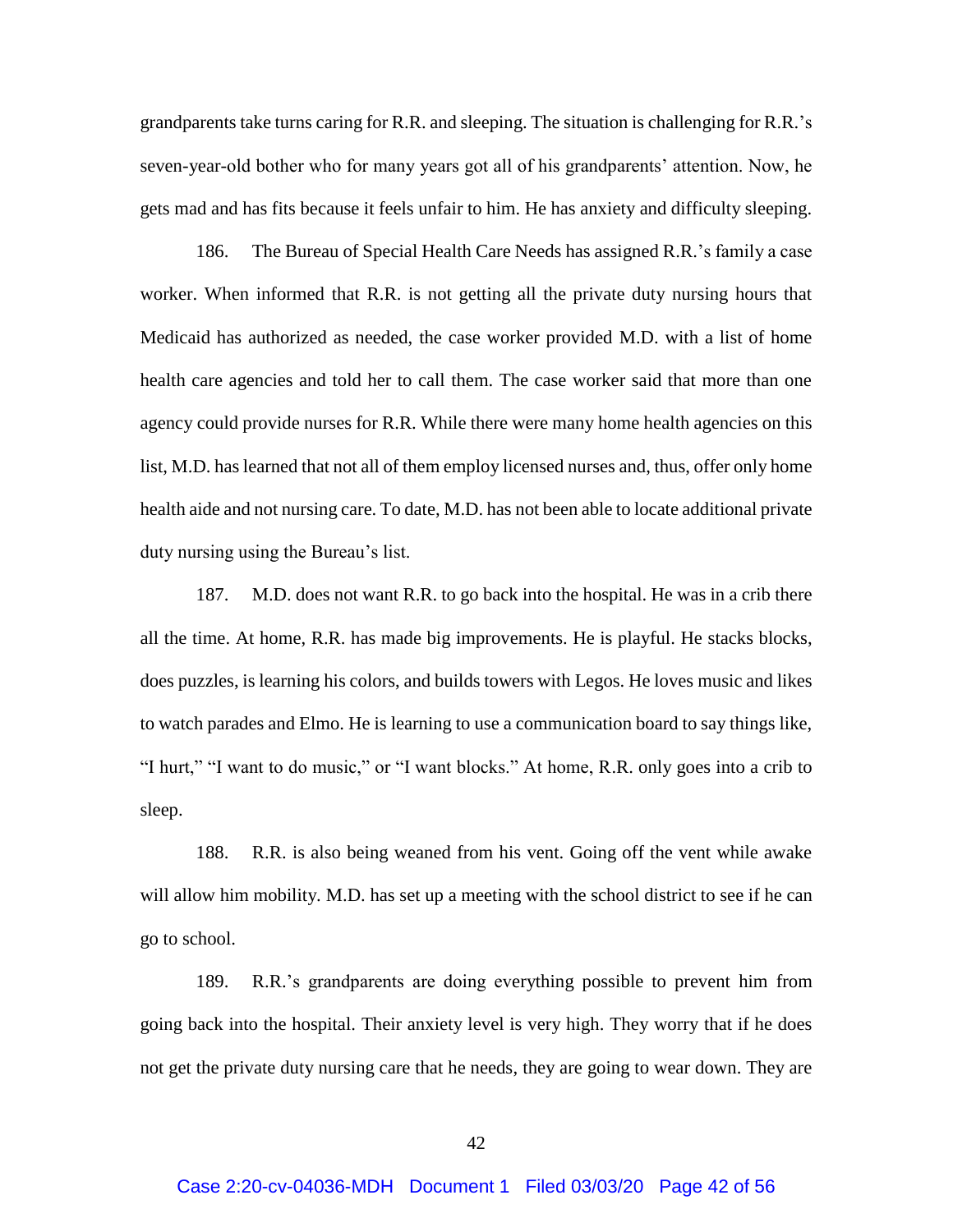afraid of something happening if they were to doze off and miss the vent alarm.

### Plaintiff B.B.

190. B.B. lives with her parents and siblings in Union, Missouri. B.B.'s father, J.B., is in the National Guard. He was deployed to Afghanistan in June 2019. Before B.B. was born, her mother, C.B., worked part time as a gas station cashier. B.B. is one year old.

191. B.B. was born in 2018 with three holes in her heart. Doctors said two of the holes would close on their own, but B.B. would need surgery for the third. Early one morning in August 2018, B.B. began to cry inconsolably. The doctor told C.B. to take B.B. to Children's Hospital in St. Louis, which is about an hour away from their home. On the way to the hospital, C.B. saw B.B. "lock up" and begin sweating. J.B. pulled the car over and called 911. C.B. began CPR. Emergency personnel arrived and took B.B. to Mercy Hospital in Washington, Missouri and, from there, she was transferred to Children's Hospital.

192. B.B. had suffered cardiac arrest. Doctors performed surgery to repair her aorta. The surgery was successful. However, B.B. was without sufficient oxygen for approximately 45 minutes after the cardiac arrest and suffered hypoxic-ischemic encephalopathy (HIE) as a result. In December 2019, B.B. was diagnosed with spastic quadriplegia cerebral palsy, caused by oxygen deprivation and resulting brain injury.

193. B.B. was discharged from the hospital in September 2018. Since that time, she has been hospitalized at St. Louis Children's Hospital numerous times. For example, in October 2018, she was hospitalized for two days because she had a fever, was not gaining weight, and had yellow secretions. In January 2019, she was hospitalized for 16 days with upper respiratory tract infection and an infection of her trachea. In June 2019, she was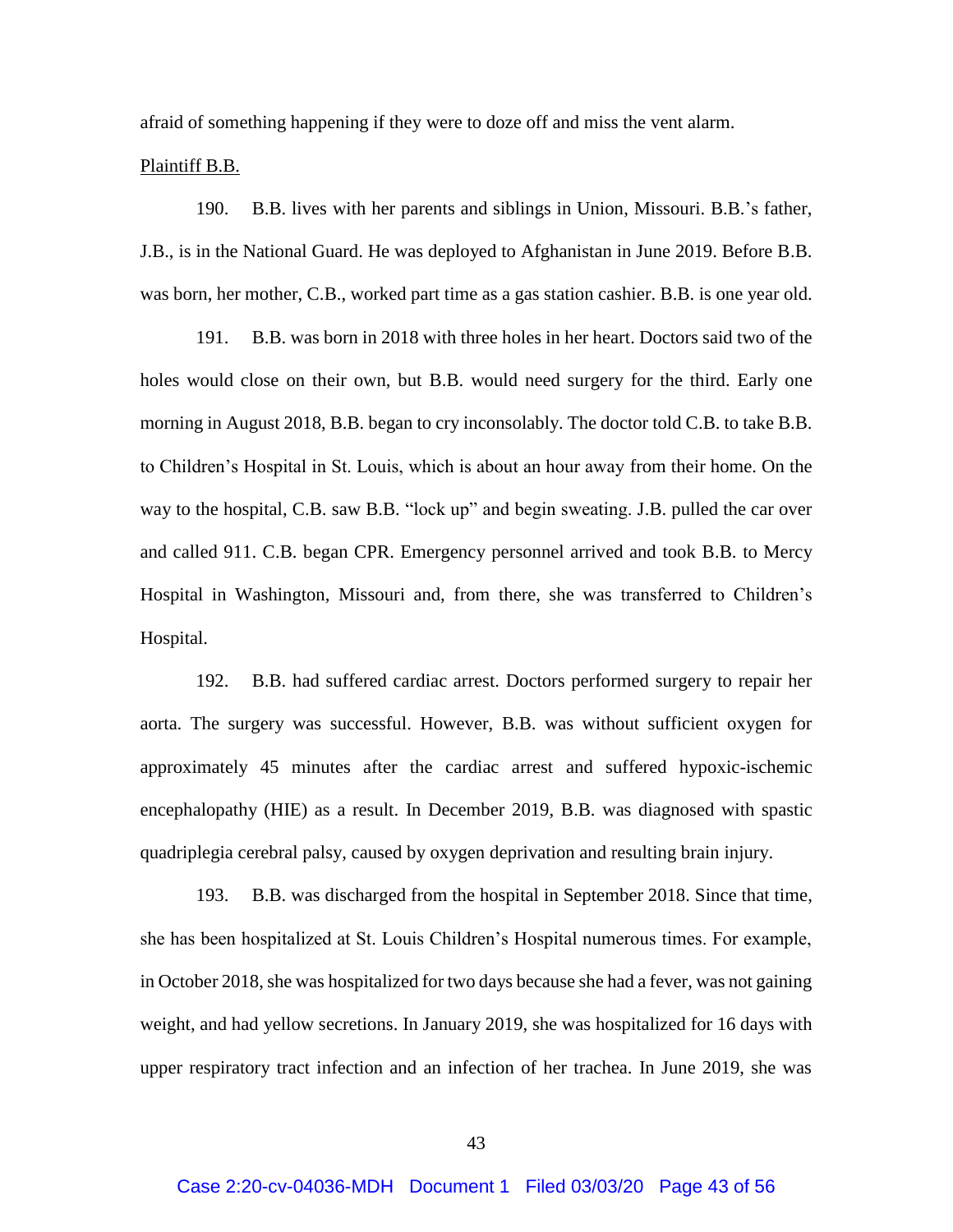hospitalized for seven days because her lungs were in distress due to pseudomonas, a bacteria caused by aspiration. In January 2020, B.B. was hospitalized for three days because of a high fever and elevated heart rate. Children's Hospital is about an hour away from Union.

194. After J.B. was deployed, C.B.'s mother and stepfather moved closer to Union in order to help C.B. When B.B. was in Children's Hospital in January, C.B.'s mom stayed with C.B.'s older children so they could have their normal routine. It was hard for the children to visit B.B.

195. B.B. now weighs 17 lbs. She has limited facial expressions but can now smile a full-blown, gummy smile. She now has three teeth. She often sleeps with her eyes open, because her brain does not tell her to close them or blink. B.B. can hear sounds, but the quality and clarity of her hearing are not yet known.

196. B.B. can roll over front to back and back to front, but that is the only mobility she has. She has equipment to help: a feeding seat so she can sit up, a gait trainer, and a rolling stander. She has ankle foot orthosis (AFO) leg braces, which provide leg support and keep her feet in a standing position. B.B.'s toes and feet will point downward because the muscles are so tense. C.B. stretches her toes out and gives her little massages throughout the day to try to keep the muscles as loose as possible.

197. B.B. has an upper airway obstruction, and because of the brain damage, does not know when to swallow. She has a tracheostomy (trach) and needs to be suctioned. On a bad day, B.B. may need suctioning as much as two times every minute. She can also go longer periods without any suctioning at all: when she is sleeping, she frequently does not need to be suctioned for hours at a time. B.B. recently got a special device called a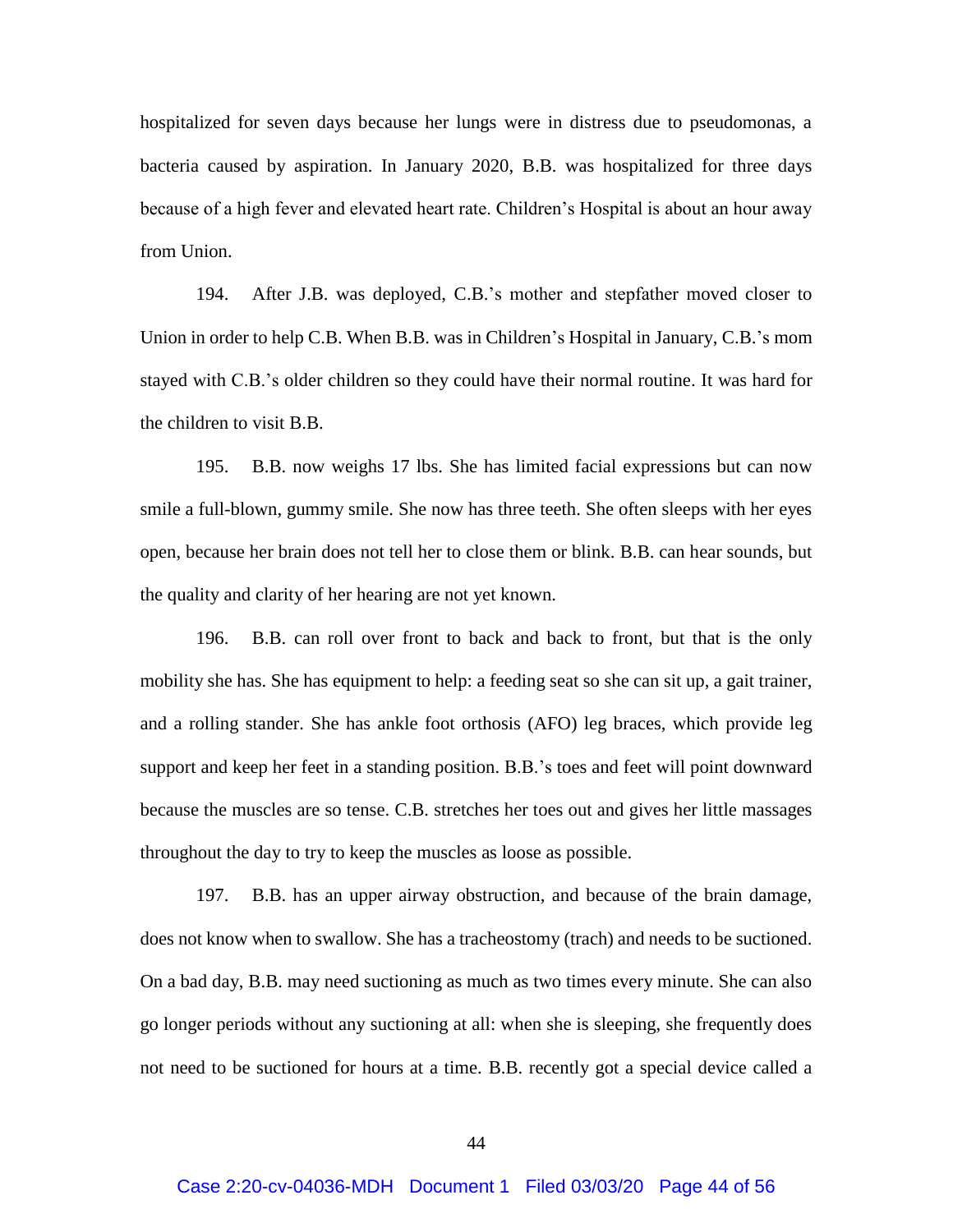Passy-Muir valve, which allows her to breathe in through the trach and out through her nose. This is enables her to vocalize more, and hear her own voice. B.B. needs to have her trach changed once a week. She does not like trach changes; she gags, coughs, and sometimes throws up.

198. B.B. does not swallow on her own. She is fed through a G-button that has been placed in her stomach. The G-button must be cleaned daily.

199. B.B. has many needs during the night. She may need to be suctioned, have medicine administered, or be treated with the oxygen concentrator.

200. B.B. takes numerous medications, including for seizures, muscle tone (to relax her muscles), heart rate, acid reflux, and dry eyes.

201. B.B. receives in-home therapy through Missouri First Steps—speech therapy biweekly and occupational and physical therapy weekly. During speech therapy, B.B. works with picture boards; the goal is for her to use a device like a tablet or eye gaze. During physical and occupational therapy, she works on mobility: using the gait trainer, but also tummy time and trying to sit upright.

202. B.B. communicates through picture boards with Velcro pictures—Core Vocabulary (go, stop, more, all done), Descriptors (fast, slow, up, down, big, little), and Common Choices (bubbles, ball, book, music, eat, drink, hug). She especially likes the board with animals on it. Her favorite song is Itsy Bitsy Spider. She likes to watch shows on Disney Junior, especially T.O.T.S., Muppet Babies, and Mickey Mouse.

203. B.B.'s family celebrates all of her milestones, even "small" ones like transferring an object from one hand to another at midline (which occurred on July 13, 2019), walking in her gait trainer, and rolling from belly to back (August 20, 2019). They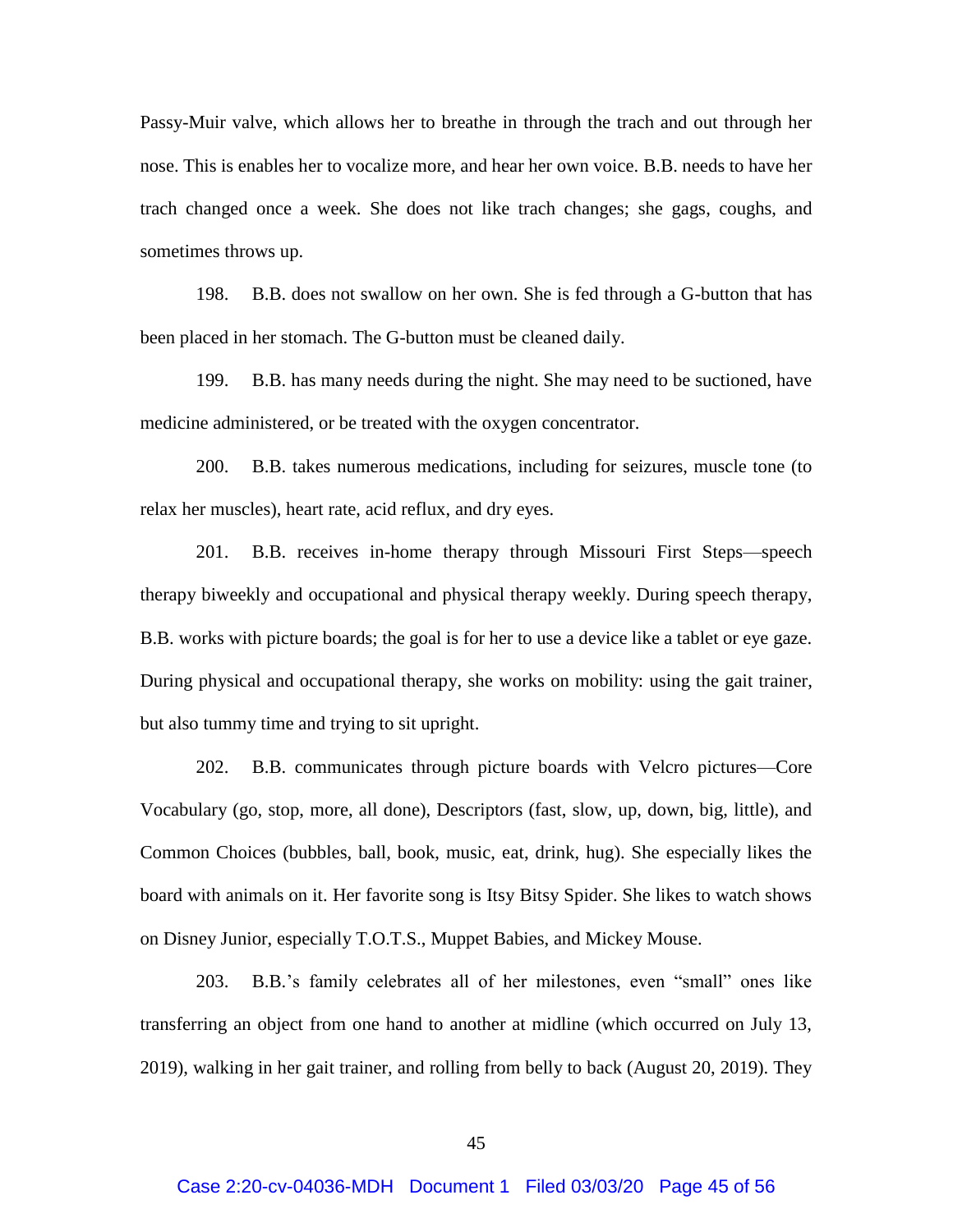also celebrate medical milestones, like being discharged home (September 25, 2018), being freed from a corrective helmet used to address a flat spot because she was on her back so much in the hospitals (August 8, 2019), and being released for only annual cardiology follow-up appointments.

204. B.B. was most recently hospitalized on January 11, 2020. Prior to this admission, B.B. had been home for six months—her longest stretch of time at home without an inpatient stay. B.B. had a norovirus (for most, a common cold) that caused her to develop a high fever and elevated heart rate. She was able to come home on Tuesday, January 14.

205. B.B. is insured through Missouri Medicaid. She is enrolled in Missouri Care, a managed care company that contracts with Missouri Medicaid. Since January 17, 2019, Missouri Care has approved B.B. to receive eight hours of daytime in-home private duty nursing care, seven days a week (56 hours weekly) and eight hours of nighttime private duty nursing, seven days a week (56 hours weekly).

206. The process of finding in-home nursing was confusing for her family from the start. It was up to C.B. to start calling companies to get the shifts covered. She googled to find companies. She created a Facebook page. Once she located a home care agency, Craig Home Care, the agency took over to see what it could get covered. C.B. does not remember getting any information from Missouri Care, not even a list of companies to call.

207. As soon as B.B. was approved for nursing, C.B. began approaching friends and acquaintances who have graduated from nursing school. She posted about it on Facebook and also made a job posting on Craigslist. On January 25, 2019, C.B. posted on the Facebook page "Praying these nursing positions are filled ASAP. I'm 100% drained."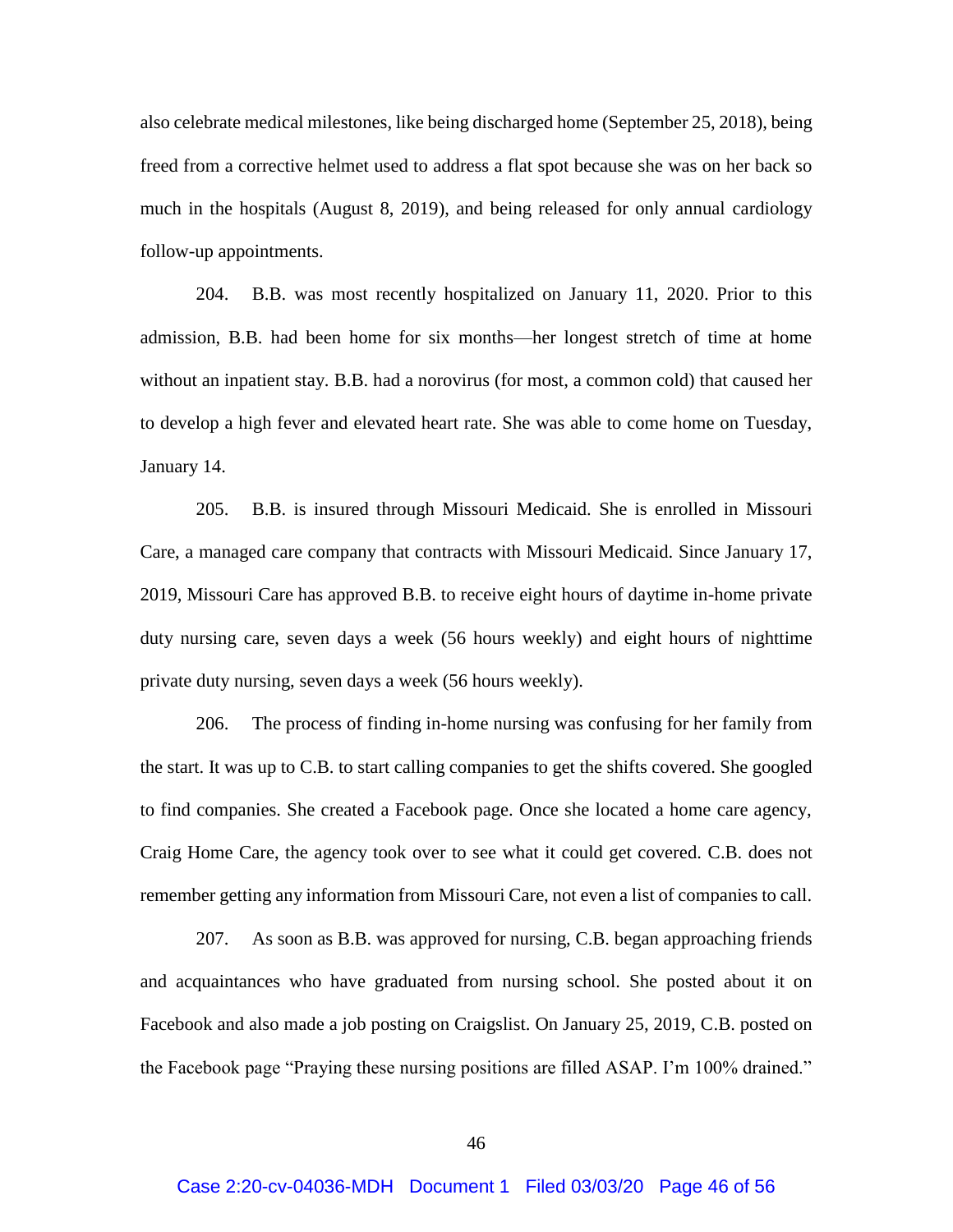One year later, B.B. is still receiving less than half of the private duty nursing services that Defendants have determined she needs.

208. Currently, B.B. is receiving eight hours a day of daytime nursing care, Monday-Friday five days a week plus every other Saturday. The day nurse works for Team Select and has been with B.B. since February 2019. The nurse lives a half hour away.

209. The family has struggled to find a night nurse and has only found one, who started at the end of October 2019 and only lasted one week. C.B. had to let her go because she was falling asleep on the job. C.B. has three home health agencies looking for a night nurse for B.B.: Team Select, Craig Home Care, and Phoenix Home Care.

210. The lack of private duty nursing is causing stress for the family. B.B.'s life can easily be in danger. For example, on January 5, 2019, C.B. was warming up a bottle. J.B. noticed her breathing did not look right, and they called 911. An ambulance came and B.B. was taken to Washington Hospital and then to Children's Hospital. B.B. had aspirated on vomit. In June 2019, B.B. was hospitalized for five days because of pseudomonas, bacteria that grew in her lungs because of aspiration. This is a constant risk for B.B. C.B. worries about falling asleep and having B.B. choke on her vomit. If B.B. had a good night nurse, C.B. would be able to sleep more. She could be more involved with the other kids helping with homework and taking them to evening activities. Currently, her oldest child, age 9, helps out a lot at home. C.B. worries this is taking a toll on her.

211. C.B. has not received any help from DSS or the Medicaid managed care company Missouri Care to fill B.B.'s night nursing hours. At first, a care manager who would sometimes call periodically to check in on things. She did not help C.B. get nursing hours filled. C.B. was recently assigned a new care manager. She made a house visit and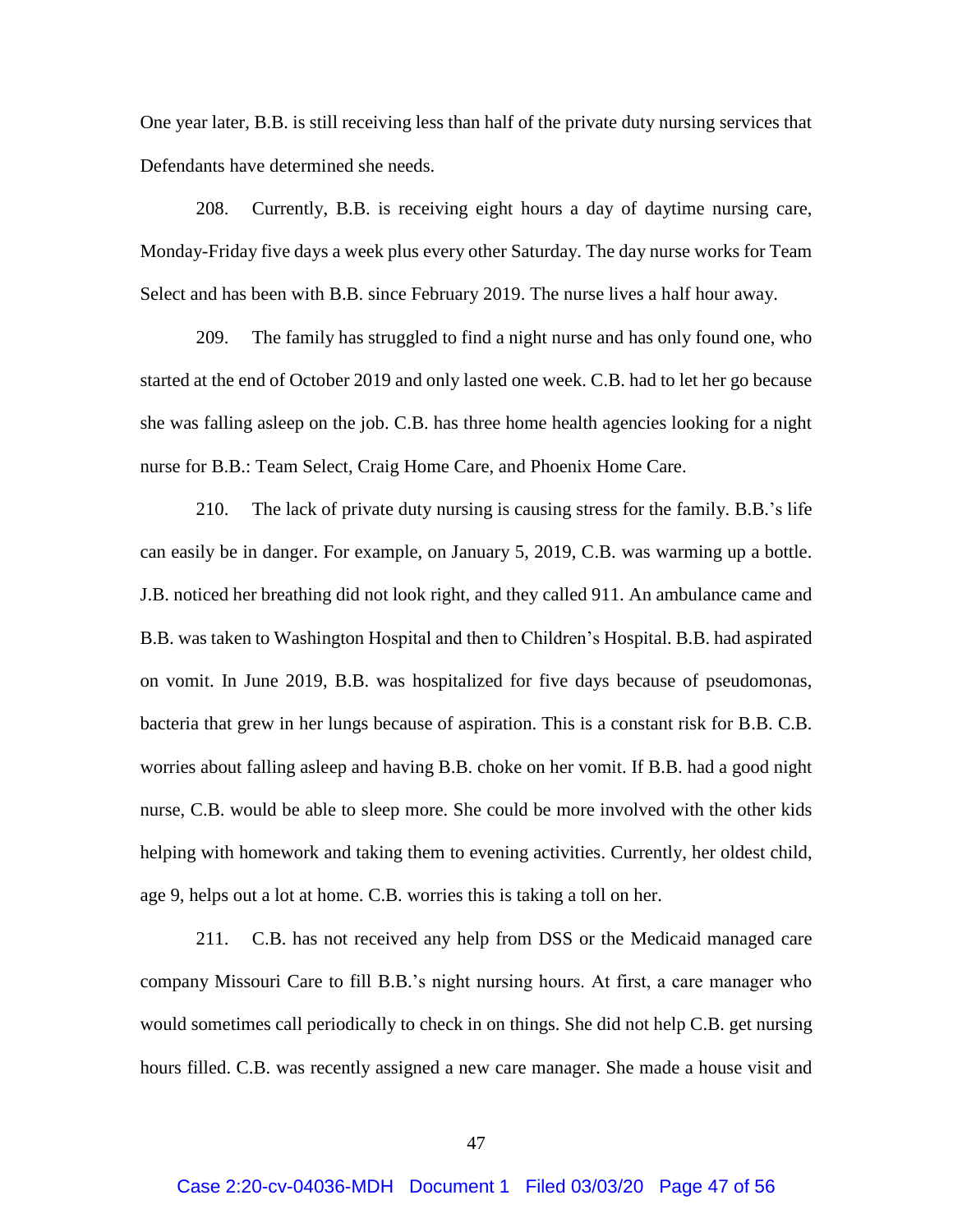suggested things C.B. could do to keep B.B. from getting a high temperature and going to the hospital—things that C.B. does already. C.B. also pointed out that she always contacts her pediatrician first to get his opinion as to whether B.B. needs to go to the hospital. The case manager was not helpful and did not do anything to address Blake's continued need for night nurses.

#### Plaintiff I.B.

212. I.B. lives with her parents and four siblings (ranging in age from one to eight years old) in Florissant, Missouri. The family is expecting a sixth child this month.

213. I.B. was born in 2018. She was diagnosed with congenital central hypoventilation syndrome (CCHS), which is a rare genetic disorder that affects her central and autonomic nervous system. Most seriously, her brain does not tell her to breathe. I.B. tends to remember to breathe when she is awake, but not when she is sleeping. She recently started having seizures which her doctors think are triggered by lack of oxygen. She requires 24-hour care to monitor her breathing.

214. I.B. had surgery to place a tracheotomy tube when she was about seven weeks old. She relies on a ventilator to help her breathe.

215. I.B. has health coverage through Missouri Medicaid. In early 2019, Defendants approved her for 24 hours per day of private duty nursing for her first few weeks home from the hospital, and approved her to receive 16 hours per day of private duty nursing after that. I.B. has never received the hours of nursing that the State has found are medically necessary for her.

216. I.B.'s mother, A.B., began looking for nurses to cover her plan of care in February 2019 when I.B. was close to being ready to come home. The discharge planners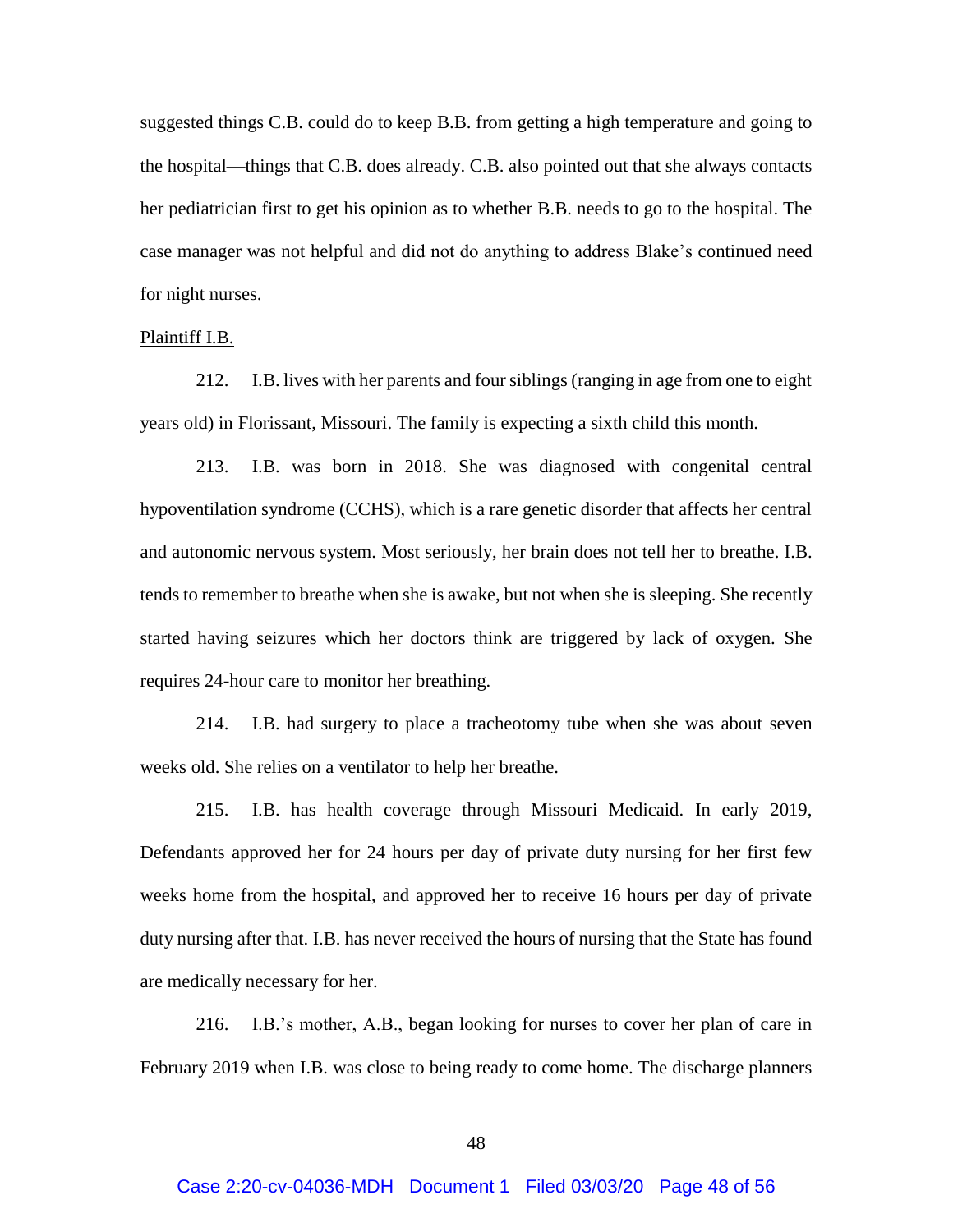at St. Louis Children's Hospital also started looking. The hospital staff contacted the Bureau of Special Health Care Needs. The Bureau only sent a list of home care agencies. I.B.'s mother reached out to at least eight different home care agencies trying to find a nurse. I.B. was completely ready for discharge and medically able to come home on March 26, 2019. She remained in the hospital for over four months because the family could not find a nurse who would accept Medicaid for I.B.'s care. I.B. finally went home on August 7, 2019.

217. Three days later, she was re-hospitalized through the E.R. because her oxygen level was low, and she had a fever. Her CO2 monitor had also quit working. I.B.'s parents were new to taking care of her at home. The day she was readmitted she had not had a night nurse. I.B. went home again on October 16, 2019. She did not have all of the private duty nursing services in place that were prescribed for her.

218. The lack of nighttime nursing coverage has been a repeated problem for I.B. She has never had any night nursing coverage on the weekends. I.B.'s parents are caring for her. I.B.'s grandmother also moved into the home to help.

219. Other than giving A.B. a list of home health agencies, the Bureau of Special Health Care Needs has not helped the family arrange private duty nursing. The Bureau told A.B. to call home health agencies every day to see if they have a nurse. She calls two or three agencies every week, but I.B. is still without night coverage.

220. I.B.'s night nurse left to take a hospital job on October 31, 2019. While the family was able to find weekday help, I.B. did not have a night nurse on Fridays and Saturdays.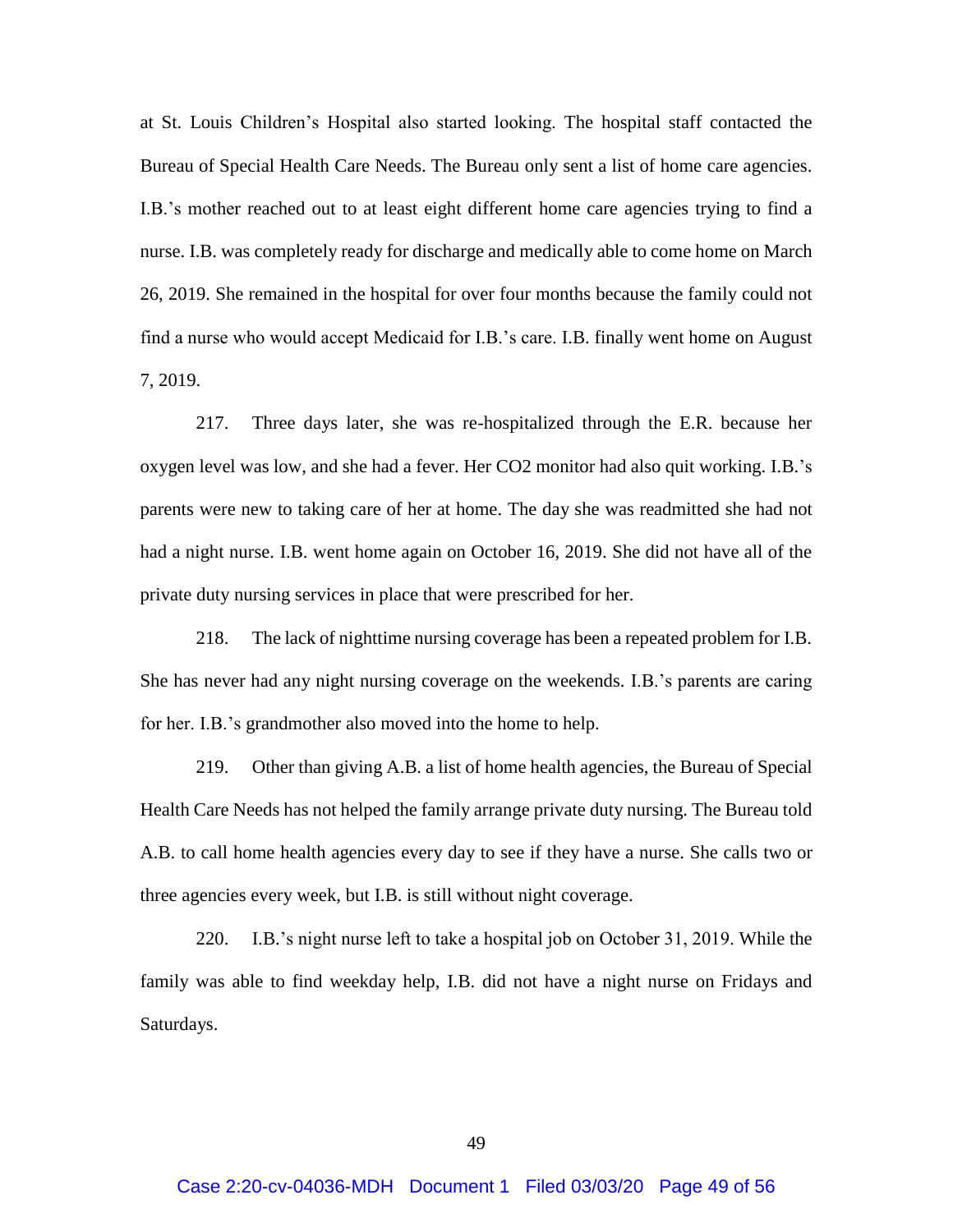221. In December 2019, I.B. had her first seizure at home on a Friday night. There was no nurse with I.B. when she had the seizure. She was admitted to St. Louis Children's Hospital through the E.R. and spent two days in the hospital. Doctors told A.B. that the seizure was from a lack of oxygen to the brain.

222. In January 2020, I.B. lost her night nurse again. She has not had any night nursing services since January 14, 2020.

223. A.B. is worried that I.B. will have to go back to the hospital. I.B.'s father works at the General Motors plant most weekends until 11:30 pm. His schedule is unpredictable, and there are long parts of the month that he is not able to help at all. A.B. is afraid that she will be too tired to properly care for I.B. She is afraid the entire family is going to suffer if dependable night nursing from a trained and licensed nurse is not located.

224. If Defendants fail to arrange for the in-home private duty nursing services at the levels they have approved each Plaintiff as needing, then each Plaintiff may be forced to go into an institution. Defendants' failure to arrange for medically necessary nursing services puts each Plaintiff at serious risk of institutionalization.

#### **FIRST CLAIM FOR RELIEF**

(Against Defendant Acting Director Jennifer Tidball) Violation of Federal Medicaid EPSDT

225. Plaintiffs re-allege and incorporate herein by reference each and every allegation and paragraph set forth previously.

226. Defendant Tidball, while acting under the color of law, has failed to provide individual Plaintiffs and CCKC's members, with private duty nursing services necessary to correct or ameliorate their conditions in violation of the EPSDT provisions of the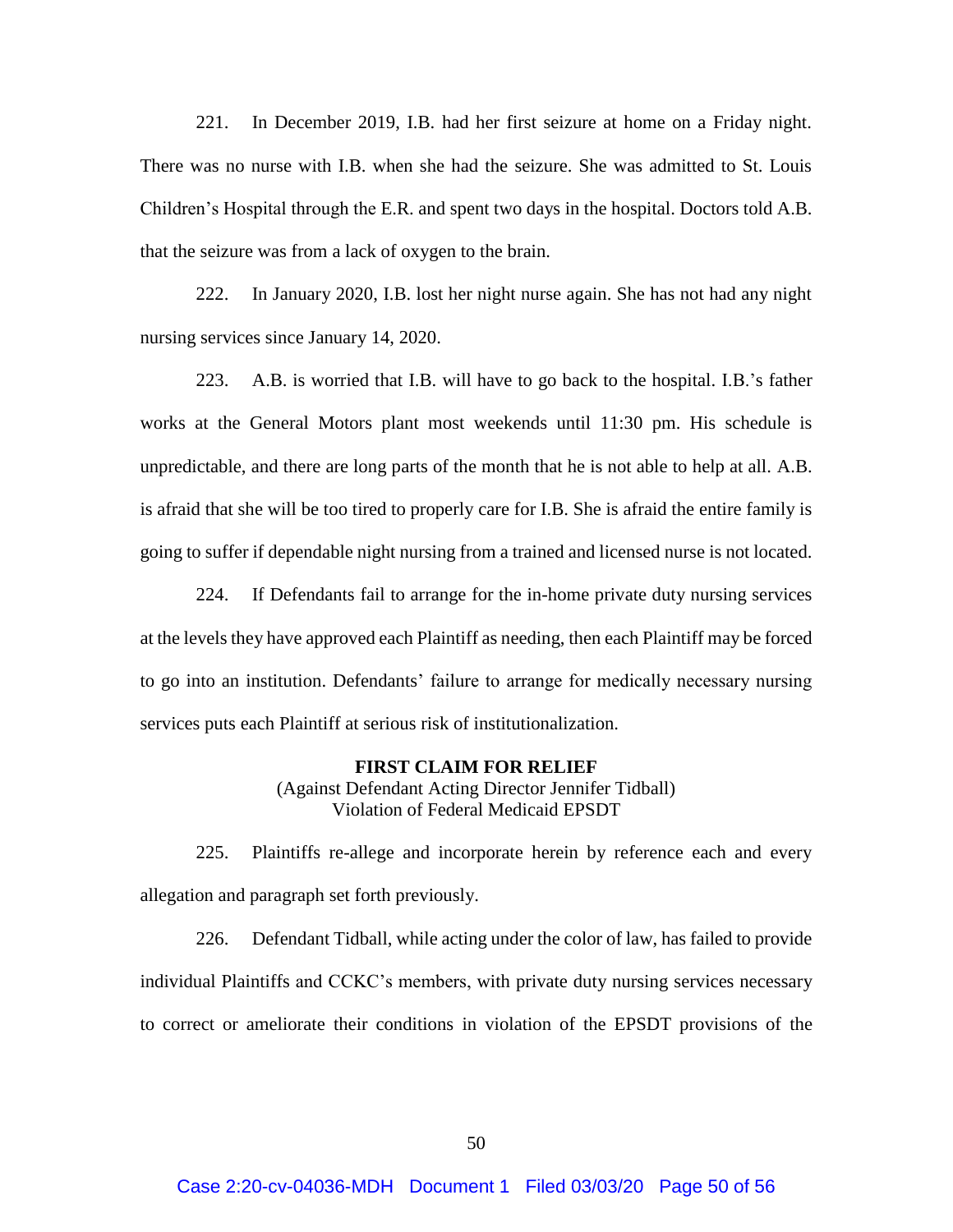Medicaid Act, 42 U.S.C. §§ 1396a(a)(10)(A), 1396d(a)(4)(B), 1396d(r)(5), and 1396a(a)(43)(C).

227. Defendant Tidball, while acting under the color of law, has failed to "arrang[e] for (directly or through referral to appropriate agencies, organizations, or individuals) corrective treatment [in-home private duty nursing services]" to Plaintiffs and Class members in violation of the EPSDT provisions of the Medicaid Act, 42 U.S.C.  $$ 1396a(a)(43)(C).$ 

228. Defendant Tidball's violations have been repeated and knowing and are ongoing, and entitle Plaintiffs to relief under 42 U.S.C. § 1983.

### **SECOND CLAIM FOR RELIEF**

(Against Defendant Acting Director Jennifer Tidball) Violation of Americans with Disabilities Act

229. Plaintiffs re-allege and incorporate herein by reference each and every allegation and paragraph set forth previously.

230. Title II of the ADA provides that no qualified person with a disability shall be subjected to discrimination by a public entity. 42 U.S.C. §§ 12131-32. It requires public entities to administer services, programs, and activities in the most integrated setting appropriate to the needs of qualified individuals with disabilities. 28 C.F.R. § 35.130(d).

231. Plaintiffs are "qualified individuals with a disability" within the meaning of the ADA in that they have physical and mental impairments that substantially limit one or more major life activities, including their ability to live independently without support.

232. Plaintiffs meet the essential eligibility requirements for Missouri Medicaid, including by requiring services necessary to maintain them in their homes in the community.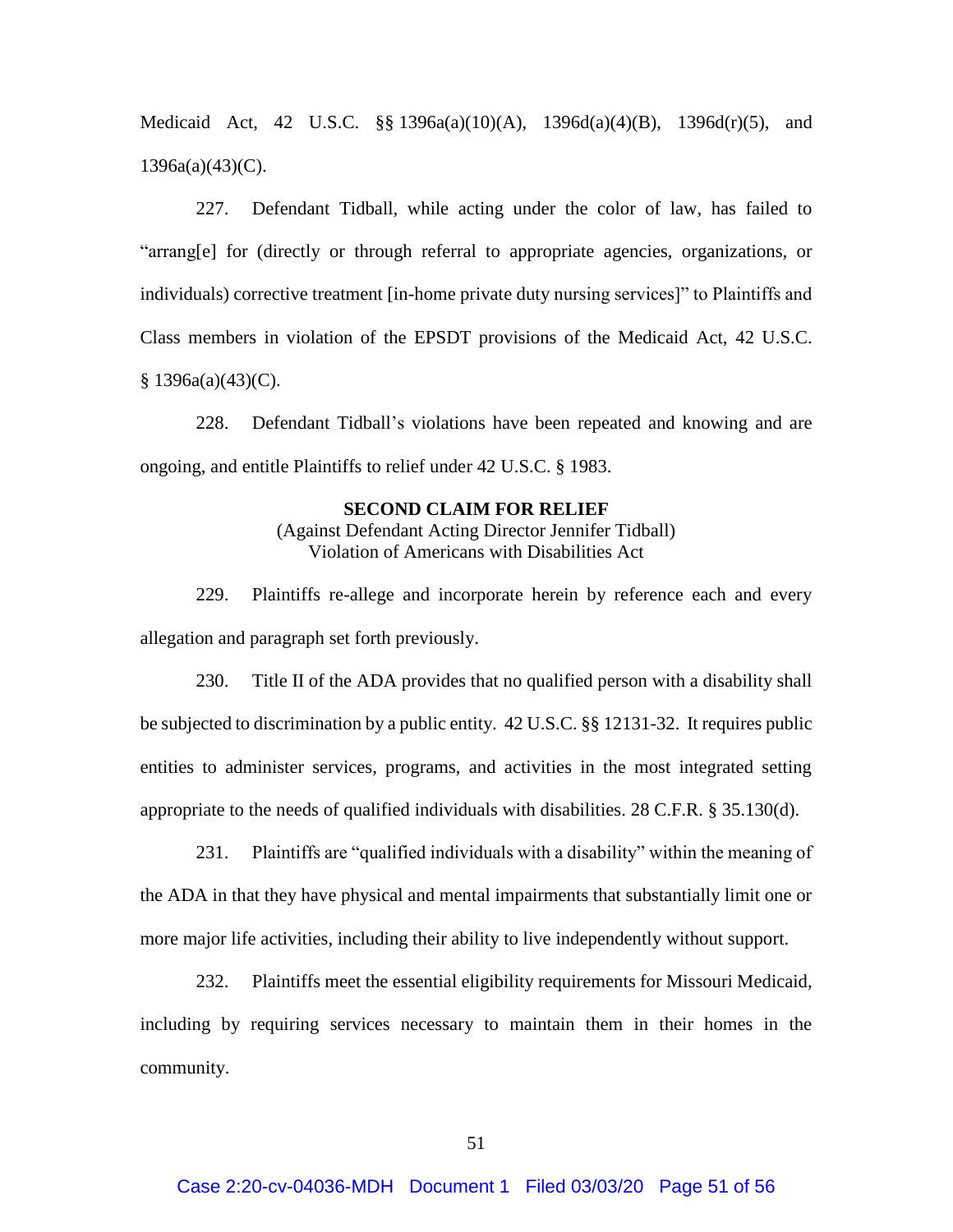233. Defendant DSS is responsible for administering Missouri's Medicaid program in accordance with state and federal law, and is therefore a government entity subject to Title II of the ADA. 42 U.S.C. §§ 12131(1)(A)-(B). Defendant Tidball is the Acting Director of Defendant DSS.

234. Defendants are obligated under the ADA to administer DSS's programs in a manner that enables qualified individuals with disabilities to live in the most integrated setting appropriate to their needs. Defendants failure to arrange for (directly or through referral to appropriate agencies, organizations, or individuals) corrective treatment (inhome private duty nursing services) for qualified individuals with disabilities such as Plaintiffs has placed them at risk of institutionalization in violation of the ADA's integration mandate.

235. Defendants have discriminated against Plaintiffs by failing to provide reasonable modifications to programs and services in order to arrange for medically necessary in-home private duty nursing.

236. Defendants have utilized criteria and methods of administration that subject Plaintiffs to discrimination on the basis of disability, including risk of unnecessary institutionalization, in ways that include failing to take the necessary steps to arrange for medically necessary in-home private duty nursing.

237. Defendants' actions are in violation of Title II of the ADA.

238. Plaintiffs are entitled to declaratory and injunctive relief to remedy Defendants' violations of the ADA.

#### **THIRD CLAIM FOR RELIEF**

(Against Defendants DSS and Acting Director Jennifer Tidball) Violation of Section 504 of the Rehabilitation Act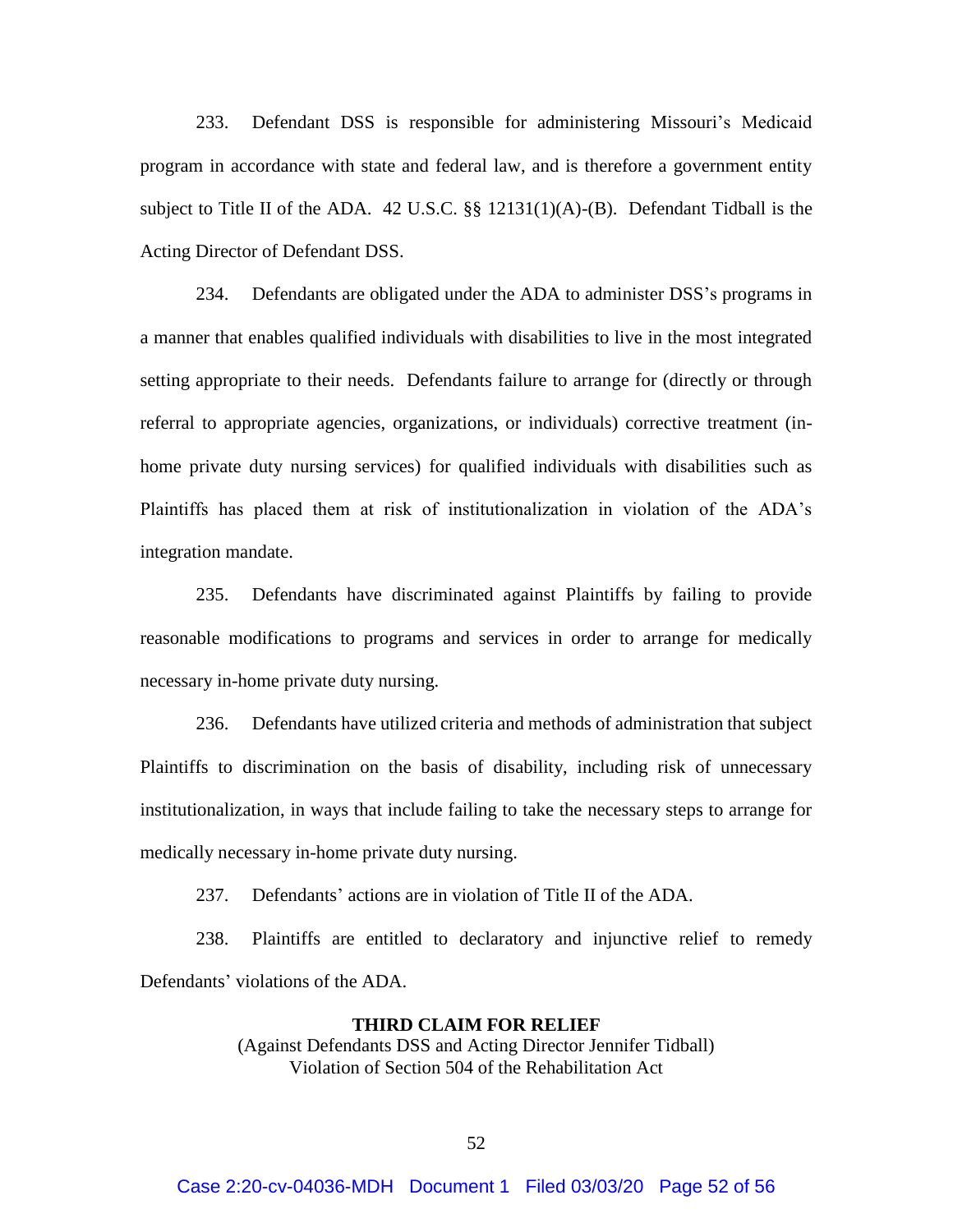239. Plaintiffs re-allege and incorporate herein by reference each and every allegation and paragraph set forth previously.

240. Section 504 of the Rehabilitation Act prohibits public entities and recipients of federal funds from discriminating against any individual by reason of disability. Public and federally-funded entities must provide programs and activities "in the most integrated setting appropriate to the needs of the qualified individual with a disability." *See* 28 C.F.R. § 41.51(d). Policies, practices, and procedures that have the effects of unjustifiably segregating persons with disabilities in institutions constitute prohibited discrimination under Section 504.

241. Plaintiffs are "qualified individuals with a disability" under Section 504 of the Rehabilitation Act of 1973 in that they have physical and/or mental impairments that substantially limit one or more major life activities, including their ability to live independently without support.

242. Plaintiffs meet the essential eligibility requirements for Medicaid services, including services necessary to maintain them in their homes in the community.

243. DSS is a recipient of federal funds under the Rehabilitation Act and is therefore a government entity subject to Section 504. 29 U.S.C. § 794(b).

244. Defendants' failure to arrange for (directly or through referral to appropriate agencies, organizations, or individuals) corrective treatment (in-home private duty nursing services) to Plaintiffs places them at risk of institutionalization in violation of Section 504's integration mandate.

245. Defendants have utilized criteria and methods of administration that subject Plaintiffs to discrimination on the basis of disability, including risk of unnecessary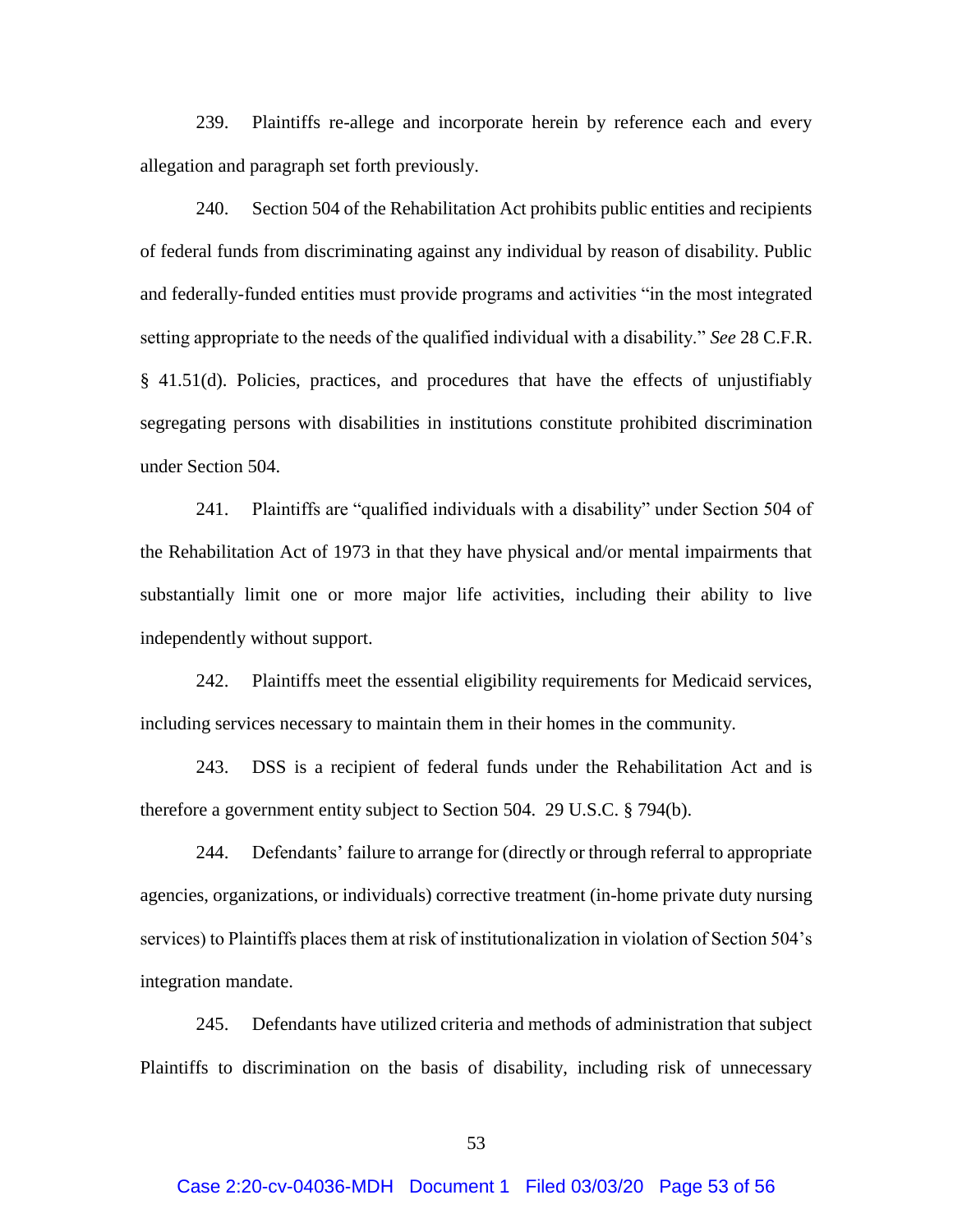institutionalization, by Defendants' failure to arrange for (directly or through referral to appropriate agencies, organizations, or individuals) corrective treatment (in-home private duty nursing services) to Plaintiffs.

246. Plaintiffs are entitled to declaratory and injunctive relief to remedy Defendants' violations of Section 504.

# **REQUEST FOR RELIEF**

WHEREFORE, Plaintiffs request that the Court order the following relief and remedies:

- a. Declare that the Defendants' policies and practices related to making make in-home private duty nursing available to Medicaid-enrolled children violate the EPSDT mandate of Title XIX of the Social Security Act, the ADA, and Section 504 of the Rehabilitation Act;
- b. Permanently enjoin the Defendants from maintaining an inadequate number of nurses in their private duty nursing program;
- c. Permanently enjoin the Defendants from failing to make available assistance to Plaintiffs, Medicaid-eligible children under age 21, by maintaining an inadequate network of nurses;
- d. Declare that Defendants' failure to arrange directly or through referral to appropriate agencies, organizations, or individuals, corrective treatment (inhome private duty nursing services) to Plaintiffs is unlawful;
- e. Issue preliminary and permanent injunctive relief enjoining Defendants from subjecting Plaintiffs to practices that violate their rights under the Medicaid Act, ADA, and Section 504;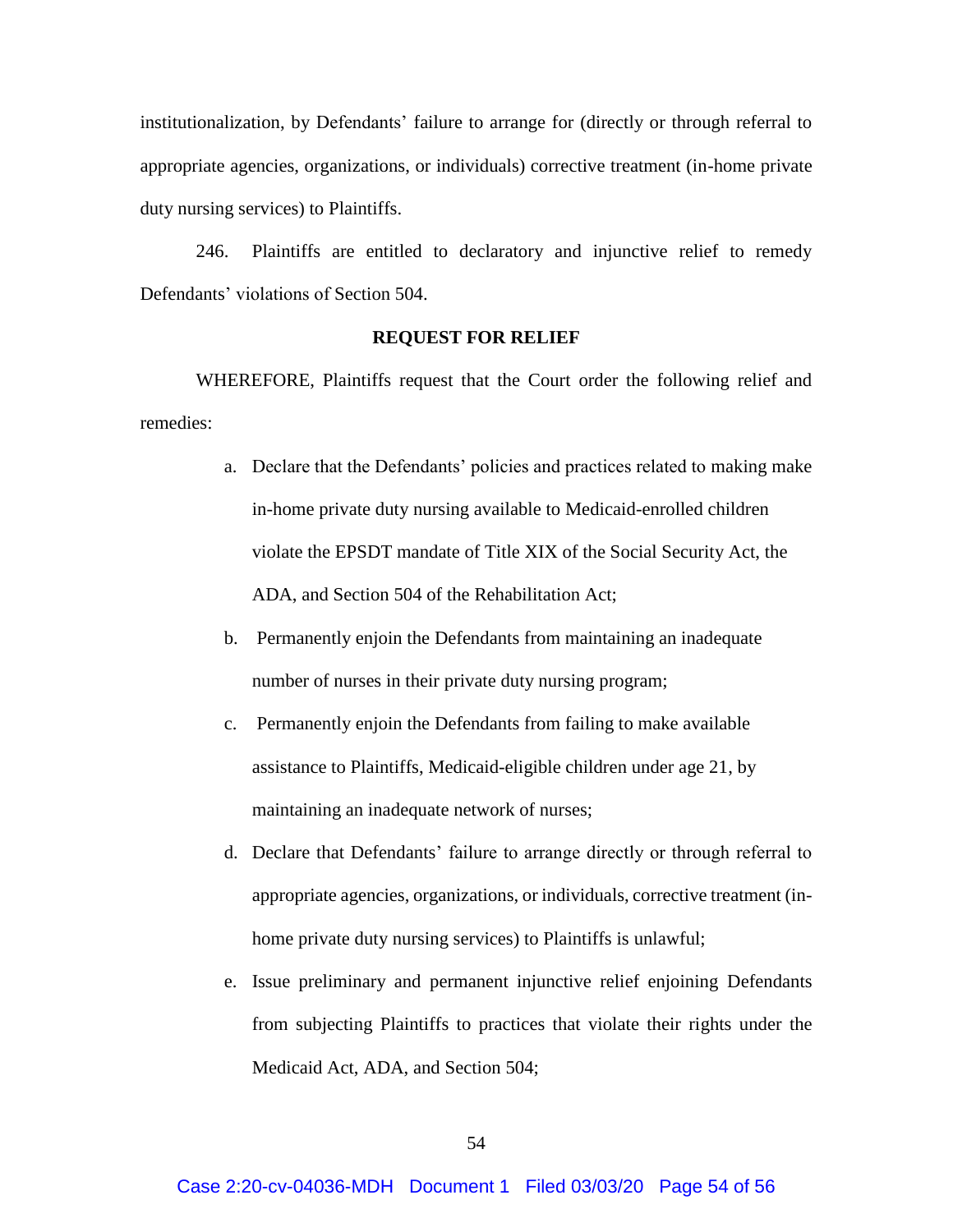- f. Issue preliminary and permanent injunctive relief requiring Defendants to arrange directly or through referral to appropriate agencies, organizations, or individuals, corrective treatment (in-home private duty nursing services) to Plaintiffs;
- g. Retain jurisdiction over the Defendants until such time as the Court is satisfied that Defendants' unlawful policies, practices, and acts complained of herein cannot recur;
- h. Award Plaintiffs their costs and reasonable attorneys' fees pursuant to 42 U.S.C. §§ 1988, 12133, and 12205 and any other applicable law or regulation; and
- i. Grant such other and further relief as the Court deems to be just and equitable.

Date: March 3, 2020 Respectfully submitted,

/s/ Joel Ferber Joel Ferber # 35165 Lisa J. D'Souza # 65515 Lucas Caldwell-McMillan # 61345 Jamie Rodriguez # 64323 Legal Services of Eastern Missouri 4232 Forest Park Avenue St. Louis, Missouri 63108 (314) 534-4200 [jdferber@lsem.org](mailto:jdferber@lsem.org) [ljdsouza@lsem.org](mailto:ljdsouza@lsem.org) [lfcaldwell-mcmillan@lsem.org](mailto:lfcaldwell-mcmillan@lsem.org) [jlrodriguez@lsem.org](mailto:jlrodriguez@lsem.org)

/s/ Jane Perkins Jane Perkins Sarah Grusin National Health Law Program 200 N. Greensboro St., Ste. D-13 Carrboro, NC 27510